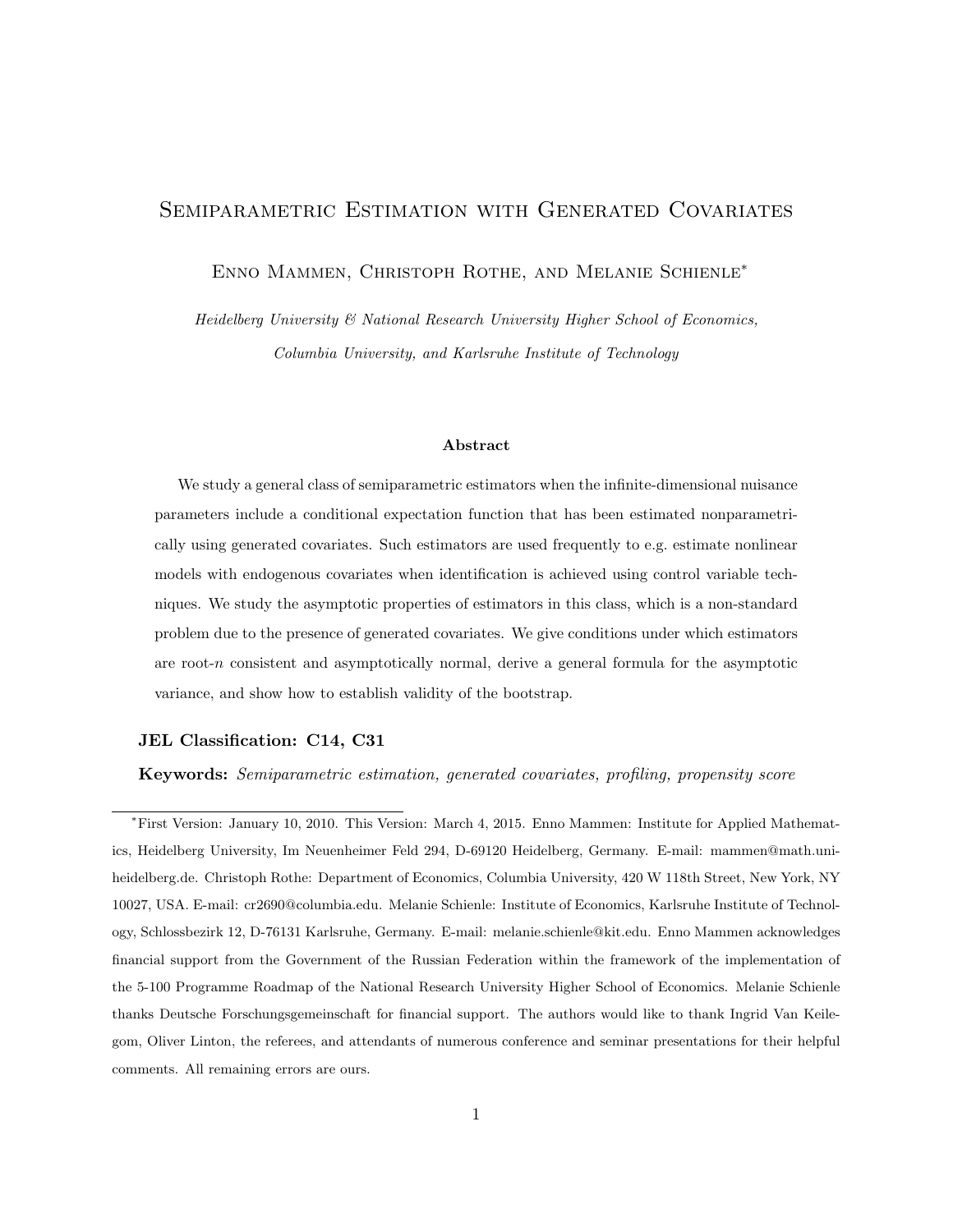#### 1. INTRODUCTION

In this paper, we study the theoretical properties of semiparametric estimators when estimation of the nonparametric component requires the use of generated covariates. Such "three-step" estimators are for example frequently used to estimate nonlinear models with endogenous covariates when identification is achieved using control variable techniques. Here we consider a general class of semiparametric optimization estimators with a criterion function that depends on a conditional expectation function that has been estimated nonparametrically using generated covariates. The nonparametric component may be profiled and thus depend on unknown finite-dimensional parameters. Generated covariates may originate from an either parametric, semiparametric or nonparametric first step, and we allow the function that generates them to also serve some other purpose within the model.

Deriving asymptotic properties of estimators in this class is a non-standard problem due to the presence of generated covariates. The contribution of this paper is to give conditions on the primitives of the model under which these semiparametric "three-step" estimators are root- $n$  consistent and asymptotically normal, to derive a general formula for the asymptotic variance, and to show how to establish validity of the bootstrap. As an illustration, we apply our methods to estimation of average treatment effects under unconfoundedness via regression on the propensity score (Rosenbaum and Rubin, 1983); and our paper is the first to give explicit conditions for root-n consistency and asymptotic normality of the respective estimator.

Semiparametric estimation problems involving both finite- and infinite-dimensional parameters are central to econometrics, and are studied extensively under general conditions by e.g. Newey (1994), Andrews (1994), Chen and Shen (1998), Ai and Chen (2003, 2007), Chen, Linton, and Van Keilegom (2003), Chen and Pouzo (2009), or Ichimura and Lee (2010). None of these papers explicitly considers the case of generated covariates in the nonparametric component, but one can easily see that the "high-level" conditions they employ are typically sufficiently abstract to encompass the generation step. What needs to be adapted substantially, however, are the methods used to verify some of these abstract conditions in the context of a specific model. Compared to a standard analysis of a setting without generated covariates, the main difficulties occur when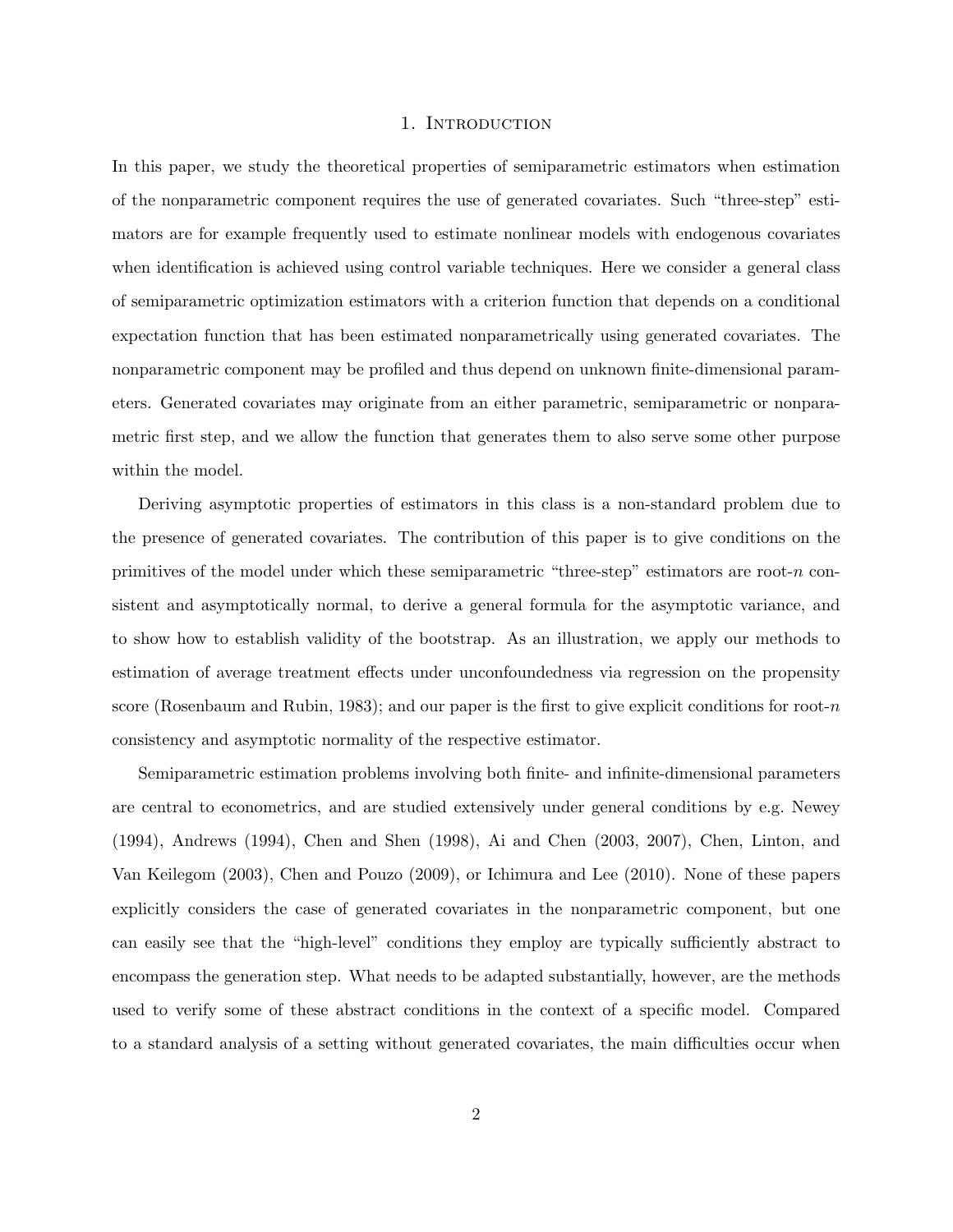establishing a uniform rate of consistency for the nonparametric component (e.g. Newey, 1994, Assumption 5.1(ii); or Chen, Linton, and Van Keilegom, 2003, Condition (2.4)), and an asymptotic normality result for a linearized version of the objective function (e.g. Newey, 1994, Assumption 5.3 and Lemma 1; or Chen, Linton, and Van Keilegom, 2003, Condition (2.6)).

The main technical contribution of our paper is to provide two new stochastic expansions to verify such conditions. It thus establishes a connection between the extensive literature on estimation and inference in semiparametric models and the one on applications with generated covariates. Our expansions characterize the influence of generated covariates in the model's nonparametric component. We then show how to use this result to verify the above-mentioned uniform consistency and asymptotic normality conditions. Alternatively, our expansion could also be directly applied to a linearized version of the estimator. The expansions, which are proven using techniques from empirical process theory (e.g. Van der Vaart and Wellner, 1996; van de Geer, 2009), are related to results in Mammen, Rothe, and Schienle (2012) for purely nonparametric regression problems with generated covariates. The main difference is that in the present paper we derive sufficiently sharp bounds on weighted integrals of the remainder term instead of controlling its supremum norm. This requires substantially different mathematical methods. The new error bounds shrink at a considerably faster rate than those obtained in Mammen, Rothe, and Schienle (2012), which is critical for our development of a general theory of semiparametric estimation with generated covariates.

As a byproduct of the verification of the asymptotic normality condition mentioned above, we also obtain an explicit formula for the asymptotic variance of semiparametric estimators contained in the general class we consider. Compared to an infeasible procedure that uses the true values of the covariates, the influence function of such an estimator generally contains two additional terms: one that accounts for using generated covariates to estimate the nonparametric component, and one that accounts for the direct influence of generated covariates in other parts of the model, e.g. through determining the point of evaluation of the infinite-dimensional parameter. Additionally, we obtain a characterization of cases under which these two adjustment terms exactly offset each other, and thus do not affect first-order asymptotic theory. Our methods can also be used to verify conditions under which a bootstrap procedure leads to asymptotically valid inference. The latter aspect can be important in many applications where the asymptotic variance is difficult to estimate.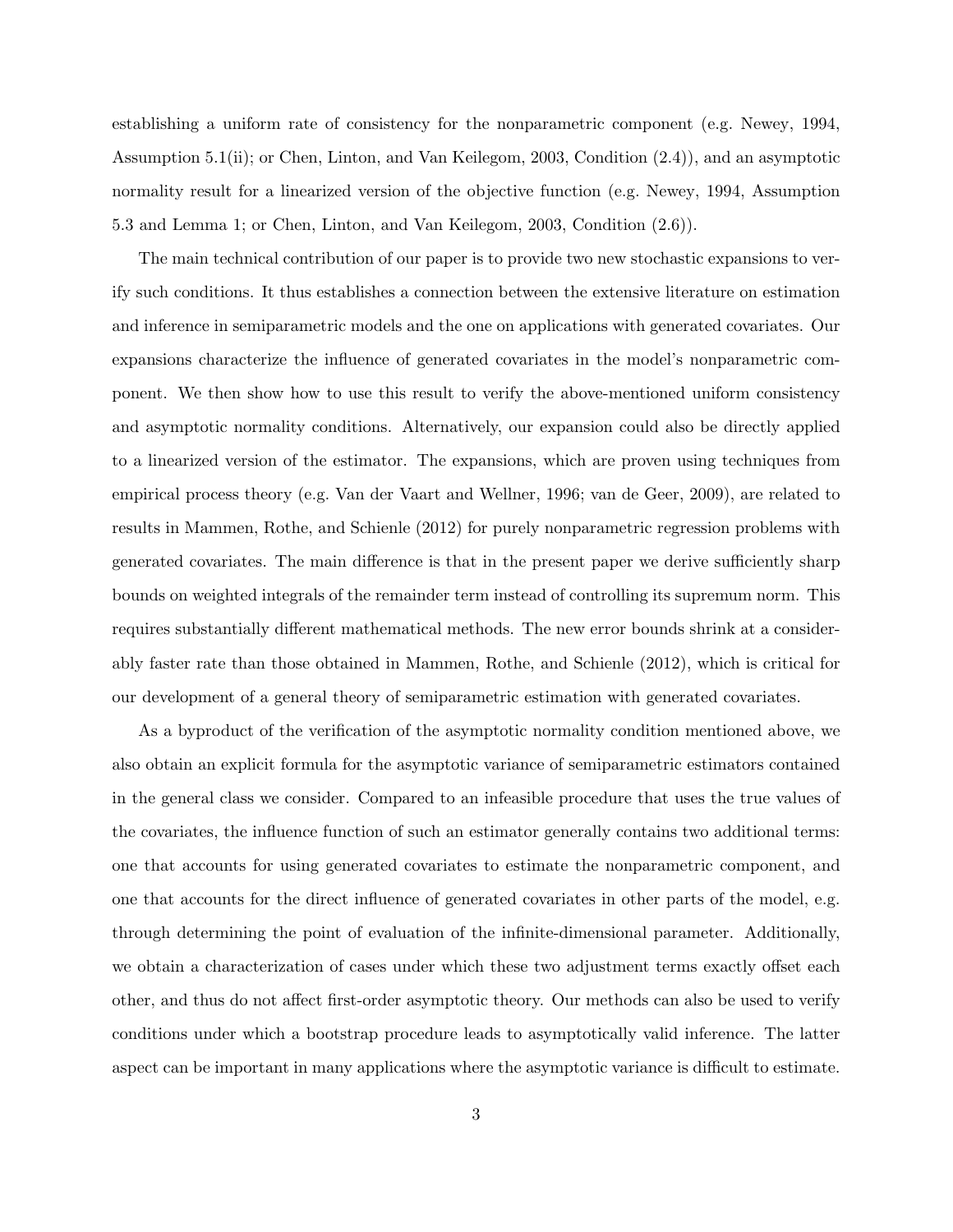Our paper is related to an extensive literature on models with generated covariates. To the best of our knowledge, Newey (1984) and Murphy and Topel (1985) were among the first to study the theoretical properties of such two-step estimators in a fully parametric setting. Pagan (1984) and Oxley and McAleer (1993) provide extensive surveys. Nonparametric regression with (possibly nonparametrically) generated covariates is studied by Mammen, Rothe, and Schienle (2012) under general conditions. See their references for a list of examples, and Andrews (1995), Song (2008) and Sperlich (2009) for related results. Examples of semiparametric applications with generated covariates include Olley and Pakes (1996), Heckman, Ichimura, and Todd (1998), Li and Wooldridge (2002), Levinsohn and Petrin (2003), Blundell and Powell (2004), Linton, Sperlich, and Van Keilegom (2008), Rothe (2009), Escanciano, Jacho-Chávez, and Lewbel (2012) and Caetano, Rothe, and Yildiz (2014), among many others. Song (2013) studies a class of semiparametric models with generated covariates that have a single-index structure, and shows that adaptive estimation is possible in such models under weak conditions (see also Song (2012)). Hahn and Ridder (2013) study the form of the influence function of semiparametric GMM-type estimators with generated covariates. They start with the assumption that the estimator is  $\sqrt{n}$ -consistent and asymptotically linear (without explicitly specifying it), and then use arguments adapted from Newey (1994) to argue what the asymptotic variance of such a hypothetical estimator should be. In contrast, the focus of this paper is on giving explicit conditions that ensure that a concrete estimator is root- $n$  consistent and asymptotic normal in the first place, and on showing how to establish validity of the bootstrap. Both aspects are important for implementing an estimator in practice. Escanciano, Jacho-Chávez, and Lewbel (2014) provide stochastic expansions for sample means of weighted residuals of semiparametric regressions with generated covariates, and certain uniform convergence results. Their results are useful for deriving asymptotic properties of certain semiparametric regression-type estimators, where the nonparametric component affects the final estimator solely through its value at the generated covariates. They also require a particular "index" condition, which can imply strong restrictions on the underlying economic model and affect the form of the asymptotic variance. No such restriction is necessary for our results

The remainder of the paper is structured as follows: In Section 2, we describe the class of models and estimators we consider, and outline how to establish their asymptotic properties. In Section 3,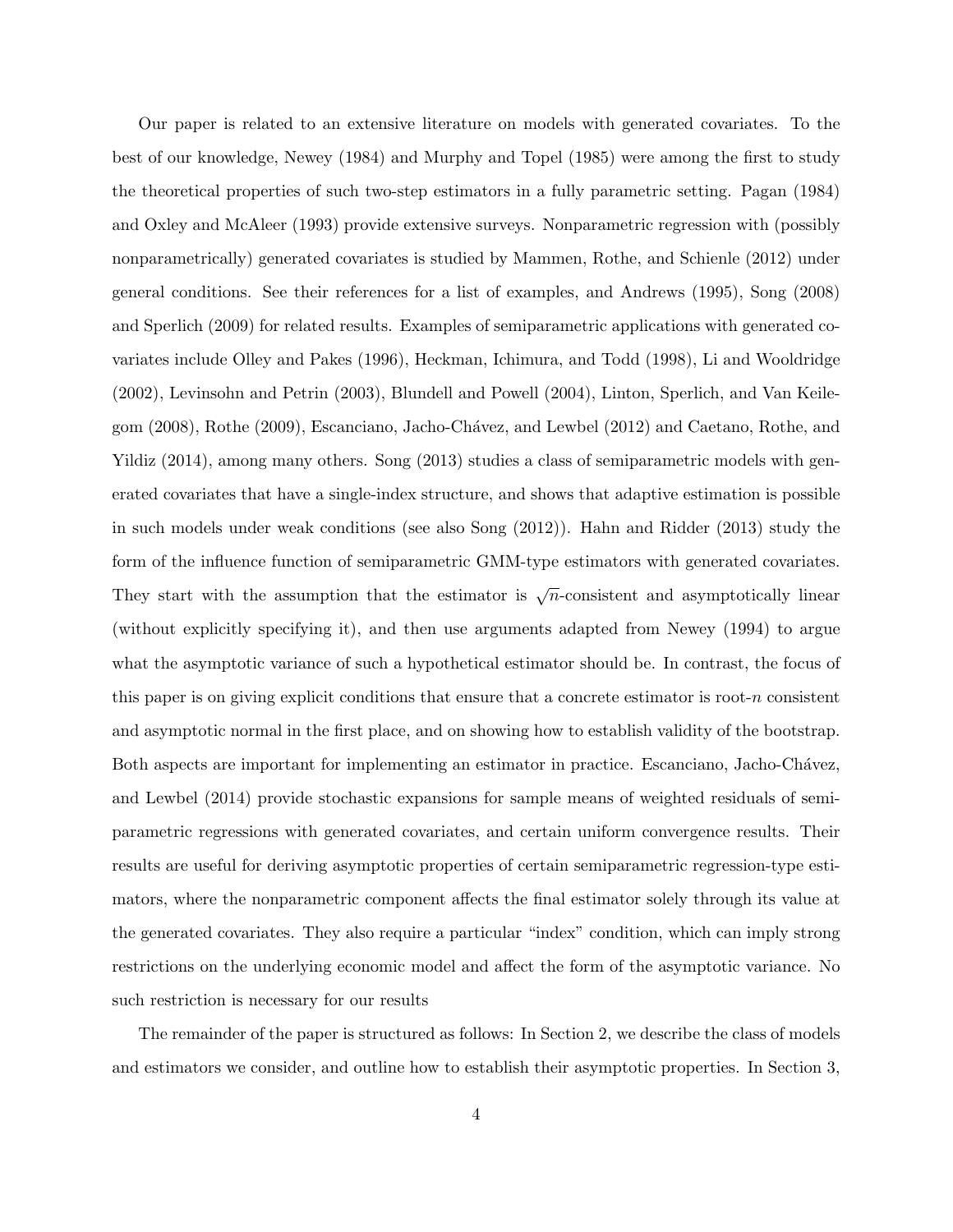we present our main technical results: stochastic expansions that characterize the influence of generated covariates in the model's nonparametric component. Section 4 shows how these expansions can be used to verify classic conditions for  $\sqrt{n}$ -consistency and asymptotic normality of semiparametric estimators. In Section 5, we further study the asymptotic variance of our estimators, and show how to establish validity of the bootstrap. In Section 6, we discuss an application that makes use of our results. Finally, Section 7 concludes. All proofs and further details on the applications are collected in the Appendix.

Throughout the paper, we use the notation that for any vector  $a \in \mathbb{R}^d$  the values  $a_{min} =$  $\min_{1 \leq j \leq d} a_j$  and  $a_{max} = \max_{1 \leq j \leq d} a_j$  denote the smallest and largest of its elements, respectively,  $a_+ = \sum_{j=1}^d a_j$  denotes the sum of its elements,  $a_{-k} = (a_1, \ldots, a_{k-1}, a_{k+1}, \ldots, a_d)$  denotes the  $(d-1)$ dimensional subvector of a with the kth element removed,  $a! = \prod_{j=1}^{d} a_j!$  denotes the product of the factorial of the elements of the vector (in case the latter are all non-negative integers), and  $a^{b} = \prod_{j=1}^{d} a_{j}^{b_{j}}$  $j_j^{b_j}$  for any vector  $b \in \mathbb{R}^d$ . Except where specifically indicated otherwise, we denote the cumulative distribution function (CDF) and the density function of a generic random vector  $X$  by  $F_X$  and  $f_X$ , respectively.

# 2. Model, Estimation Procedure

We consider a general class of semiparametric optimization estimators where the criterion function depends on two types of infinite dimensional nuisance parameters: a conditional expectation function that has been estimated nonparametrically using generated covariates, and another estimated function that is used to compute the generated covariates in a first step. We allow the criterion function to depend on the latter estimated function directly to accommodate settings where it also serves another purpose other than determining the shape of the conditional expectation function. Our setup covers both parametrically and nonparametrically generated covariates, as well as intermediate cases. It also allows for non-smooth criterion functions and profiled estimation of the nonparametric components.

**2.1.** Model. Let  $Z = (Y, X, W) \in \mathbb{R}^{d_Z}$  be a random vector defined on a complete probability space. Let  $\Theta \subset \mathbb{R}^{d_{\theta}}$  denote a finite dimensional parameter space with generic element  $\theta$ , and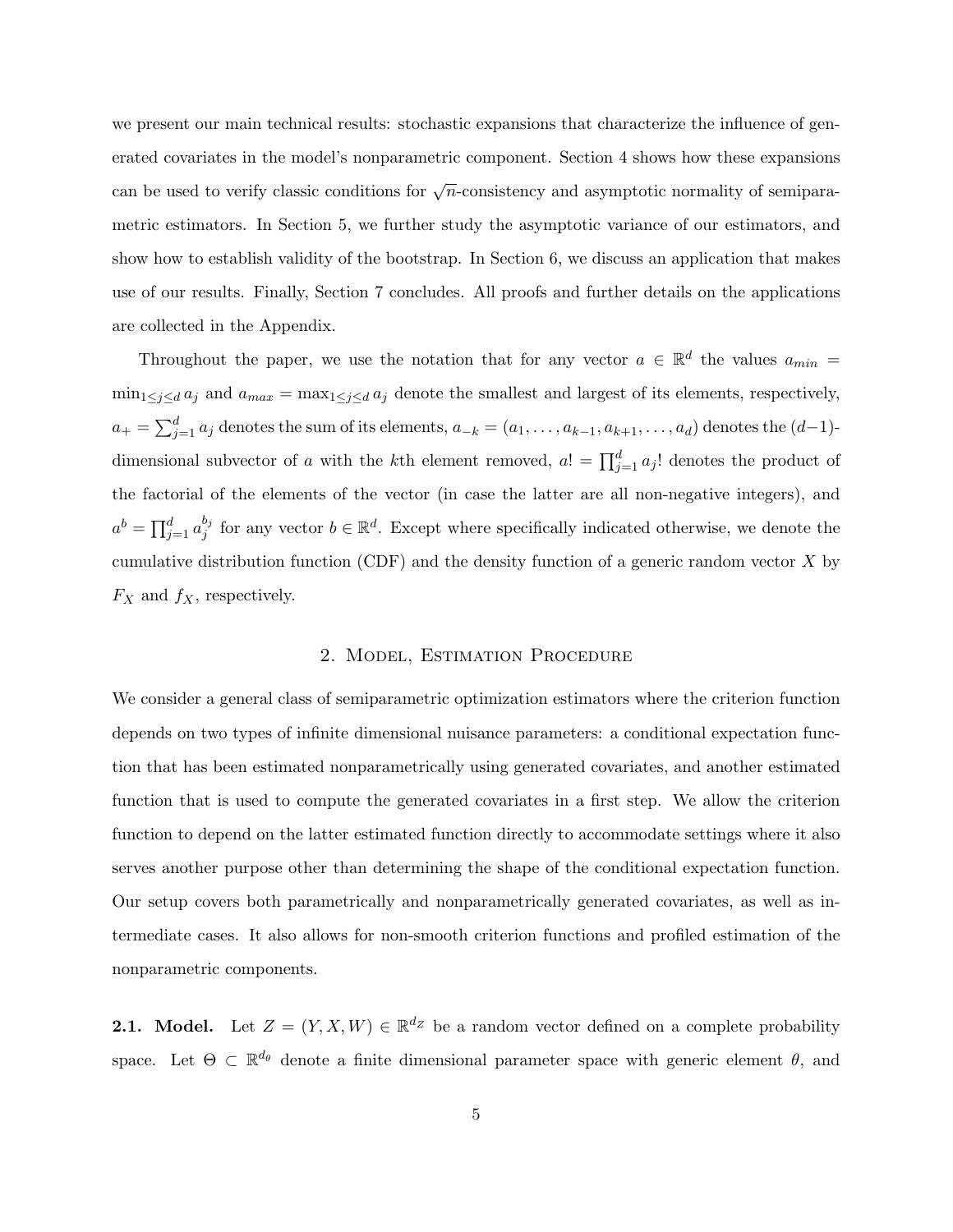$\Xi = \mathcal{M} \times \mathcal{R}$  be an infinite dimensional parameter space with generic element  $\xi = (m, r)$ . Denote by  $\theta_0 \in \Theta$  and  $\xi_0(\cdot, \theta) = (m_0(\cdot, \theta), r_0(\cdot)) \in \Xi$  the true values of the finite and infinite dimensional parameter, respectively.<sup>1</sup> We assume that there exists a nonrandom function  $q : supp(Z) \times \Theta \times \Xi \rightarrow$  $\mathbb{R}^{d_q}$  such that

$$
Q(\theta, \xi_0(\cdot, \theta)) = \mathbb{E}(q(Z, \theta, \xi_0(\cdot, \theta))) = 0
$$
 if and only if  $\theta = \theta_0$ .

The parametric component of our semiparametric model is thus identified via a moment condition. For simplicity, we also assume that for every  $\xi \in \Xi$  the objective function  $Q(\theta, \xi(\cdot, \theta))$  depends on the nuisance parameter  $\xi$  through its levels at values over some compact set  $I_T^* \times I_R^*$  only, which is useful to later accommodate "fixed trimming" schemes into the estimation procedure. We also impose certain restrictions on the nature of the infinite dimensional parameter  $\xi_0(\cdot, \theta) = (m_0(\cdot, \theta), r_0(\cdot)).$ First, we assume that  $r_0$  can be identified from the distribution of a random subvector W of Z alone. This allows for a consistent estimate of  $r_0$  to be computed without knowledge of either  $\theta_0$  and  $m_0$ . Note that while in many applications  $r_0$  will be a conditional expectation function, our setup does not require such a structure. Second, we assume that  $m_0(\cdot, \theta)$  is a conditional expectation function that depends on  $\theta \in \Theta$  and the true value  $r_0$  through the relationship

$$
m_0(\cdot,\theta) = \mathbb{E}(Y|T(X,\theta,r_0) = \cdot)
$$
\n(2.1)

where  $T(X, \theta, r) = t(X, r(X_r), \theta)$  is a random vector of dimension  $d_T$ ,  $X_r$  is a random subvector of X that contains the covariates entering the function r, and  $t : \mathbb{R}^{d_X} \times \mathbb{R}^{d_r} \times \Theta \to \mathbb{R}^{d_T}$  is a known function. The primary role of  $r_0$  is thus to generate (some of) the covariates used to compute the function  $m_0$ . By allowing the shape of  $m_0$  to depend on X and  $r_0(X_r)$  through a known transformation indexed by  $\theta$ , our setup includes a broad class of index models that require profiling of the nonparametric component.

Note that we allow  $r_0$  to enter the objective function  $Q(\theta, \xi_0(\cdot, \theta)) = Q(\theta, (m_0(\cdot, \theta), r_0(\cdot)))$ directly to accommodate settings where  $r_0$  also serves a purpose other than determining the shape of  $m_0$ . The fact that  $m_0$  is a functional of  $r_0$  is not imposed at the level of the criterion function

<sup>&</sup>lt;sup>1</sup>Note that the notation  $\xi_0(\cdot, \theta) = (m_0(\cdot, \theta), r_0(\cdot))$  is understood to mean that  $\xi_0(a, b, \theta) = (m_0(a, \theta), r_0(b))$  for every conformable  $(a, b)$ .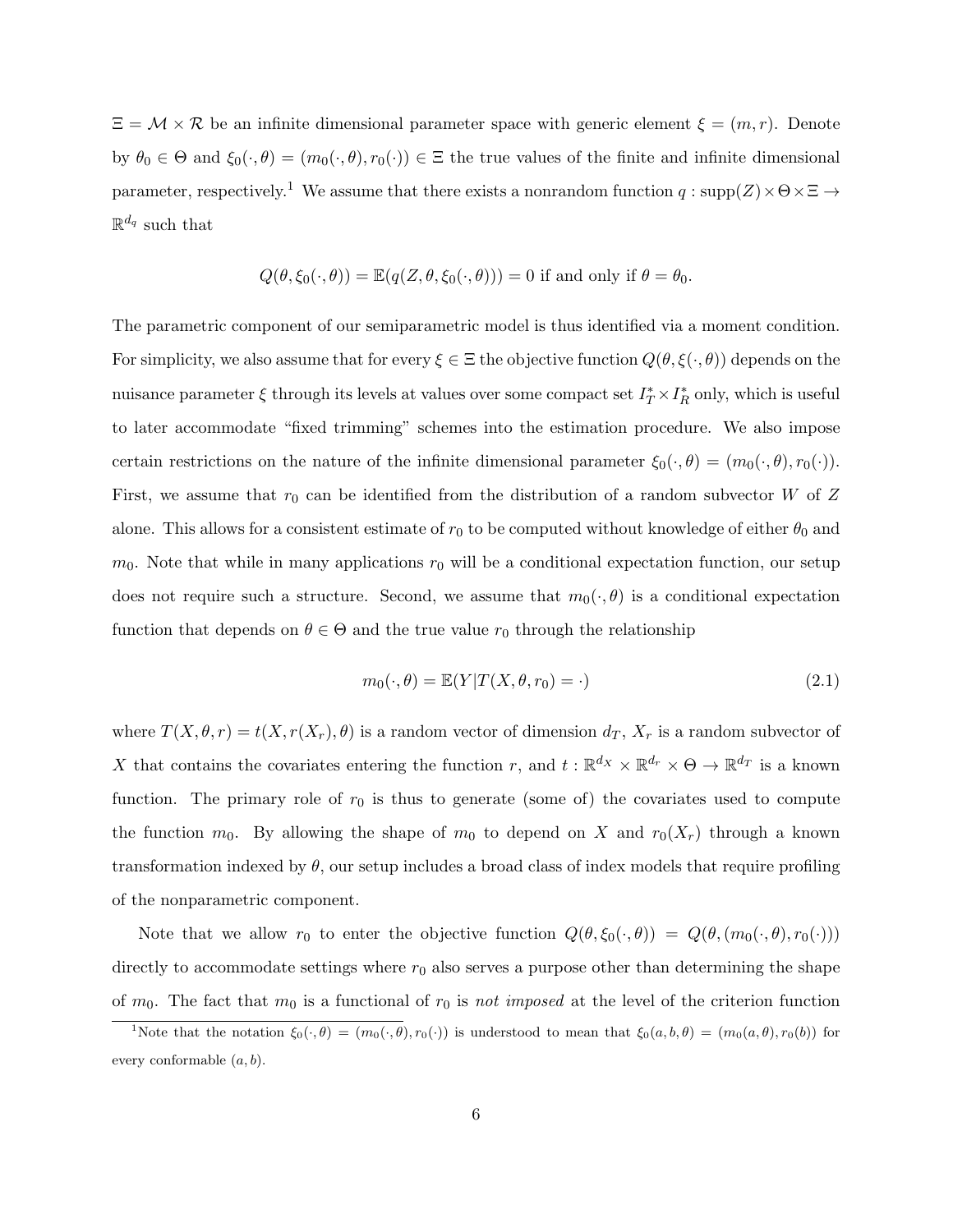Q. That is, for a generic function  $r(\cdot)$  the expression  $Q(\theta,(m_0(\cdot,\theta),r(\cdot)))$  is understood to mean  $Q(\theta, (\bar{m}(\cdot, r_0, \theta), r(\cdot)))$  and not  $Q(\theta, (\bar{m}(\cdot, r, \theta), r(\cdot)))$ , where  $\bar{m}(\cdot, r, \theta) = E(Y|T(X, \theta, r) = \cdot)$ .

To make the notation more compact, we usually suppress the arguments of the infinite dimensional nuisance parameters, writing  $(\theta, \xi) = (\theta, m, r) \equiv (\theta, m(\cdot, \theta), r(\cdot)), (\theta, \xi_0) = (\theta, m_0, r_0) \equiv$  $(\theta, m_0(\cdot, \theta), r_0(\cdot))$ , and  $(\theta_0, \xi_0) = (\theta_0, m_0, r_0) \equiv (\theta_0, m_0(\cdot, \theta_0), r_0(\cdot))$ . We also write  $T(\theta, r) \equiv$  $T(X, \theta, r), T(\theta) \equiv T(\theta, r_0), T(r) \equiv T(\theta_0, r)$  and  $T \equiv T(\theta_0, r_0)$ . We also write  $||B|| = (\text{tr}(B'AB))^{1/2}$ for any matrix  $B$ , where we suppress the dependence of the norm on the fixed symmetric positive definite matrix A for notational convenience.

**2.2. Estimation Procedure.** Given an i.i.d. sample  $\{Z_1, \ldots, Z_n\}$  from the distribution of Z, a three-step semiparametric extremum estimator  $\hat{\theta}$  of  $\theta_0$  can be constructed as follows. In the first step, we compute a (possibly nonparametric) consistent estimate  $\hat{r}$  of  $r_0$ . We do not require a specific procedure for this step, but will only impose certain "high-level" restrictions below that cover a wide range of methods. These include nonparametric estimators based on either kernels or sieves, and fully parametric procedures, as well as intermediate cases. Given an estimate of  $r_0$ , we then compute an estimate of  $m_0(\cdot, \theta)$  for every  $\theta \in \Theta$  through a nonparametric regression of Y on the generated covariates  $\widehat{T}(\theta) = t(X, \widehat{r}(X_r), \theta)$  using p-th order local polynomial smoothing. Our estimator is thus given by  $\widehat{m}(t, \theta) = \widehat{\alpha}$ , where

$$
(\widehat{\alpha}, \widehat{\beta}) = \underset{\alpha, \beta}{\text{argmin}} \sum_{i=1}^{n} \left( Y_i - \alpha - \sum_{1 \le u_+ \le p} \beta_u (\widehat{T}_i(\theta) - t)^u \right)^2 K_h(\widehat{T}_i(\theta) - t) . \tag{2.2}
$$

Here  $K_h(v) = \prod_{j=1}^{d_T} \mathcal{K}(v_j/h_j)/h_j$  is a  $d_T$ -dimensional product kernel built from the univariate kernel function  $\mathcal{K}, h = (h_1, ..., h_{d_T})$  is a vector of bandwidths that tend to zero as the sample size n tends to infinity, and  $\sum_{1 \le u_+ \le p}$  denotes the summation over all vectors  $u = (u_1, \ldots, u_p)$  of positive integers with  $1 \le u_+ \le p$ . For  $p = 1$ , we get the usual local linear estimator, but our setup also allows for uneven orders  $p > 1$  for the purpose of bias control.<sup>2</sup> We focus on local polynomial

<sup>&</sup>lt;sup>2</sup>Note that the definition of the estimator  $\hat{m}(\cdot, \theta)$  in (2.2) implicitly requires the generated covariates to be continuously distributed (see also Assumption 1(ii) below). This is not restrictive, however, as it would be straightforward to modify the estimator  $\hat{m}(\cdot, \theta)$  by the usual frequency method if some covariates are in fact discrete. Also note that for the special case that the objective function  $Q_n$  depends on  $\hat{m}(\cdot, \theta)$  through its values at the  $\hat{T}_i(\theta)$  only, one could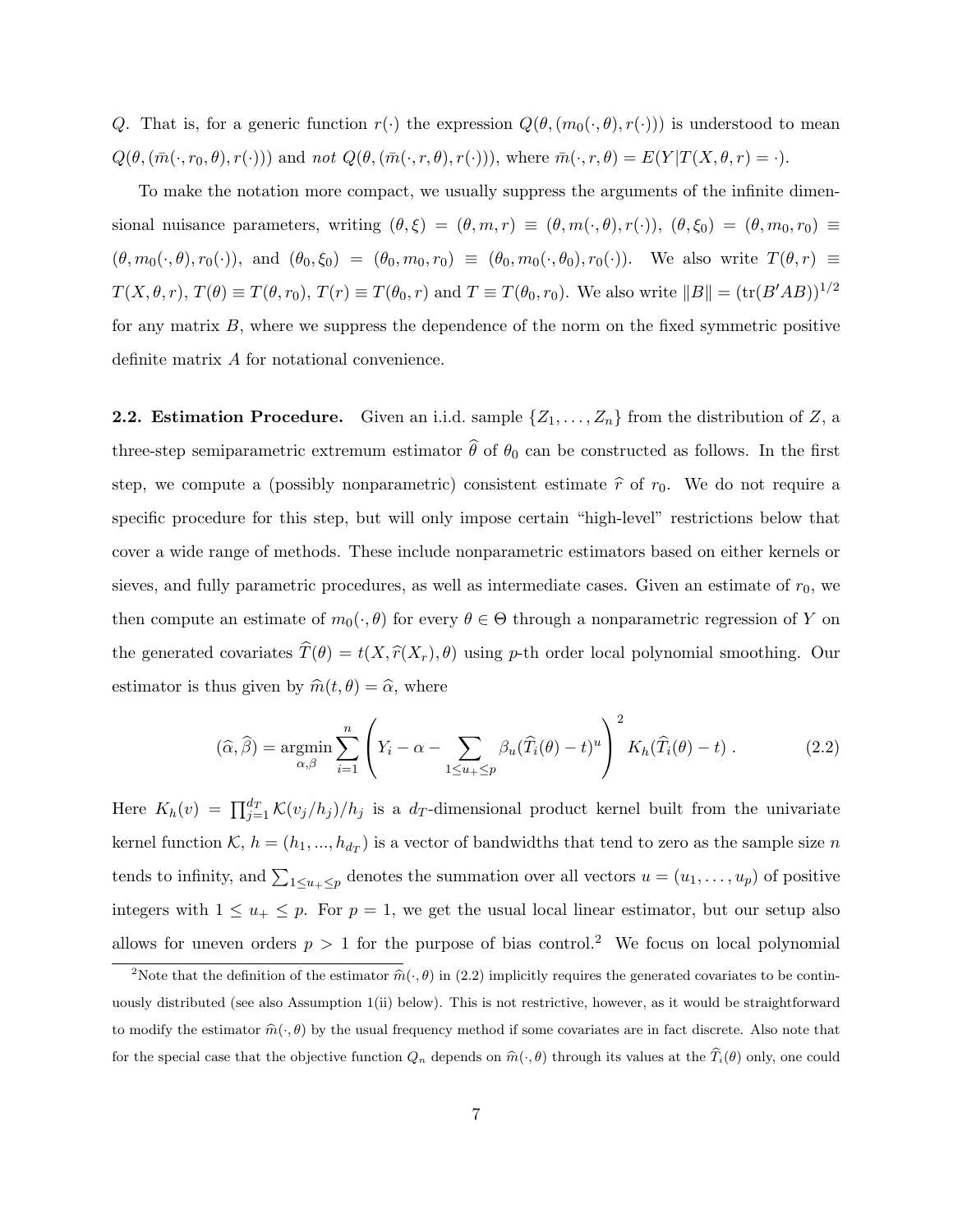estimation for  $m_0(\cdot, \theta)$  in this paper because the particular structure of the estimator facilitates controlling the presence of generated covariates (see Mammen, Rothe, and Schienle, 2012), and does not require a separate treatment of boundary regions. While it might be possible to conduct a similar analysis for other nonparametric procedures, such as orthogonal series estimators, we conjecture that this would require substantially more involved technical arguments. Finally, writing  $(\theta, \hat{\xi}) = (\theta, \hat{m}(\cdot, \theta), \hat{r}(\cdot))$ , we define the estimator  $\hat{\theta}$  of  $\theta_0$  as any approximate solution to the problem of minimizing a semiparametric GMM-type objective function:

$$
||Q_n(\widehat{\theta}, \widehat{\xi})|| = \inf_{\theta \in \Theta} ||Q_n(\theta, \widehat{\xi})|| + o_P(1/\sqrt{n}), \qquad (2.3)
$$

where  $Q_n(\theta, \hat{\xi}) = (1/n) \sum_{i=1}^n q(Z_i, \theta, \hat{\xi})$ . Our estimator is a semiparametric procedure involving generated covariates, in the sense that a preliminary estimate  $\hat{r}$  of the nuisance parameter  $r_0$  is used to compute the covariates entering the nonparametric regression procedure to estimate  $m_0(\cdot, \theta)$ .

For the later asymptotic analysis, it will be useful to also consider an infeasible estimation procedure that uses the true value  $r_0$  instead of an estimate  $\hat{r}$ . Such an estimator  $\hat{\theta}$  of  $\theta_0$  can be obtained by first computing an estimate  $\tilde{m}(\cdot,\theta)$  of  $m_0(\cdot,\theta)$  via nonparametric regression of Y on  $T(\theta)$  for every  $\theta \in \Theta$ . That is, it is given by  $\widetilde{m}(t, \theta) = \widetilde{\alpha}$ , where

$$
(\widetilde{\alpha}, \widetilde{\beta}) = \underset{\alpha, \beta}{\text{argmin}} \sum_{i=1}^{n} \left( Y_i - \alpha - \sum_{1 \le u_1 \le p} \beta_u (T_i(\theta) - t)^u \right)^2 K_h(T_i(\theta) - t).
$$

One then defines  $\tilde{\theta}$  as an approximate minimizer of an infeasible version of the objective function:

$$
||Q_n(\tilde{\theta}, \tilde{\xi})|| = \inf_{\theta \in \Theta} ||Q_n(\theta, \tilde{\xi})|| + o_P(1/\sqrt{n})
$$
\n(2.4)

where  $(\theta, \tilde{\xi}) = (\theta, \tilde{m}(\cdot, \theta), r_0(\cdot))$ . In order to distinguish the two procedures, we refer to  $\hat{\theta}$  and  $\hat{m}$  in the following as the real estimators of  $\theta_0$  and  $m_0$ , respectively, and to  $\tilde{\theta}$  and  $\tilde{m}$  as the corresponding oracle estimators.

2.3. General Approach for Asymptotic Analysis. We now describe the general strategy of our asymptotic analysis (a formal result is given in Theorem 5 at the end of Section 4). Our approach slightly simplify some technical arguments later by directly considering a "leave-one-out" version of  $\hat{m}(\cdot, \theta)$ . Since our setup does not require such a structure, we proceed with the definition in (2.2).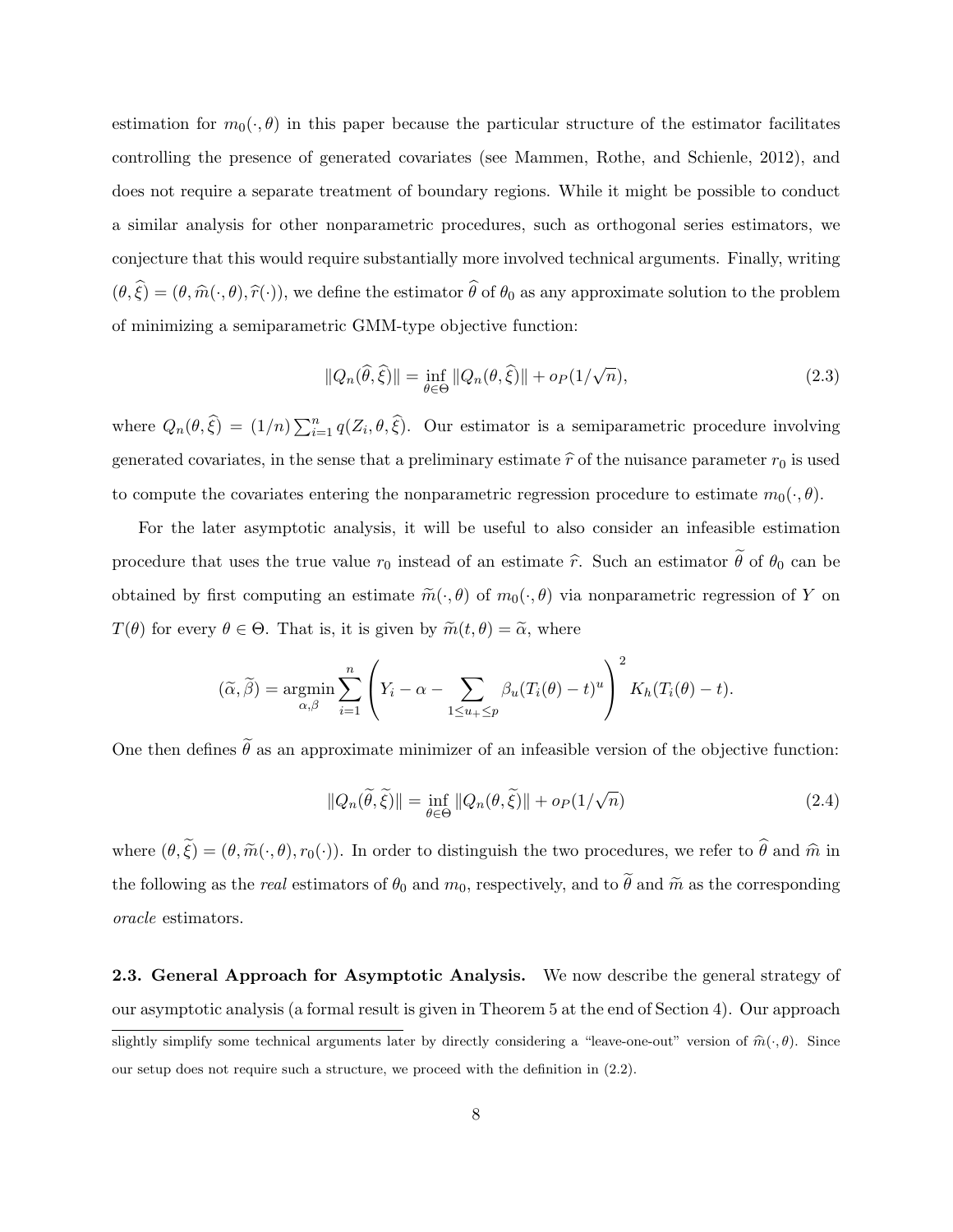builds on an extensive literature that has given "high-level" sufficient conditions for  $\sqrt{n}$ -consistency and asymptotic normality of semiparametric estimators. Examples include Newey (1994), Andrews (1994), Chen and Shen (1998), Ai and Chen (2003), Chen, Linton, and Van Keilegom (2003), or Ichimura and Lee (2010). A closer inspection of these conditions reveals that many of them can be verified irrespective of the presence of generated covariates, and thus through well-established (although still potentially highly involved) arguments. On the other hand, some of these sufficient conditions are strongly affected by the presence of generated covariates, and cannot be verified by standard techniques. Our main technical contribution in this paper is to develop stochastic expansions of nonparametric regression estimators for exactly this purpose.

We develop two types of results, which can be used to verify sufficient conditions for consistency and asymptotic normality of semiparametric estimators, respectively. For establishing consistency, the main problem that arises from the presence of generated covariates is to show that the nonparametric first-stage estimates are uniformly consistent. Under certain sufficient conditions that can be verified irrespective of the question whether generated covariates are present or not (see, e.g., Newey (1994) or Chen, Linton, and Van Keilegom (2003); see also Appendix C), one can show that  $\widehat{\theta} \stackrel{p}{\rightarrow} \theta_0$  if

$$
\|\hat{\xi} - \xi_0\|_{\Xi} = o_P(1),\tag{2.5}
$$

where  $\lVert \cdot \rVert_{\text{E}}$  denotes the pseudo-norm induced by the sup-norm on a class of continuous and bounded functions, i.e. we have  $\|\xi\|_{\Xi}=\sup_{\theta}\sup_x|m(x,\theta)|+\sup_{x_r}|r(x_r)|$ . In the following section, we provide new tools to verify a condition like (2.5), and then illustrate their application in Section 4.

In comparison, establishing  $\sqrt{n}$ -consistency and asymptotic normality of  $\hat{\theta}$  turns out to be more involved in the presence of generated covariates, as it requires stronger conditions on the nonparametric first stage. Under certain sufficient conditions that can be verified irrespective of the question whether generated covariates are present or not (see, e.g., Newey (1994) or Chen, Linton, and Van Keilegom (2003); see also Appendix C), the estimator  $\hat{\theta}$  satisfies the following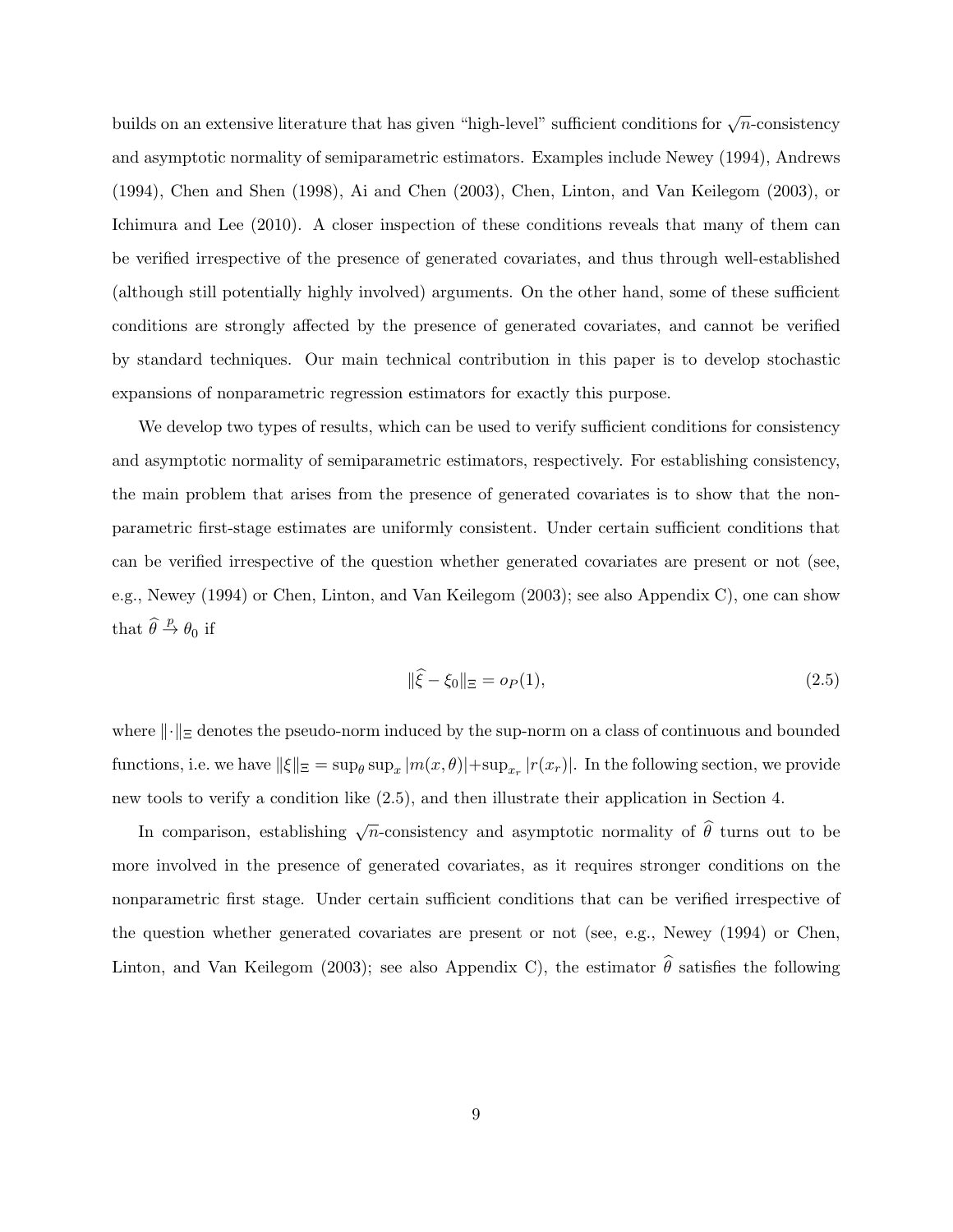representation:

$$
\sqrt{n}(\hat{\theta} - \theta_0) = -(Q_0^{\theta \top} A Q_0^{\theta})^{-1} Q_0^{\theta \top} A \left( \frac{1}{\sqrt{n}} \sum_{i=1}^n q(Z_i, \theta_0, \xi_0) + \sqrt{n} Q_0^{\xi} [\hat{\xi} - \xi_0] \right) + O_P(\sqrt{n} || \hat{\xi} - \xi_0 ||^2) + o_P(1).
$$

Here  $Q_0^{\theta} = Q^{\theta}(\theta_0, \xi_0)$  denotes the ordinary derivative of  $Q(\theta, \xi)$  with respect to  $\theta$  evaluated at  $(\theta_0, \xi_0)$ , and for any  $\bar{\xi}$  such that  $\xi_0 + \tau \bar{\xi} \in \Xi$  for  $|\tau|$  sufficiently small we put  $Q_0^{\xi}$  $S_0^{\xi}[\bar{\xi}] = Q^{\xi}(\theta_0, \xi_0)[\bar{\xi}] =$  $\lim_{\tau\to 0}(Q(\theta_0,\xi_0+\tau\bar{\xi})-Q(\theta_0,\xi_0))/\tau$  as the pathwise derivative of  $Q(\theta_0,\xi)$  at  $\xi_0$  in the direction  $\bar{\xi}$ <sup>3</sup>. This representation implies that  $\widehat{\theta}$  is  $\sqrt{n}$ -consistent and asymptotically normal with asymptotic variance  $\Omega = (Q_0^{\theta \top} A Q_0^{\theta})^{-1} Q_0^{\theta \top} A V A Q_0^{\theta} (Q_0^{\theta \top} A Q_0^{\theta})^{-1}$  if

$$
\|\hat{\xi} - \xi_0\|_{\Xi} = o_P(n^{-1/4})\tag{2.6}
$$

and

$$
\frac{1}{\sqrt{n}} \sum_{i=1}^{n} q(Z_i, \theta_0, \xi_0) + \sqrt{n} Q_0^{\xi} [\hat{\xi} - \xi_0] \stackrel{d}{\longrightarrow} N(0, V) \tag{2.7}
$$

for some positive definite variance matrix  $V$ . Verifying these two conditions is technically much more challenging than verifying (2.5). The estimate of the nuisance functions  $\hat{\xi}(\cdot, \theta) = (\hat{m}(\cdot, \theta), \hat{r}(\cdot))$ is required to be uniformly consistent with a particular rate, and a particular linear functional of  $\hat{\xi} - \xi_0$  needs to satisfy an asymptotic normality condition. In the following section, we provide new tools for verifying both (2.6) and (2.7), and we illustrate their application in Section 4.

# 3. Stochastic Expansions of the Nonparametric Component

This section contains our main technical results. We consider a stochastic expansion of nonparametrically estimated regression functions under very general conditions, deriving a bound on both weighted averages and the supremum norm of the remainder term that is sufficiently sharp for our purposes. These are the key tools for verifying conditions  $(2.7)$  and  $(2.5)-(2.6)$ , respectively, in applications.

<sup>&</sup>lt;sup>3</sup>To make the notation clear, define  $\overline{m}(\cdot, r, \theta) = \mathbb{E}(Y | T(\theta, r) = \cdot)$ , and note that  $m_0(\cdot, \theta) = \overline{m}(\cdot, r_0, \theta)$ . Then for any  $\xi = (m, r)$  the pathwise derivative  $Q_0^{\xi}[\xi]$  is defined as  $Q_0^{\xi}[\xi] = \lim_{\tau \to 0} (Q(\theta_0, \bar{m}(\cdot, r_0, \theta_0) + \tau m(\cdot), r_0 + \tau r) Q(\theta_0, \bar{m}(\cdot, r_0, \theta_0), r_0) / \tau$ , and not as  $Q_0^{\xi}[\xi] = \lim_{\tau \to 0} (Q(\theta_0, \bar{m}(\cdot, r_0 + \tau r, \theta_0) + \tau m(\cdot), r_0 + \tau r) - Q(\theta_0, \bar{m}(\cdot, r_0, \theta_0), r_0)) / \tau$ . See also Linton, Sperlich, and Van Keilegom (2008).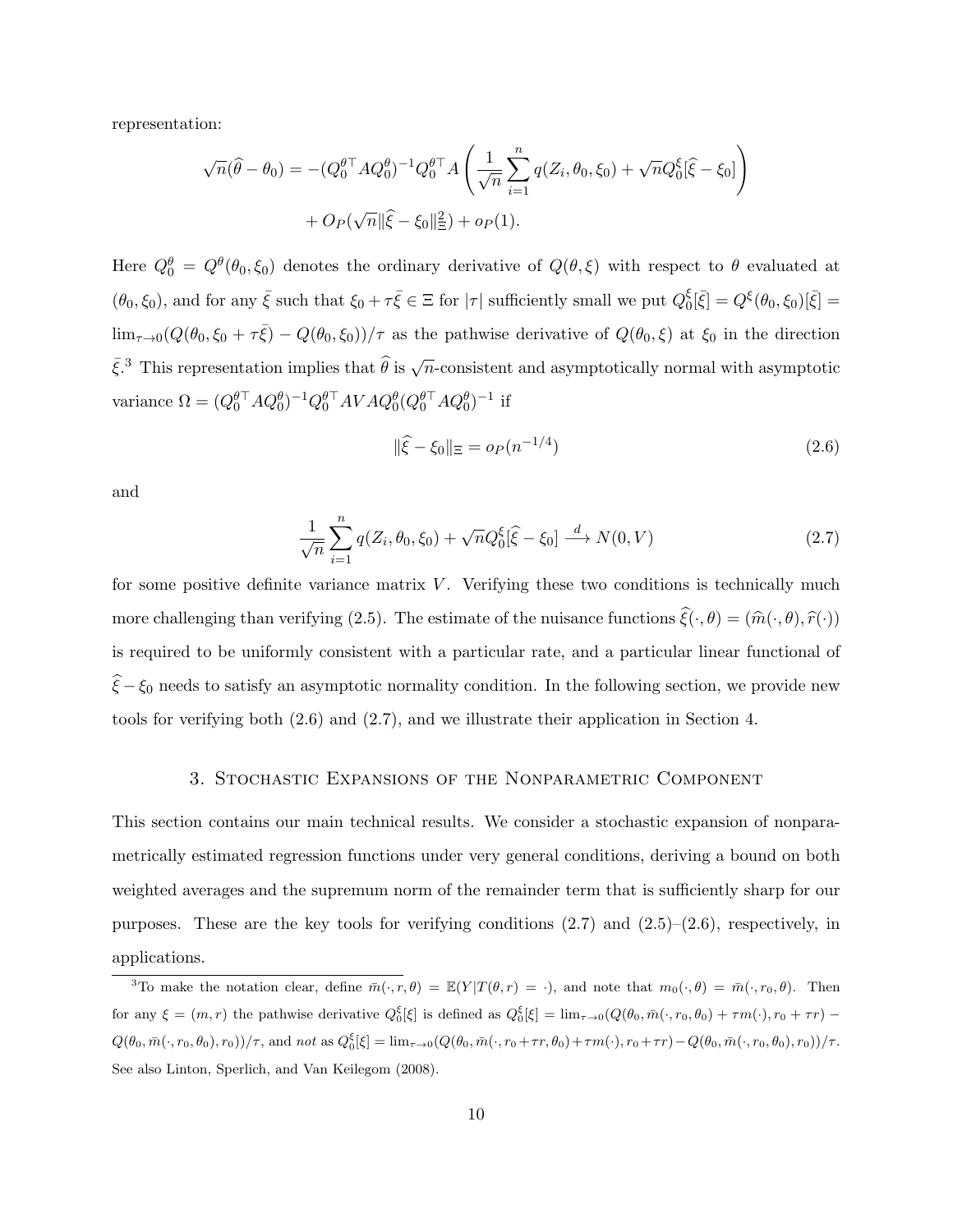3.1. Assumptions. We now state our assumptions on the data generating process and the preliminary estimator  $\hat{r}$  of  $r_0$ . We begin by defining the generalized regression residual  $\varepsilon(\theta)$  =  $Y - \mathbb{E}(Y|T(\theta))$ . This definition allows us to write the dependent variable Y as  $Y = m_0(T(\theta), \theta) + \varepsilon(\theta)$ with  $\mathbb{E}(\varepsilon(\theta)|T(\theta))=0.$ 

Assumption 1 (Regularity). We assume the following properties for the data distribution, the bandwidth, and kernel function K.

- (i) The sample observations  $\{Z_1, \ldots, Z_n\}$  are an independent and identically distributed sample from the distribution of Z.
- (ii) The parameter space  $\Theta$  is compact. For every  $\theta \in \Theta$ , the random vector  $T(\theta) = t(X, r_0(X_r), \theta)$ is continuously distributed with support  $I_{T,\theta}$  satisfying  $I_T^* \subset int(I_{T,\theta})$  with  $I_T^*$  compact. The corresponding density function  $f_T(x, \theta)$  has a continuous partial derivative with respect to x, and  $\inf_{\theta \in \Theta, x \in I_T^*} f_T(x, \theta) > 0.$
- (iii) The function  $m_0(u, \theta)$  has continuous partial derivatives of order  $p+1$  with respect to u for all  $\theta \in \Theta$ .
- (iv) There exist a constant  $C > 0$  and some constant  $l > 0$  small enough such that for every  $\theta \in \Theta$ the residuals  $\varepsilon(\theta)$  satisfy the inequality  $\mathbb{E}(\exp(l|\varepsilon(\theta))|T(\theta)) \leq C$ .
- (v) The function K is twice continuously differentiable and satisfies the following conditions:  $\int K(u)du = 1$ ,  $\int uK(u)du = 0$ , and  $K(u) = 0$  for values of u not contained in some compact interval, say  $[-1, 1]$ .
- (vi) The bandwidth  $h = (h_1, \ldots, h_{d_T})$  satisfies  $h_j \sim n^{-\eta_j}$  for all  $j = 1, \ldots, d_T$ , and  $(1 \eta_+)/2 >$  $\eta_{\text{max}}$ .

Most restrictions imposed in Assumption 1 are standard for nonparametric kernel-type estimators of nuisance functions in semiparametric models. Part (i) is not necessary and could be relaxed to allow for certain forms of temporal dependence, albeit at the cost of substantially more involved theoretical arguments. Part (ii) states that the covariates  $T(\theta)$  are continuously distributed, and that the density is bounded away from zero over some compact set  $I_T^*$ . The latter condition ensures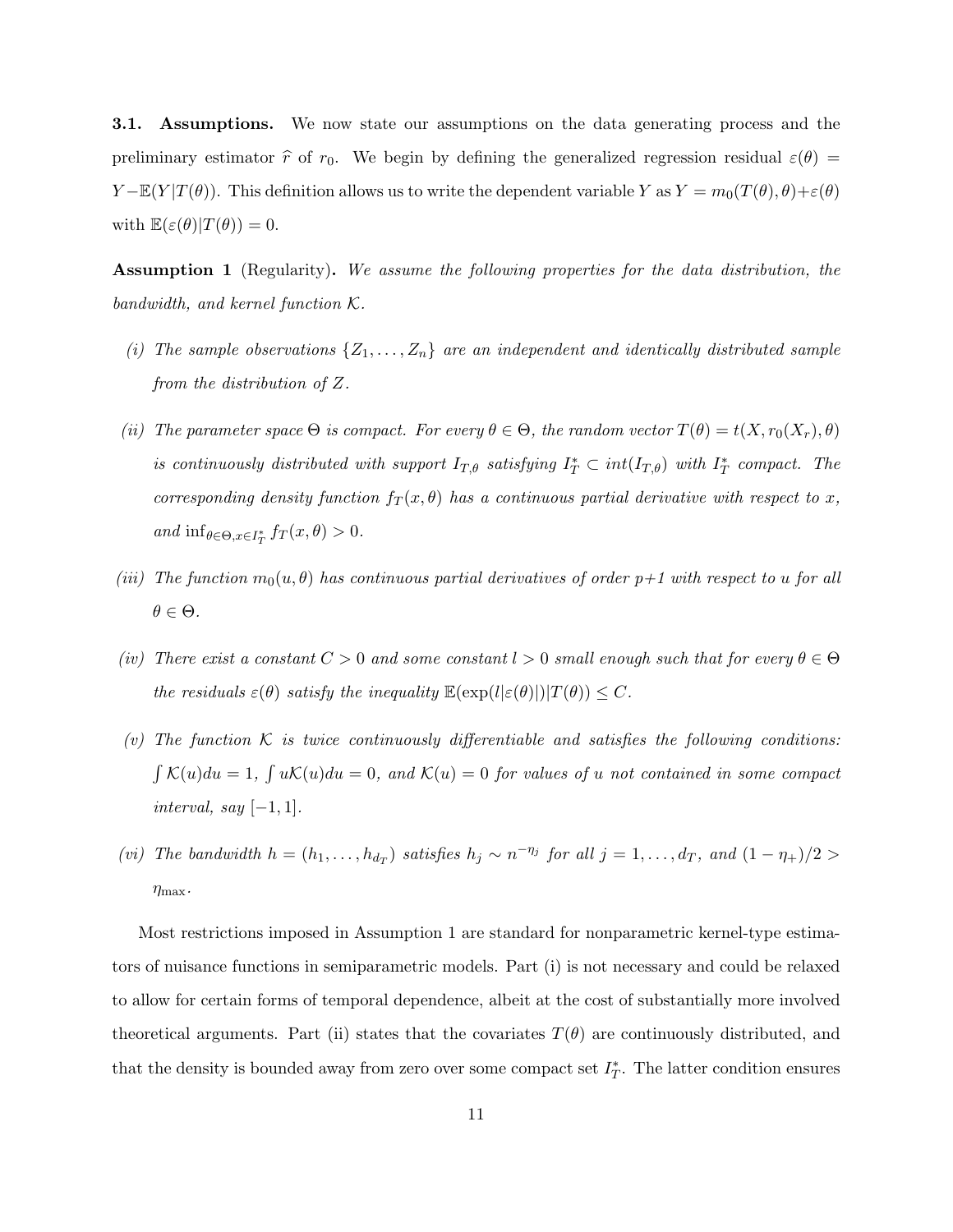that  $\hat{m}(\cdot, \theta)$  is a stable estimate over  $I_T^*$ . If it is known that the estimator  $\hat{\theta}$  is consistent, the parameter set Θ can be replaced in the assumptions by a local neighborhood of the true parameter. Then assumption (ii) is reasonable if the support  $I_{T,\theta}$  smoothly changes with  $\theta$ . The differentiability conditions in (iii) are used to control the magnitude of bias terms. Assuming subexponential tails of  $\varepsilon(\theta)$  conditional on  $T(\theta)$  in part (iv) is a regularity condition that is necessary to apply certain results from empirical process theory in our proofs. Note that conditions (ii)–(iv) involve the true function  $r_0$  only. Unlike Escanciano, Jacho-Chávez, and Lewbel (2014, Assumption 3), we do not assume that e.g. the vector  $T(\theta, r)$  or the conditional expectation  $\mathbb{E}(Y | T(\theta, r))$  have particular distributional or smoothness properties for values of  $r \in \mathcal{R}$  other than  $r_0$ . Part (v) describes a standard kernel function with compact support. Finally, the restrictions on the bandwidth in (vi) imply that the smoothing bias of the nonparametric regression estimator will be dominated by certain stochastic terms. As we will see from the next assumption, allowing the components of  $h$ to tend to zero at different rates can be useful in applications with multiple generated covariates that have different rates of convergence.

We remark that our setting can easily be extended to allow for random, data-dependent bandwidths. Allowing for a random bandwidth would only require to control the behavior of the mapping  $(t, \theta) \mapsto \hat{m}(t, \theta)$  as a function of h uniformly over some grid of bandwidth values that expands at a polynomial rate (Einmahl and Mason, 2005). To account for the presence of generated covariates, we are going to control the mapping  $(t, \theta) \mapsto \hat{m}(t, \theta)$  as a function of r uniformly over a much bigger space (see Assumption 3 below). Hence the extension to data-dependent bandwidths would cause no particular technical difficulties.

**Assumption 2** (Accuracy). We assume the following properties of the estimator  $\hat{r}$ :

(i) sup<sub>s</sub> 
$$
|\hat{r}_j(s) - r_{0,j}(s)| = O_P(n^{-\delta_j^*})
$$
 for some  $\delta_j^* > 0$  and all  $j = 1, ..., d_r$ , and

$$
(ii) \ \sup_{\theta,x} |T_j(x,\theta,\widehat{r})-T_j(x,\theta,r_0)|=o_P(n^{-\delta_j}) \ \text{for some } \delta_j>\eta_j \ \text{and all } j=1,\ldots,d_T,
$$

where in both cases the subscript  $j$  denotes the  $j$ -th component of the respective object.

Assumption 2 imposes restrictions on the accuracy of the first-step estimator  $\hat{r}$ . Clearly, part (i) is a necessary condition for equation (2.5) to hold, and part (i) with  $\delta_j^* > 1/4$  is necessary for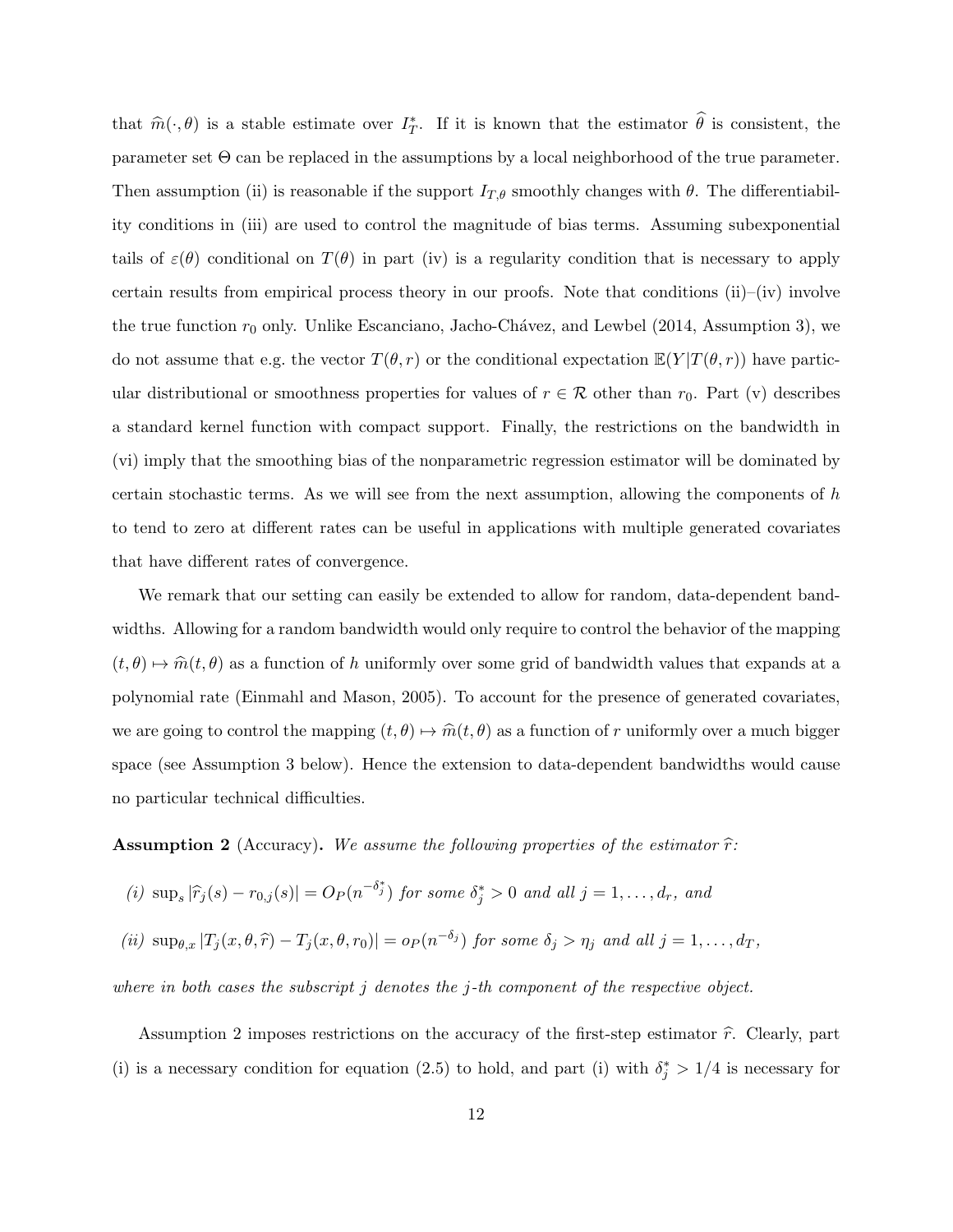condition (2.6). Part (ii) ensures that the difference between the respective components of  $\hat{T}(\theta)$ and  $T(\theta)$  tend to zero in probability at a rate at least as fast as the corresponding bandwidth in the second stage of the estimation procedure, uniformly in  $\theta$ . Such conditions can be verified for a wide range of nonparametric estimators (e.g. Masry (1996), Newey (1997)), and they trivially hold for regular parametric estimators.

**Assumption 3** (Complexity). For every  $j = 1, \ldots, d_T$ , there exist a sequence of sets of functions  $\mathcal{T}_{n,j}$  that satisfies the following properties:

- (i)  $\Pr((x, \theta) \mapsto T_i(x, \theta, \hat{r}) \in \mathcal{T}_{n,i}) \to 1$  as  $n \to \infty$ .
- (ii) For some function  $r_n$  satisfying  $\sup_{\theta,x}|T_j(x,\theta,r_n)-T_j(x,\theta,r_0)| = o(n^{-\delta_j})$  there exists a constant  $C_T > 0$  such that the set  $\mathcal{T}_{n,j}^* = \mathcal{T}_{n,j} \cap \{T_j(\cdot,r) : \sup_{\theta,x} |T_j(x,\theta,r) - T_j(x,\theta,r_n)| \leq$  $n^{-\delta_j}$  and  $r \in \mathcal{R}$  can be covered by at most  $C_T \exp(\lambda^{-\alpha_j} n^{\chi_j})$  balls with  $\| \cdot \|_\infty$ -radius  $\lambda$  for all  $\lambda \leq n^{-\delta_j}$ , where  $0 < \alpha_j \leq 2$ ,  $\chi_j \in \mathbb{R}$  and  $\|\cdot\|_{\infty}$  denotes the supremum norm.

Assumption 3 restricts the complexity of the function space in which the mapping  $(x, \theta) \mapsto$  $T(x, \theta, \hat{r})$  takes its values by imposing constraints on the cardinality of the covering sets. Since we have that  $T(x, \theta, r) = t(x, r(x_r), \theta)$  for some known function t which, by Assumption 1(iii), is continuously differentiable with respect to its second component, the condition imposes implicit restrictions on the complexity of the first-stage estimator  $\hat{r}$ . Indeed, if the function t has a partial derivative with respect to its second argument that is bounded and bounded away from zero, we could equivalently state a restriction similar to Assumption 3 on the set  $\mathcal{R}_n^* = \{r \in \mathcal{R} : T_j(\cdot, r) \in$  $\mathcal{T}_{n,j}^*$  for all  $j=1,\ldots,d_T\}$ .

Restrictions on covering numbers are a common requirement in the literature on empirical processes, that is typically fulfilled under suitable smoothness assumptions. Suppose for example that  $\mathcal{R}_n^*$  is the set of smooth functions defined on the convex set  $I_R \subset \mathbb{R}^{d_{X_r}}$ , whose partial derivatives up to order k exist and are uniformly bounded by some multiple of  $n^{\chi^*_{j}}$  for some  $\chi^*_{j} \geq 0$ , that  $\|\partial^l T_j(x, r(x_r), \theta)/\partial x_r - \partial^l T_j(x, r(x_r), \theta^*)/\partial x_r\| \leq C_l \|\theta - \theta^*\|$  for every  $\theta, \theta^*$ , every value of x and r, and every  $l \in \{0, \ldots, k\}$ , and that t has a absolutely bounded partial derivative with respect to its second argument. Then the set  $\mathcal{T}_{n,j} = \{(x,\theta) \mapsto T_j(x,\theta,r) : r \in \mathcal{R}_n^*\}$  satisfies Assumption 3(ii)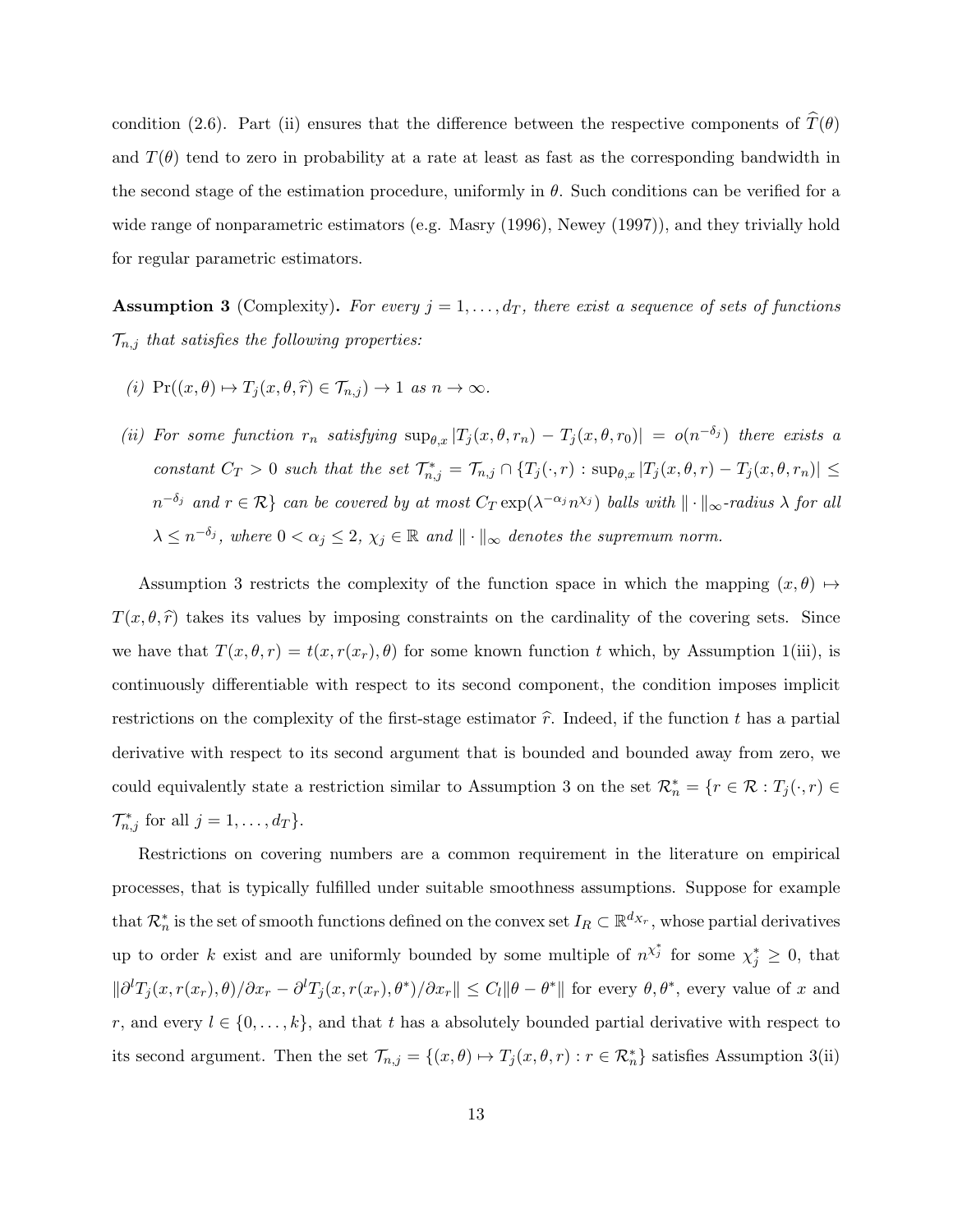with  $\alpha_j = d_{X_r}/k$  and  $\chi_j = \chi_j^* \alpha_j$  (Van der Vaart and Wellner, 1996, Theorem 2.7.1). The same entropy bound applies if  $\mathcal{R}_n^*$  consists of the sum of one fixed function and a smooth function from a respective smoothness class. This extension is useful if one chooses the fixed function as equal to the sum of  $r_0$  and the bias of  $\hat{r}$ , and thus does not require the bias term to be a smooth function. For further discussion of entropy bounds and additional references we refer to van de Geer (2009).

For kernel-based estimators of  $r_0$ , one can then verify Assumption 3(i) by explicitly calculating the derivatives. Consider for example the one-dimensional Nadaraya-Watson estimator  $\hat{r}_{n,j}$  with bandwidth of order  $n^{-1/5}$  over some compact subset of the interior of the covariate's support where its density is bounded away from zero. Choose  $r_{n,j}$  equal to  $r_{0,j}$  plus its asymptotic bias term. Then one can check that the second derivative of  $\hat{r}_{n,j} - r_{n,j}$  is absolutely bounded by  $O_P($ √  $\overline{\log n}$  =  $o_P(n^{\chi_j^*})$  for all  $\chi_j^* > 0$  over some compact set in the interior of the support of the respective conditioning variables. For sieve and orthogonal series estimators, Assumption 3(i) immediately holds when the set  $\mathcal{T}_{n,j}$  is chosen as the image of the sieve set or a subset of the linear span of an increasing number of basis functions, respectively, under the functional  $T(x, \theta, \cdot)$ . That is, if  $\widehat{r}(\cdot) = P_{k(n)}(\cdot)^\top \widehat{\gamma}$  for some  $\widehat{\gamma} \in \mathbb{R}^{k(n)}$  and  $P_{k(n)}(\cdot) = (p_1(\cdot), \dots, p_{k(n)}(\cdot))^\top$  with  $\{p_j\}_{j=1}^{\infty}$  a complete basis for the space R, then Assumption 3(i) holds if we define  $\mathcal{T}_{n,j} = \{(x,\theta) \mapsto T(x,\theta, P_k(\cdot)^\top \gamma)$ :  $\gamma \in \mathbb{R}^{k(n)}$ . Note that in settings where  $r_0$  is estimated by parametric or semiparametric methods verifying Assumption 3 is generally much more simple, and substantially smaller values can be established for the constants  $\alpha_j$  and  $\chi_j$ .

To state our final assumption, we define the "index bias"  $\rho(X, \theta) = \mathbb{E}(Y | X) - \mathbb{E}(Y | T(\theta))$ , which is the difference between the conditional expectations of Y given the underlying  $d_X$ -dimensional covariate vector X and the  $d_T$ -dimensional "index"  $T(\theta)$ , respectively.

**Assumption 4** (Continuity). The elements of  $\mathcal{R}_n^* = \{r \in \mathcal{R} : T_j(\cdot, r) \in \mathcal{T}_{n,j}^* \text{ for all } j = 1, \ldots, d_T\}$ satisfy the following properties for n large enough:

(i) For all  $r \in \mathcal{R}_n^*$  and  $\theta \in \Theta$ , the function  $\tau^B(t,\theta,r) = \mathbb{E}(\rho(X,\theta)|T(r) = t)$  is  $p+1$  times differentiable with respect to its first argument, and the derivatives are uniformly bounded in absolute value over  $r, \theta$  and  $t$ .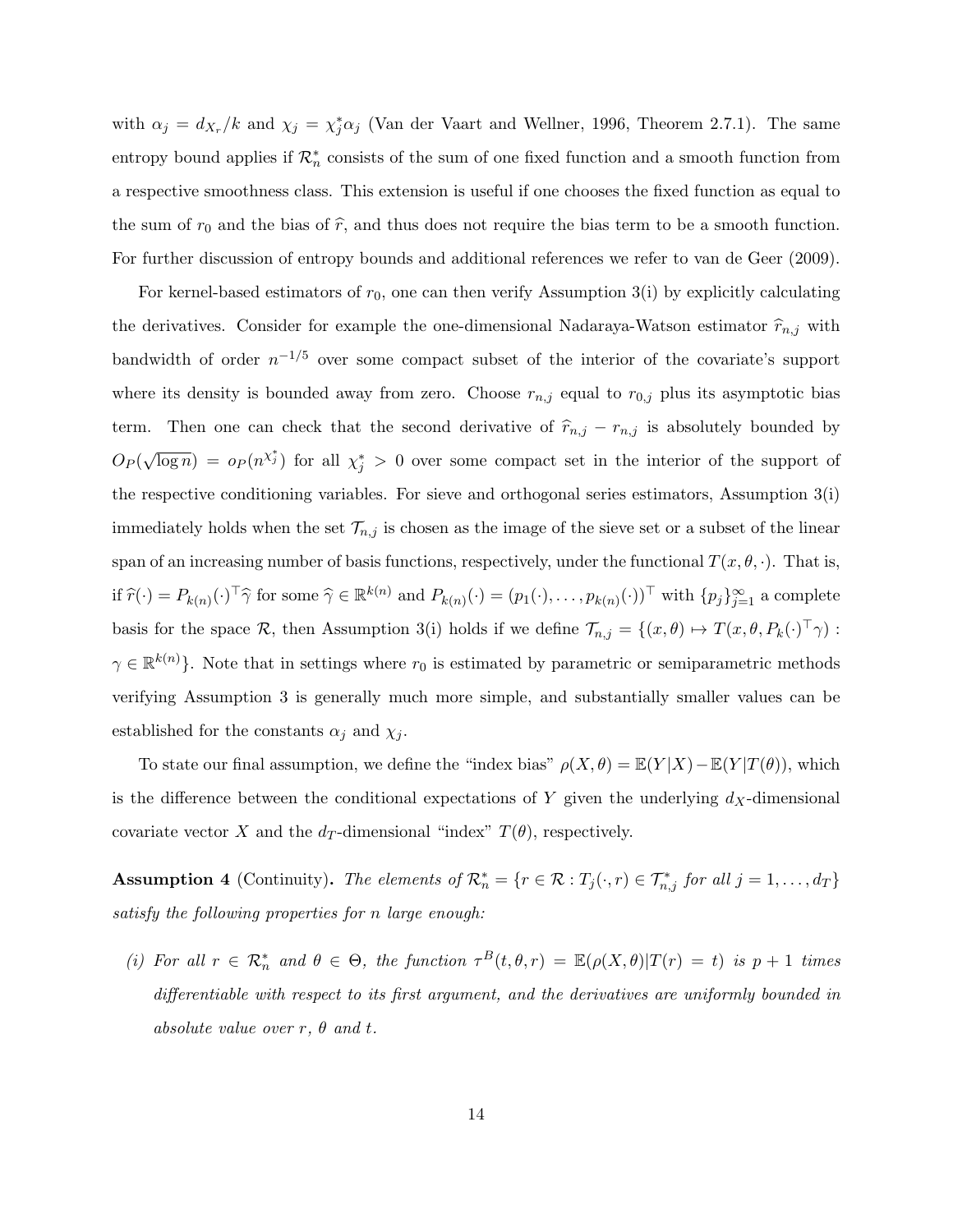(ii) For a constant  $C_B^* > 0$ , all  $\theta \in \Theta$  and all  $r_1, r_2 \in \mathcal{R}_n^*$  it holds that

$$
|\tau^B(T(r_1), \theta, r_1) - \tau^B(T(r_2), \theta, r_2)| \le C_B^* ||T(r_1) - T(r_2)|| \ a.s.
$$

(iii) For a constant  $C_B > 0$ , all  $\theta \in \Theta$ , all  $r_1, r_2 \in \mathcal{R}_n^*$  and all  $t \in I_T^*$  it holds that

$$
\left| \mathbb{E} \left[ (T(\theta, r_1) - t)^u h^{-u} K_h(T(\theta, r_1) - t) \right] \right|
$$
  
- 
$$
\mathbb{E} \left[ (T(\theta, r_2) - t)^u h^{-u} K_h(T(\theta, r_2) - t) \right] \leq C_B n^{-\delta_{min}}
$$

for  $0 \leq u_+ \leq p$ .

Assumption  $4(i)$ –(ii) are technical conditions which ensure that a conditional expectation of the "index bias"  $\rho(X, \theta)$  satisfies certain smoothness restrictions. Under the additional assumption that the mapping  $r \mapsto T(r)$  is smooth, one important implication of these conditions and our previous assumptions is that the functional  $r \mapsto \mathbb{E}(Y | T(X, \theta, r) = \cdot)$  is uniformly continuous in a neighborhood of  $r_0$ . To see this, drop the dependence on  $\theta$  for a moment, put  $\varepsilon^* = \varepsilon - \rho(X)$ , and write

$$
\mathbb{E}(Y|T(X,r)) = \mathbb{E}(m_0(T(r_0)) - m_0(T(r))|T(r)) + \mathbb{E}(m_0(T(r))|T(r)) + \mathbb{E}(\varepsilon^*|T(r)) + \mathbb{E}(\rho(X)|T(r))
$$
  
= 
$$
\mathbb{E}(m_0(T(r_0)) - m_0(T(r))|T(r)) + m_0(T(r)) + \mathbb{E}(\rho(X)|T(r)).
$$

Continuity of this expression with respect to  $r$  then follows from our assumptions on smoothness of the mappings  $t \mapsto m_0(t)$  and  $r \mapsto E(\rho(X)|T(r))$ . Note that our assumptions do not require the functional  $r \mapsto \mathbb{E}(Y | T(X, \theta, r) = \cdot)$  to be pathwise differentiable.

It is difficult to give more "low-level" conditions for Assumption  $4(i)$ –(ii) in general, but there are certain settings where  $\rho(X, \theta) = 0$  and thus these conditions trivially hold. Examples of such settings include many instrumental variable models. In general, however, it is undesirable to impose that  $\rho(X, \theta) = 0$ , and we do not require such a condition for our analysis. See our Section 6 below for an application where this flexibility is important.

Assumption 4(iii) is a further smoothness condition. If the random vector  $T(\theta, r)$  is continuously distributed for every r, conditions (ii) and (iii) hold if one has appropriate bounds for  $||f_1 - f_2||_{\infty}$ for  $r_1, r_2 \in \mathcal{R}_n^*$  where for  $j = 1, 2$  the term  $f_j$  denotes the density function of either  $T(\theta, r_j)$  or of  $(\rho(X,\theta), T(\theta, r_j))$ , and the density function  $T(\theta, r_j)$  is bounded away from zero uniformly over  $\theta$ on its support.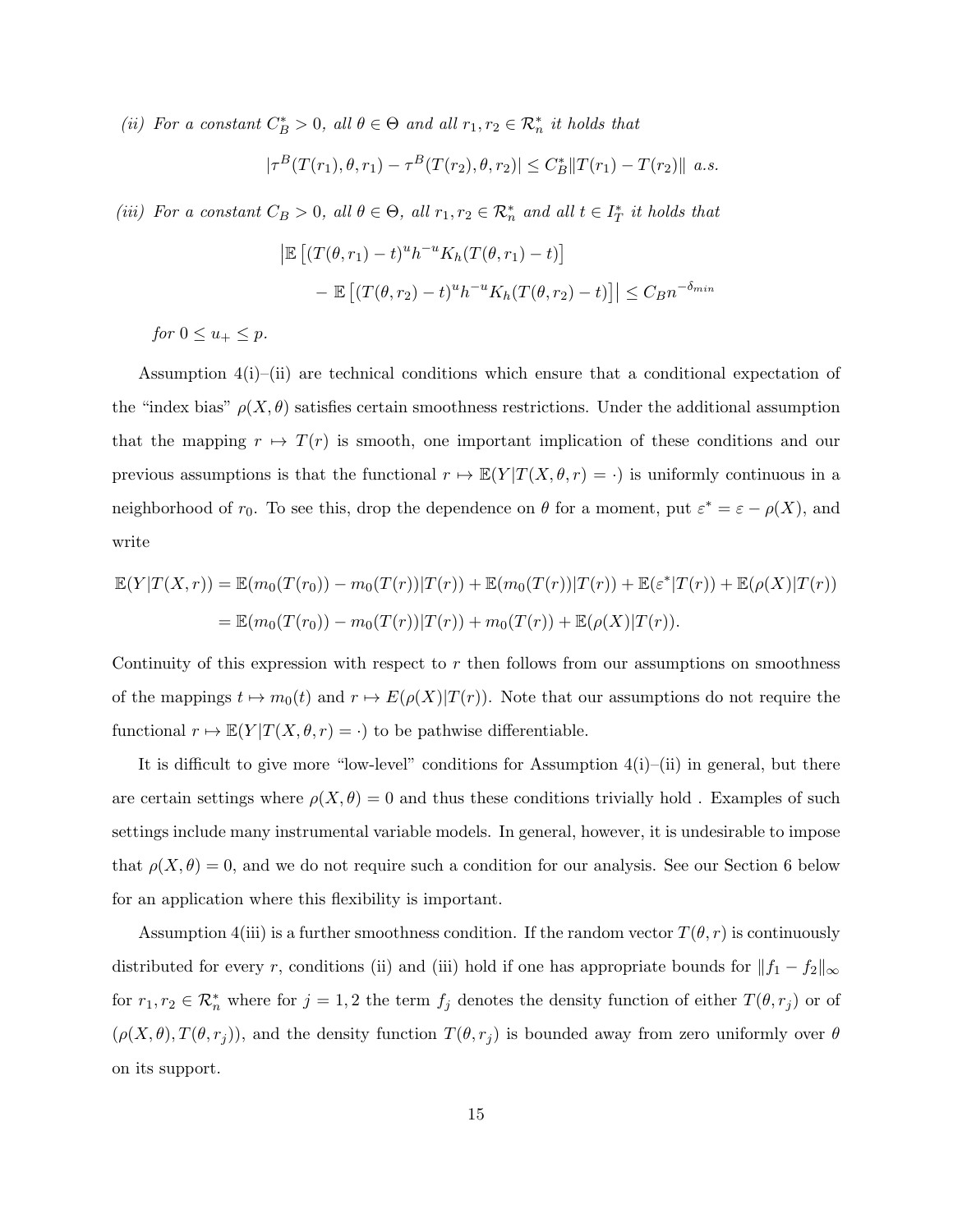**3.2. Main Results.** Under the assumptions described in the previous subsection, we can now derive a stochastic approximation of the nonparametric estimator  $\hat{m}$ . To state the result, we require some further notation. For any  $s \in \{0, 1, \ldots, p\}$  let  $n_s = \binom{s+d_T-1}{dr-1}$  $\frac{d_T - 1}{d_T - 1}$  be the number of distinct  $d_T$ -tuples u with  $u_+ = s$ . Arrange these  $d_T$ -tuples as a sequence in a lexicographical order with the highest priority given to the last position, so that  $(0, \ldots, 0, s)$  is the first element in the sequence and  $(s, 0, \ldots, 0)$  the last element. Let  $\tau_s$  denote this 1-to-1 mapping, i.e.  $\tau_s(1) = (0, \ldots, 0, s), \ldots$  $\tau_s(n_s) = (s, 0, \ldots, 0)$ . For each  $s \in \{0, 1, \ldots, p\}$  we also define a  $n_s \times 1$  vector  $w_{i,s}(t, \theta, r)$  with its kth element given by  $((T_i(\theta, r) - t)/h)^{\tau_s(k)}$ , and write  $w_i(t, \theta, r) = (1, w_{i,1}(t, \theta, r)^{\top}, \dots, w_{i,p}(t, \theta, r)^{\top})^{\top}$ . Next, define  $N_h(t, \theta, r) = \mathbb{E}(w_i(t, \theta, r)w_i(t, \theta, r)^{\top} K_h(T_i(\theta, r) - t))$  and let  $m_{pol}(a, t, \theta)$  be the following polynomial approximation of  $m_0(a, \theta)$  in a neighborhood of t:

$$
m_{pol}(a,t,\theta) = \sum_{0 \le u_+ \le p} \frac{1}{u!} \frac{\partial^u m_0(t,\theta)}{\partial t_1^{u_1} \dots \partial t_{d_T}^{u_{d_T}}}(a-t)^u.
$$

Finally, let  $m'_{pol}(a, t, \theta)$  denote the vector of partial derivatives of  $m_{pol}(a, t, \theta)$  with respect to the components of its first argument, write  $e_1 = (1, 0, \ldots, 0)^\top$  for the first unit vector in  $\mathbb{R}^N$ , where  $N = \sum_{s=0}^{p} n_s$ , put  $K'_h(v) = (K'_{h,1}(v), \ldots, K'_{h,d_T}(v))^{\top}$  with elements

$$
\mathcal{K}'_{h,j}(v) = (\mathcal{K}'(v_j/h_j)/h_j^2) \prod_{j^* \neq j} \mathcal{K}(v_{j^*}/h_{j^*})/h_{j^*},
$$

and K' derivative of K, and recall that  $\rho(X, \theta) = \mathbb{E}(Y | X) - \mathbb{E}(Y | T(\theta))$ . With this notation, we can then define the approximating function  $\widehat{m}_{\Delta}$  by

$$
\widehat{m}_{\Delta}(t,\theta) = \widetilde{m}(t,\theta) + \varphi_n^A(t,\theta,\widehat{r}) + \varphi_n^B(t,\theta,\widehat{r}),\tag{3.1}
$$

where

$$
\varphi_n^A(t,\theta,r) = e_1^\top N_h(t,\theta)^{-1} \mathbb{E} \left( w_i(t,\theta,r) K_h(T_i(\theta) - t) m'_{pol}(T_i(r),t,\theta) (T_i(\theta,r) - T_i(\theta)) \right),
$$
  

$$
\varphi_n^B(t,\theta,r) = e_1^\top N_h(t,\theta)^{-1} \mathbb{E} \left( w_i(t,\theta,r) K_h'(T_i(\theta) - t)^\top (T_i(\theta,r) - T_i(\theta)) \rho(X_i,\theta) \right)
$$

for any  $r \in \mathcal{R}_n^*$ .

The function  $\hat{m}_{\Delta}$  consists of two components: the term  $\tilde{m}(\cdot, \theta)$  is the oracle estimator of  $m_0(\cdot, \theta)$ introduced above, whereas  $\varphi_n^A(t, \theta, \hat{r}) + \varphi_n^B(t, \theta, \hat{r})$  is an adjustment term that captures the additional uncertainty due to the presence of generated covariates. Note that the generated covariates enter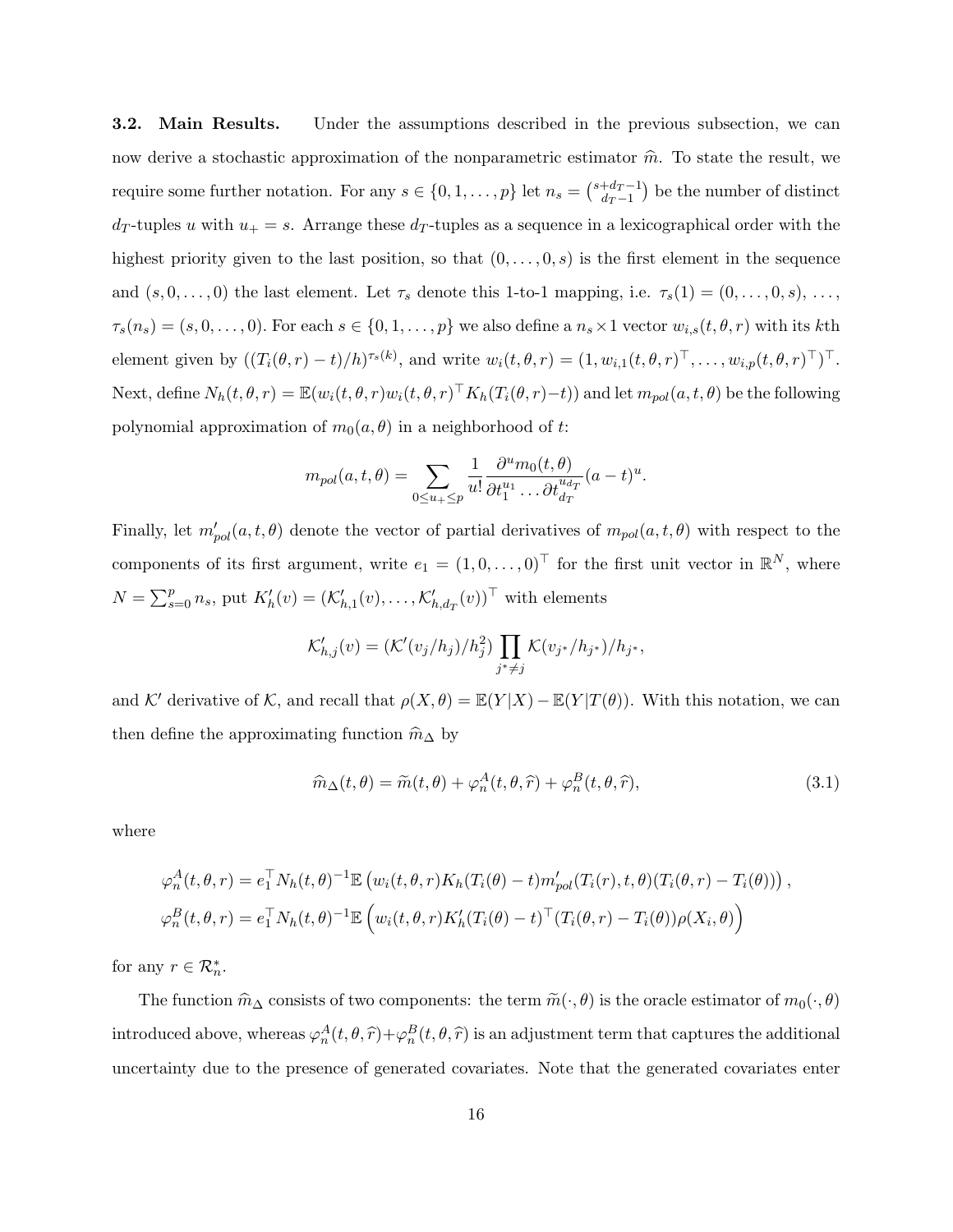the expansion only through *smoothed* versions of the estimation error  $T(\theta, \hat{r}) - T(\theta, r_0)$ . Since this additional smoothing typically improves the rate of convergence of the stochastic part of the first-step estimator (although it does not improve the order of the bias component), we generally expect the adjustment term to have a faster rate of convergence. Hence the dimensionality of the generation step should play a less pronounced role in this context. Our main result concerns the accuracy of using  $\hat{m}_{\Delta}$  as an approximation of  $\hat{m}$ .

**Theorem 1.** Suppose that Assumption 1,  $2(ii)$ , 3 and 4 hold. Then uniformly for  $\theta \in \Theta$ , we have

$$
\int (\widehat{m}(t,\theta) - \widehat{m}_{\Delta}(t,\theta))\omega(t)dt = o_P(n^{-\kappa^*})
$$
\n(3.2)

for any weight function  $\omega:\mathbb{R}^{d_T}\to\mathbb{R}$  whose partial derivatives of order one are uniformly absolutely bounded, and that satisfies  $\omega(x) = 0$  for all  $x \notin I_T^*$ , and  $\kappa^* < \min\{\kappa_1^*, \ldots, \kappa_4^*\}$  with

$$
\kappa_1^* = \frac{1}{2} + (1 - \frac{\alpha_{max}}{2})\delta_{min} - \frac{(\alpha \eta + \chi)_{max}}{2}, \ \kappa_2^* = (p+1)\eta_{min} + (\delta - \eta)_{min},
$$
  

$$
\kappa_3^* = (2 - \frac{\alpha_{max}}{2})\delta_{min} + \frac{1}{2}(1 - \eta_+) - \frac{(\alpha \eta + \chi)_{max}}{2}, \ \kappa_4^* = 2\delta_{min}.
$$

The theorem provides a bound on weighted averages of the approximation error  $\hat{m}(t, \theta)$  −  $\hat{m}_{\Delta}(t, \theta)$ . We focus on such weighted averages of the approximation error because they are helpful when it comes to verifying conditions of the type  $(2.7)$ . In particular, they can be shown to vanish faster than  $n^{-1/2}$  under reasonable conditions on the primitives of the model. On the other hand, bounds on the supremum norm of the approximation error, as studied in Mammen, Rothe, and Schienle (2012), typically vanish at a rate slower than  $n^{-1/2}$ , and are thus not useful to establish the "asymptotic normality" condition. They can however, with some adaptation, be employed to verify the conditions (2.5) and (2.6), as explained below. For this purpose, we state the following theorem, which is a variation of an earlier result in Mammen, Rothe, and Schienle (2012) that gives a uniform rate of consistency of the estimator  $\hat{m}(t, \theta)$ . See also Escanciano, Jacho-Chávez, and Lewbel (2014, Appendix B) for a related result.

**Theorem 2** (Uniform Consistency). Suppose Assumption 1,  $2(ii)$ , 3 and  $4(i)$ –(ii) hold. Then

$$
\sup_{t \in I_T^*, \theta \in \Theta} |\widehat{m}(t, \theta) - m_0(t, \theta)| = O_P\left(n^{-(p+1)\eta_{min}} + \sqrt{\log(n)n^{-(1-\eta_{+})}} + n^{-\delta_{min}} + n^{-\kappa}\right),
$$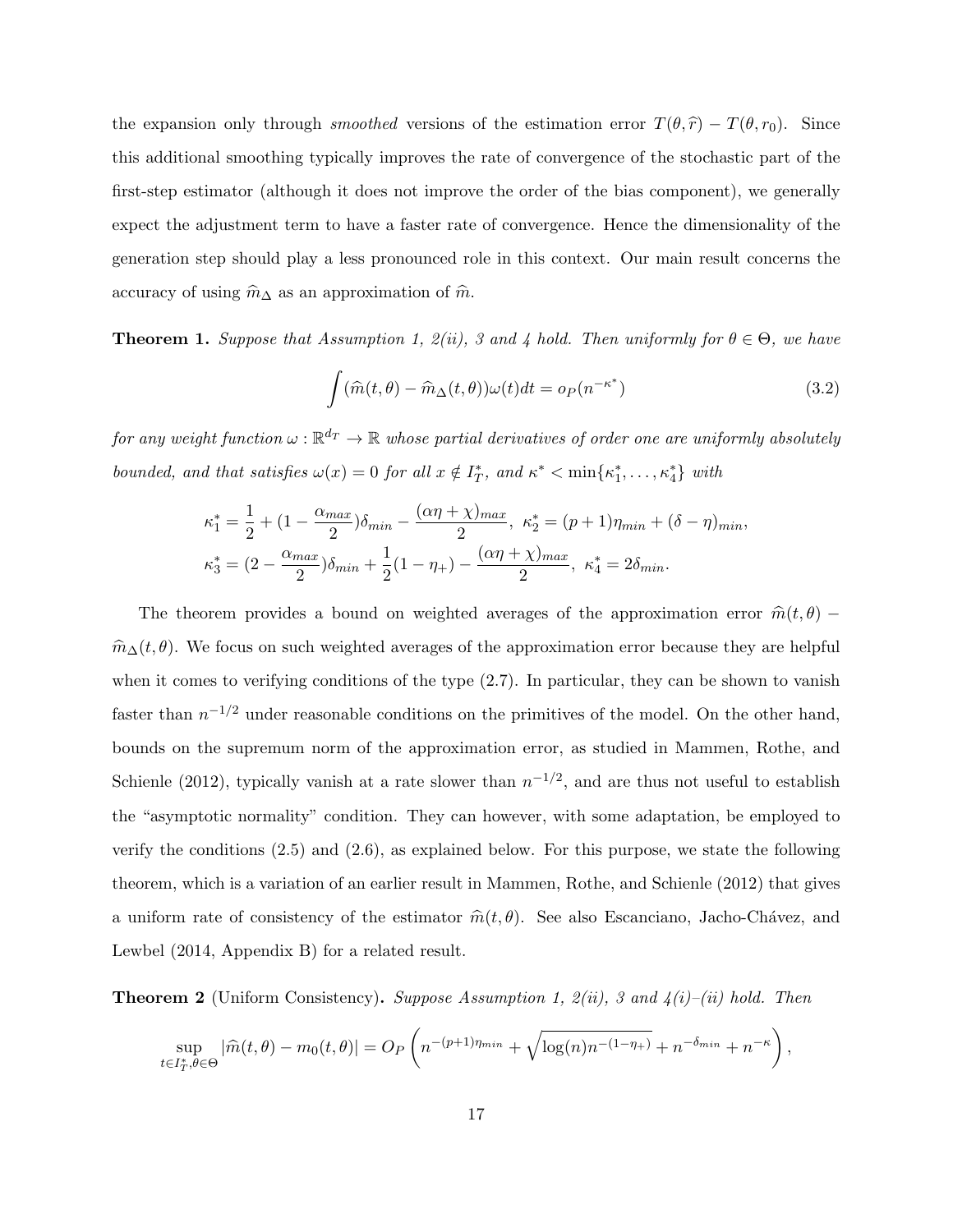where  $\kappa < \min\{\kappa_1, ..., \kappa_3\}$  with

$$
\kappa_1 = \frac{1}{2}(1 - \eta_+) + (\delta - \eta)_{min} - \frac{1}{2}(\delta \alpha + \chi)_{max}, \ \kappa_2 = (p + 1)\eta_{min} + (\delta - \eta)_{min},
$$
  

$$
\kappa_3 = \delta_{min} + (\delta - \eta)_{min}.
$$

Note that the first two terms in the error bound on the right hand side follow from a standard uniform consistency result of the oracle estimator  $\tilde{m}$  (Masry, 1996), whereas the remaining two terms are due to the presence of generated covariates. We remark that the rates given in Theorem 2 could be improved under additional restrictions on the form of the estimator  $\hat{r}$ , such as those given in Assumption 5 below. See the remark at the end of the proof of Theorem 2 in Appendix A for details.

### 4. Application to Semiparametric Estimation

In this section, we show how to use the technical results of the previous section to establish  $\sqrt{n}$ . consistency and asymptotic normality of the semiparametric estimator  $\hat{\theta}$  defined in (2.3). In particular, we show how to verify the uniform consistency conditions given in  $(2.5)$  and  $(2.6)$ , and the asymptotic normality condition in (2.7). We begin with the former two uniform consistency conditions, as they are conceptually simpler to establish. Recall that our aim is to show that

$$
\|\hat{\xi} - \xi_0\|_{\Xi} := \sup_{t \in I_T^*, \theta \in \Theta} |\hat{m}(t, \theta) - m_0(t, \theta)| + \sup_{s \in I_R^*} |\hat{r}(s) - r_0(s)| = o_P(a_n),
$$
\n(4.1)

with either  $a_n = 1$  (as in (2.5)) or  $a_n = n^{-1/4}$  (as in (2.6)). While a bound on the second supremum term in the above equation is standard, a bound on the first one follows from our Theorem 2.

**Theorem 3.** (i) Suppose that Assumptions 1–3 and Assumption  $\lambda(i)$ –(ii) hold, and that  $\eta_+$ min $(1, 1 + 2(\delta - \eta)_{min} - (\delta \alpha + \chi)_{max})$ . Then condition (2.5) holds. (ii) Suppose that the conditions of part (i) hold with  $\delta_j^*, \delta_j > 1/4$  for all j, that  $\eta_{\min} > 1/(4(p+1))$ , and that  $\eta_+ < \min(1/2, 1/2 +$  $2(\delta - \eta)_{\min} - (\delta \alpha + \chi)_{\max}$ . Then condition (2.6) holds.

We remark that part (i) of the theorem could also be shown if one would weaken Assumption 2 and allow for  $0 < \delta_j < \eta_j$ ,  $j = 1, \ldots, d_T$ , if one in turn ensures that  $-(\delta - \eta)_{\min} < \min(\delta_{\min}, (p +$  $1)\eta_{\min}$ ). The various conditions of the theorem involve a tradeoff between the complexity of the first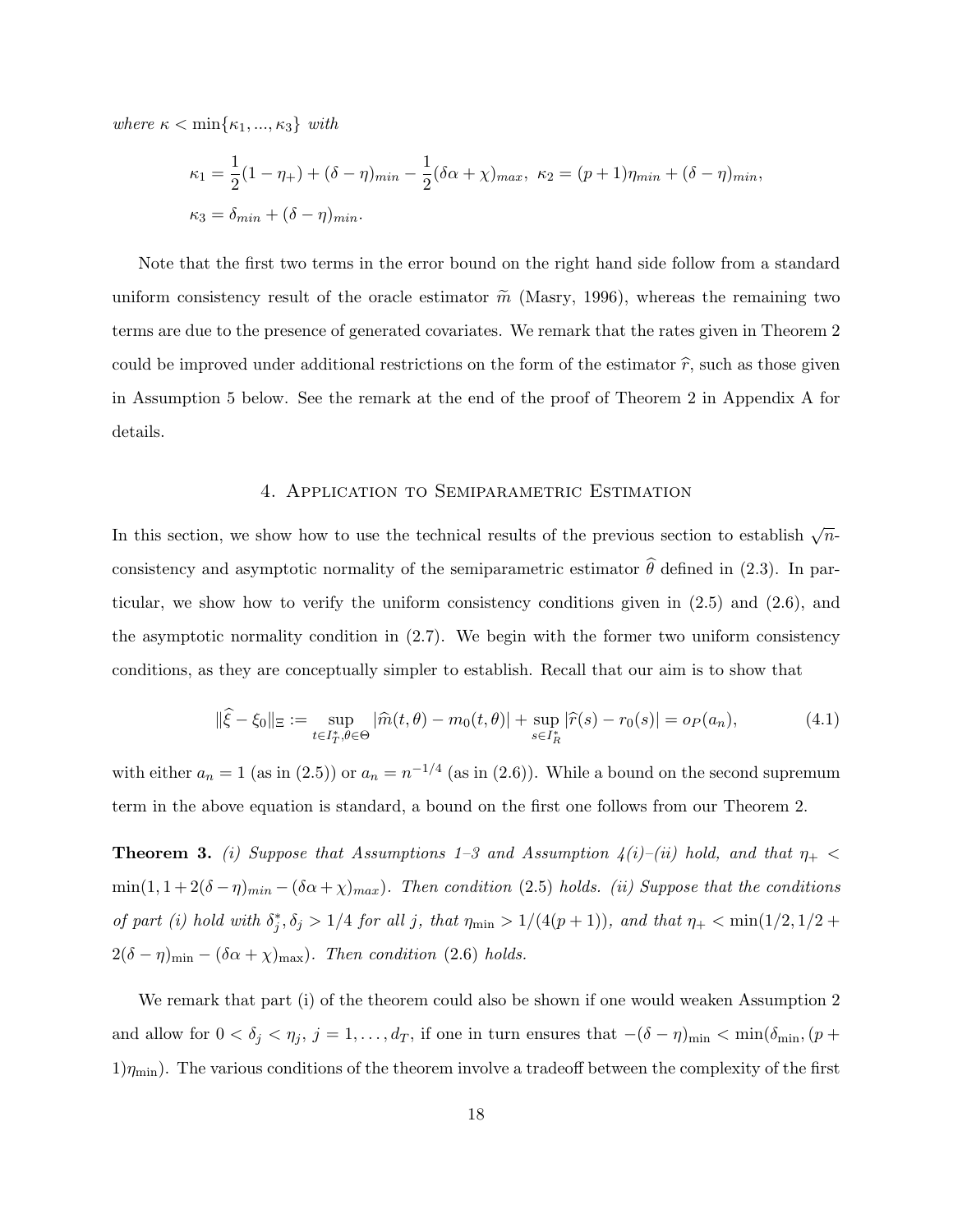and second estimation step for the nonparametric component. They can be shown to be satisfied when  $r_0$  is "sufficiently regular" (i.e. the  $\alpha_j$  and  $\chi_j$  are small) and  $m_0(\cdot, \theta)$  is "sufficiently smooth" (i.e.  $p$  is large and thus the  $\eta_j$  can be chosen small). Exact conditions are difficult to give in general, but are easy to check for a specific application, where specific values for the  $\alpha_j$  and  $\chi_j$  are available. See the discussion after Assumption 3 above for an example.

To verify the asymptotic normality condition (2.7), we make use of the stochastic expansion derived in Theorem 1. Recall that our aim is to show that

$$
\frac{1}{\sqrt{n}} \sum_{i=1}^{n} q(Z_i, \theta_0, \xi_0) + \sqrt{n} Q_0^{\xi} [\hat{\xi} - \xi_0] \stackrel{d}{\to} N(0, V)
$$

for some positive definite variance matrix V. Given a specific estimator  $\hat{r}$  of  $r_0$ , the term  $\hat{m}_{\Delta}(t, \theta)$ defined in (3.1) can usually be calculated more explicitly, and then be used to verify this condition, and to obtain a general formula for the variance matrix  $V$ . To illustrate this idea in a general setting, suppose that the estimator used to generate the covariates satisfies the following asymptotically linear representation, which is similar to conditions used e.g. in Rothe (2009) or Ichimura and Lee (2010). The assumption can be shown to be satisfied for a wide range of nonparametric, semiparametric, and fully parametric estimation procedures (we also discuss two representative examples below).<sup>4</sup>

**Assumption 5** (Linear Representation). The estimator  $\hat{r}$  of  $r_0$  satisfies

$$
\widehat{r}(s) - r_0(s) = \frac{1}{n} \sum_{i=1}^n \varphi_{ni}^{\widehat{r}}(s) + R_n^r(s)
$$
\n(4.2)

with  $\varphi_{ni}^{\hat{r}}(s) = \mathcal{H}_n(S_i, s) \nu(W_i)$  for some  $S_i$ , a random subvector of  $W_i$ , and  $\sup_{s \in I_R^*} |R_n^r(s)| =$  $o_P(n^{-1/2})$ . The term  $\nu(W_i)$  satisfies  $\mathbb{E}(\nu(W_i)|S_i) = 0$  and  $\mathbb{E}(\nu(W_i)\nu(W_i)^{\top}) < \infty$ , and  $\mathcal{H}_n$  is a weighting function satisfying  $\mathbb{E}(\|\mathcal{H}_n(S_i, S_j)\|^2) = o(n)$  for  $i \neq j$ .

To see how this additional structure can be utilized for our purposes, recall that it follows from elementary rules for pathwise derivatives that

$$
Q_0^{\xi}[\hat{\xi} - \xi_0] = Q^m(\theta_0, \xi_0)[\hat{m} - m_0] + Q^r(\theta_0, \xi_0)[\hat{r} - r_0],
$$

<sup>&</sup>lt;sup>4</sup>Note that Assumption 5 is typically not satisfied for estimators that are not asymptotically Gaussian, such as the Maximum Score estimator of a single-index binary choice model, or other estimators that follow so-called cube-root asymptotics. See Song (2013) for a further discussion of this point.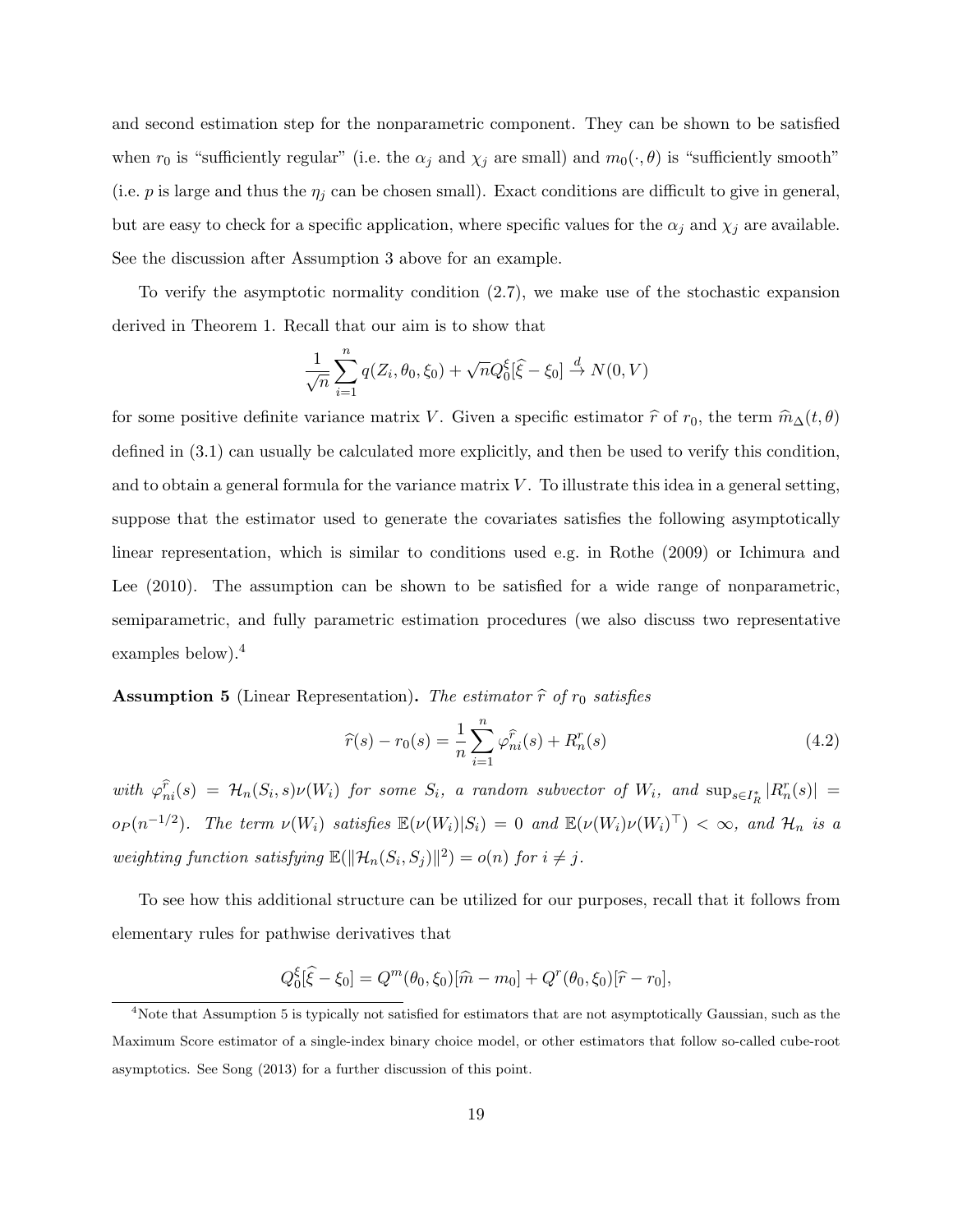where for any  $(\theta, r)$  the functional  $Q^m(\theta, \xi)[\bar{m}]$  is the pathwise derivative of  $Q(\theta, (m, r))$  at m in the direction  $\bar{m}$ , and similarly for  $Q^r$ . As noted in Section 2, the notation is such that computing  $Q^r$  does not involve computing the pathwise derivative of the functional  $r \mapsto E(Y|T(\theta, r) = \cdot)$ . In most applications, the structure of the criterion function  $Q(\theta, \xi) = \mathbb{E}(q(Z, \theta, m, r))$  is such that (with some abuse of notation) we have  $q(Z, \theta_0, m_0, r_0) = q(Z, \theta, m_0(Z_m), r_0(Z_r))$ . That is, the term  $q(Z, \theta, m, r)$  only depends on the functions m and r through their value when evaluated at some random vectors  $Z_m$  and  $Z_r$ . Here  $Z_m$  and  $Z_r$  could be subvectors of the data  $Z$ , or known transformations thereof that might even involve m, r and  $\theta$  (for example, we could have  $Z_r = X_r$ and  $Z_m = T(X, r(X_r), \theta)$ . All econometric applications we consider in Section 6 below exhibit this structure. Its most important implication is that the pathwise derivatives of the criterion function are of the form

$$
Q^{m}(\theta_{0}, \xi_{0})[\hat{m} - m_{0}] = \int \lambda_{m}(z)(\hat{m}(z) - m_{0}(z))dF_{Z_{m}}(z), \qquad (4.3)
$$

$$
Q^{r}(\theta_{0}, \xi_{0})[\hat{r} - r_{0}] = \int \lambda_{r}(z)(\hat{r}(z) - r_{0}(z))dF_{Z_{r}}(z).
$$
\n(4.4)

with

$$
\lambda_m(z_m) = \mathbb{E}(\partial q(Z, \theta, m_0, r_0) / \partial m_0(Z_m, \theta_0) | Z_m = z_m)
$$

$$
\lambda_r(z_r) = \mathbb{E}(\partial q(Z, \theta, m_0, r_0) / \partial r_0(Z_r) | Z_r = z_r).
$$

Note that a representation like (4.3)–(4.4) with square integrable functions  $\lambda_m$  and  $\lambda_r$  also follows from the Riesz representation theorem under more general conditions (e.g. Newey, 1994).

If  $\lambda_m$  and  $\lambda_r$  are sufficiently smooth, one can use Assumption 5 together with our main stochastic expansion to show that there exist fixed functions  $\psi_j$  with  $\mathbb{E}(\psi_j(Z)) = 0$  and  $\mathbb{E}(\psi_j(Z)\psi_j(Z)^\top) < \infty$ for  $j = 1, 2, 3$  such that

$$
\int \lambda_m(z)\tilde{m}(z,\theta_0)dF_{Z_m}(z) = \frac{1}{n}\sum_{i=1}^n \psi_1(Z_i) + op(n^{-1/2})
$$

$$
\int \lambda_m(z)\left(\varphi_n^A(z,\theta_0,\hat{r}) + \varphi_n^B(z,\theta_0,\hat{r})\right)dF_{Z_m}(z) = \frac{1}{n}\sum_{i=1}^n \psi_2(Z_i) + op(n^{-1/2}),
$$

$$
\int \lambda_r(z)\frac{1}{n}\sum_{i=1}^n \varphi_{ni}^{\hat{r}}(z)dF_{Z_r}(z) = \frac{1}{n}\sum_{i=1}^n \psi_3(Z_i) + op(n^{-1/2}).
$$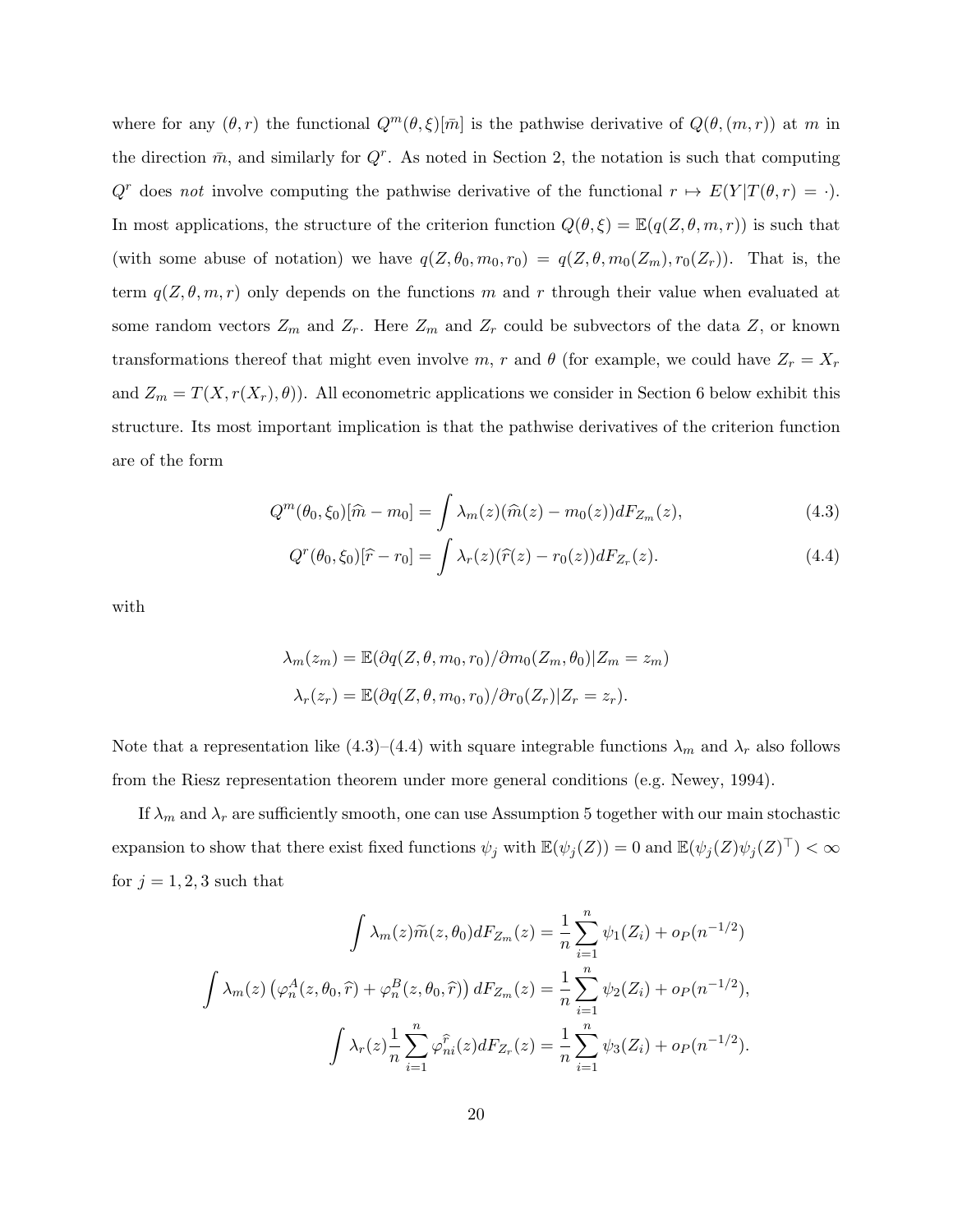Moreover, the properties of the remainder term  $R_n^m(t) = \hat{m}(t, \theta_0) - \hat{m}_{\Delta}(t, \theta_0)$  established in Theorem 1 ensure, under suitable regularity conditions, that

$$
\int \lambda_m(z) R_n^m(z) dF_{Z_m}(z) = o_P(n^{-1/2}).
$$

If we now put  $\psi_0(Z_i) = q(Z_i, \theta_0, \xi_0)$  and  $\psi(z) = \sum_{j=0}^3 \psi_j(z)$ , the above statements imply that

$$
\frac{1}{\sqrt{n}} \sum_{i=1}^{n} q(Z_i, \theta_0, \xi_0) + \sqrt{n} Q_0^{\xi} [\widehat{\xi} - \xi_0] = \frac{1}{\sqrt{n}} \sum_{i=1}^{n} \psi(Z_i) + o_P(1)
$$

Together with the Central Limit Theorem, the previous equation then implies that condition (2.7) holds with  $V = \mathbb{E}(\psi(Z)\psi(Z)^{\top})$ . The following theorem formalizes this argument, and provides a general formula to compute the variance matrix  $V$  (we study the question how to explicitly compute V in the following section). To state the result, define  $G(t) = \lambda_m(t) f_{Z_m}(t) / f_T(t)$ ,  $G'(t) = \partial G(t) / \partial t$ ,  $T^{(r)}(x) = \partial t(x, \theta_0, r_0(x_r))/\partial r_0(x_r)$  and  $\lambda_m^*(x_r) = \mathbb{E}(T^{(r)}(X)(\rho(X)G'(T) + m'_0(T)G(T))|X_r = x_r)$ .

**Theorem 4.** Suppose Assumptions  $1-5$  hold with  $p + 1 > d_T$ ,

$$
\frac{(\alpha \eta + \chi)_{max}}{2} < \min\{(1 - \frac{\alpha_{max}}{2})\delta_{min}, (2 - \frac{\alpha_{max}}{2})\delta_{min} + \frac{1}{2}(1 - \eta_{+})\},\tag{4.5}
$$

the criterion function satisfies (4.3)– (4.4) with  $\lambda_m(\cdot)$  and  $\lambda_r(\cdot)$  being  $(p+1)$ -times continuously differentiable,  $(2p+2)^{-1} < \eta_j < (2d_T)^{-1}$  for  $j = 1, \ldots, d_T$ , and let

$$
\psi_0(Z_i) = q(Z_i, \theta_0, \xi_0)
$$
  
\n
$$
\psi_1(Z_i) = \varepsilon_i \lambda_m(T_i) f_{Z_m}(T_i) / f_T(T_i)
$$
  
\n
$$
\psi_2(Z_i) = -\nu(W_i) \lim_{n \to \infty} \mathbb{E}(\lambda_m^*(X_r) \mathcal{H}_n(S_i, X_r) | S_i)
$$
  
\n
$$
\psi_3(Z_i) = \nu(W_i) \lim_{n \to \infty} \mathbb{E}(\lambda_r(Z_r) \mathcal{H}_n(S_i, Z_r) | S_i),
$$

Then condition (2.7) holds with  $V = \mathbb{E}(\psi(Z)\psi(Z)^{\top})$ , where  $\psi(z) = \sum_{j=0}^{3} \psi_j(z)$ .

Restriction (4.5) involves a tradeoff between the complexity of the first and second estimation step for the nonparametric component that is analogous to the one discussed after the statement of Theorem 3.

With the results of this section, and a result from Chen, Linton, and Van Keilegom (2003), we are now ready to state the following theorem, which formally states the asymptotic properties of our semiparametric two-step estimator with generated covariates.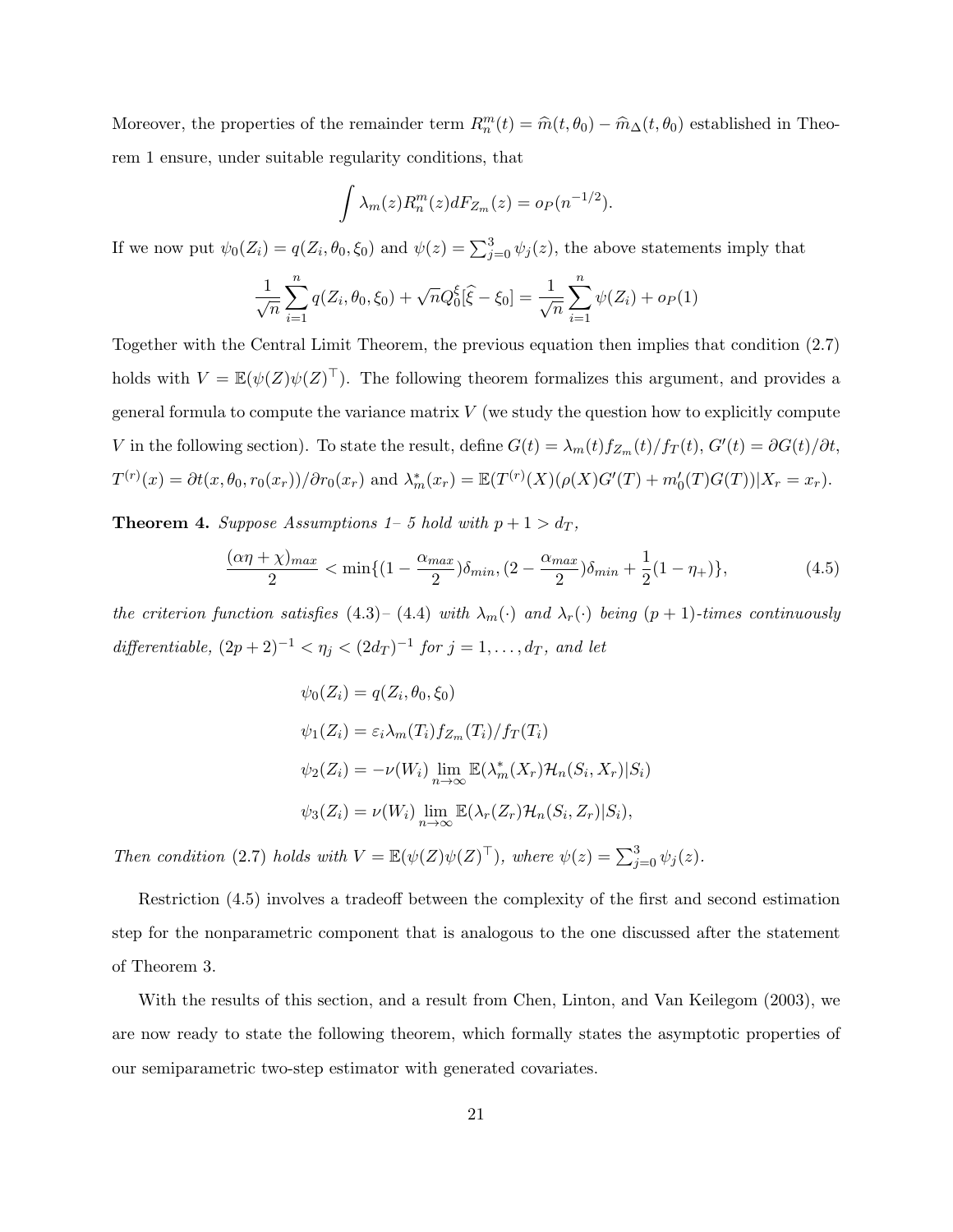**Theorem 5.** (i) Suppose that the conditions of Theorem  $3(i)$  and Assumption C.1 in Appendix C hold. Then  $\widehat{\theta} \stackrel{p}{\rightarrow} \theta_0$ . (b) Suppose that the conditions of Theorems 3(ii) and 4 and Assumption C.2 in  $Appendix\ C\ hold.\ Then\ \sqrt{n}(\widehat{\theta}-\theta_0)\stackrel{d}{\rightarrow} N(0,\Omega),\ where\ \Omega=(Q_0^{\theta\top}AQ_0^{\theta})^{-1}Q_0^{\theta\top}AVAQ_0^{\theta}(Q_0^{\theta\top}AQ_0^{\theta})^{-1}.$ 

### 5. The Asymptotic Variance and the Bootstrap

In this section, we first provide some intuition for the form of the asymptotic variance of the estimator  $\hat{\theta}$ , and illustrate how to evaluate the general formulas in Theorem 4 and 5 for several settings. We then discuss conditions under which valid inference on  $\theta_0$  can be conducted via the bootstrap.

5.1. The Asymptotic Variance. The argument in the previous subsection conveys some important intuition for the form of the asymptotic variance of  $\hat{\theta}$ . Recall that under the conditions of Theorem 1 this variance is given by

$$
\Omega=(Q_0^{\theta\top}AQ_0^{\theta})^{-1}Q_0^{\theta\top}AVAQ_0^{\theta}(Q_0^{\theta\top}AQ_0^{\theta})^{-1}
$$

with  $V = \mathbb{E}(\psi(Z)\psi(Z)^{\top})$  and  $\psi(z) = \sum_{j=0}^{3} \psi_j(z)$  as described in Theorem 4. In contrast, the asymptotic variance of the oracle estimator  $\tilde{\theta}$  can be shown to be

$$
\widetilde{\Omega} = (Q_0^{\theta\top}AQ_0^\theta)^{-1}Q_0^{\theta\top}A\widetilde{V}AQ_0^\theta(Q_0^{\theta\top}AQ_0^\theta)^{-1}
$$

with  $\widetilde{V} = \mathbb{E}((\psi_0(Z)+\psi_1(Z))(\psi_0(Z)+\psi_1(Z))^{\top})$ , by simply setting  $\widehat{r} = r_0$ . The presence of generated covariates thus affects the asymptotic variance only through the additional summands  $\psi_2(Z)$  and  $\psi_3(Z)$  used to calculate V, as the weight matrix A is chosen by the econometrician and  $Q_0^{\theta}$  is simply a population quantity. In particular, the term  $\psi_2(Z)$  captures the additional uncertainty due to using generated covariates when *estimating* the function  $m_0$ , whereas the term  $\psi_3(Z)$  accounts for directly using the generated covariates in other parts of the model, e.g. as a point of evaluation of an estimated function. A simple condition for the presence of generated covariates to be asymptotically negligible, i.e. that  $\Omega = \tilde{\Omega}$ , is then of course that  $\psi_2(Z) = -\psi_3(Z)$  with probability one. See Hahn and Ridder (2013) for a similar result based on different arguments.

An important practical issue is how to explicitly calculate  $V$  in the context of a concrete semiparametric model. It seems difficult to construct an estimator of V based on the formula in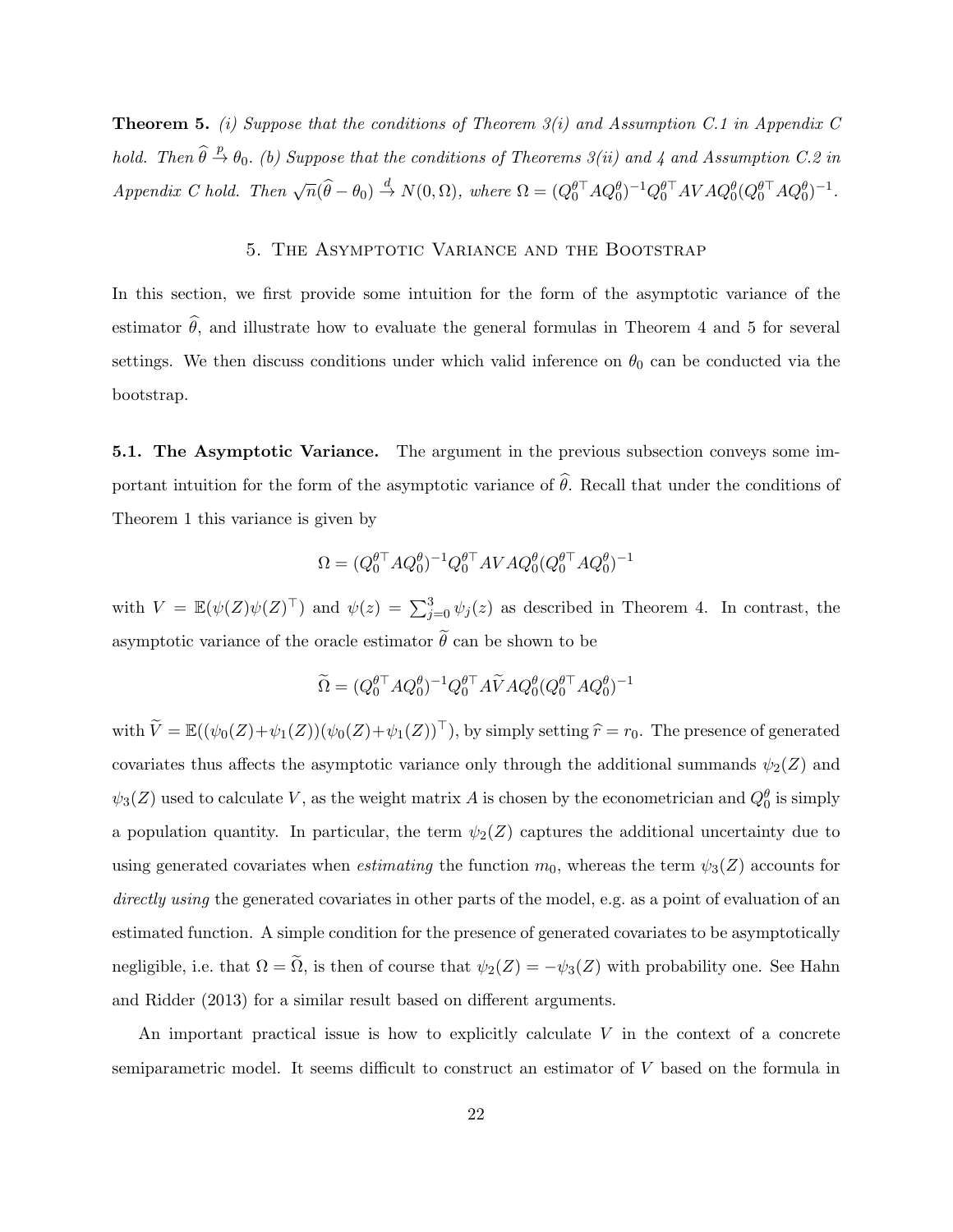Theorem 4 alone due to its high level of generality. However, in the context of a specific model a more explicit formula can usually be derived, and then used to construct a consistent sample analogue estimator of V (and thus of  $\Omega$ ). This requires explicit expressions for the various terms introduced in Assumption 5. We now give two examples for which this assumption is satisfied: the case where  $r_0$  is a conditional expectation function estimated by nonparametric regression, and the case where  $r_0(x_r) = \bar{r}(x_r, \vartheta_0)$  is a function known up to a finite dimensional parameter  $\vartheta_0$ , for which there exists a regular asymptotically linear estimator. These are arguably the most important cases from an applied point of view. We refer to Kong, Linton, and Xia (2010) for general results on kernel-based M-estimators.

**Example 1** (Nonparametric Regression). Suppose that W is partitioned as  $W = (D, S)$ , and we have that  $D = r_0(S) + \zeta$  with  $\mathbb{E}(\zeta|S) = 0$ . Consider a kernel-based nonparametric regression estimator  $\hat{r}$  of  $r_0$ , such as the Nadaraya-Watson or a local polynomial estimator. Then one can show that Assumption 5 holds under suitable smoothness conditions and choice of  $I_R^*$  with  $\nu(W_i) = \zeta_i$ and  $\mathcal{H}_n(S_i, s) = f_{S,n}(s)^{-1} L_g(S_i - s)$ , where L is a kernel function and g is a bandwidth that tends to zero at an appropriate rate, and some  $f_{S,n}(s) \to f_S(s)$  as  $n \to \infty$ . We then find that

$$
\psi_2(Z_i) = -\zeta_i \lambda_m^*(S_i) \frac{f_{X_r}(S_i)}{f_S(S_i)} \quad \text{and} \quad \psi_3(Z_i) = \zeta_i \lambda_r(S_i) \frac{f_{Z_r}(S_i)}{f_S(S_i)}.
$$

 $\Box$ 

The form of  $\psi_0(\cdot)$  and  $\psi_1(\cdot)$  remains unchanged.

**Example 2** (Nonlinear Parametric Estimation). Assume that  $r_0(s) = \bar{r}(s, \vartheta_0)$  is a parametrically specified function (not necessarily a conditional expectation) known up to the finite dimensional parameter  $\vartheta_0$ . Suppose there exists an estimator  $\widehat{\vartheta}$  of  $\vartheta_0$  that satisfies

$$
\widehat{\vartheta} - \vartheta_0 = \frac{1}{n} \sum_{i=1}^n \varphi^{\widehat{\vartheta}}(W_i) + o_P(n^{-1/2}),
$$

where  $\mathbb{E}(\varphi^{\widehat{\theta}}(W)) = 0$ ,  $\mathbb{E}(\varphi^{\widehat{\theta}}(W)\varphi^{\widehat{\theta}}(W)^{\top}) < \infty$ , that  $\bar{r}(x_r, \vartheta)$  is continuously differentiable in its second argument with derivative  $\bar{r}'(x_r, \vartheta) = \partial \bar{r}(x_r, \vartheta) / \partial \vartheta$ . Then Assumption 5 is satisfied with  $\nu(W_i) = \varphi^{\vartheta}(W_i)$  and  $\mathcal{H}_n(S_i, s) = \bar{r}'(s, \vartheta_0)$ , and thus

$$
\psi_2(Z_i) = -\nu(W_i) \mathbb{E}(T^{(r)}(X)\bar{r}'(X_r, \vartheta_0)(\rho(X)G'(T) + m'_0(T)G(T)))
$$
  

$$
\psi_3(Z_i) = \nu(W_i) \mathbb{E}(\lambda_r(Z_r)\bar{r}'(Z_r, \vartheta_0)),
$$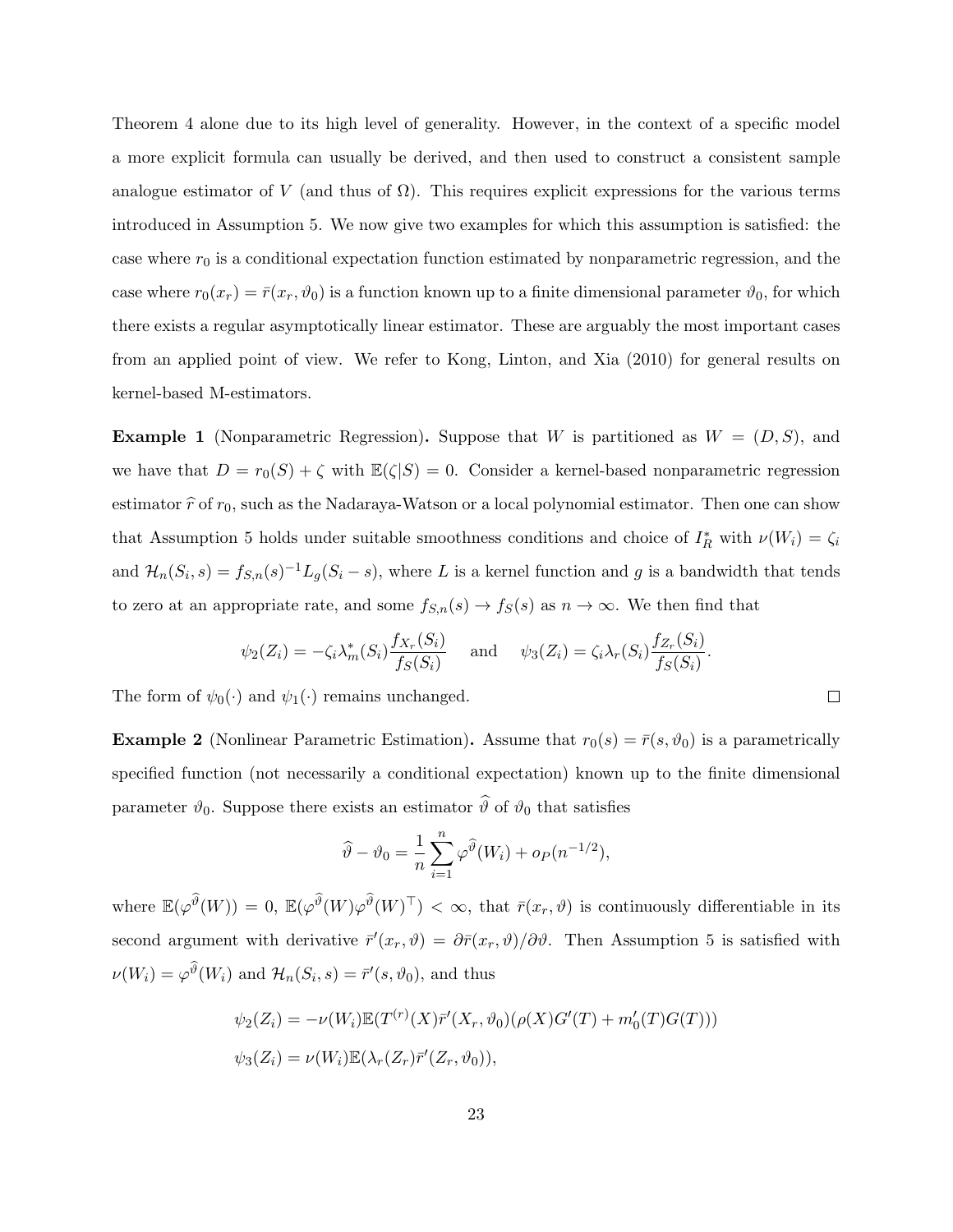with  $G(t) = \lambda_m(t) f_{Z_m}(t) / f_T(t)$  and  $G'(t) = \partial G(t) / \partial t$ . An important special case of this setting is the one where W is partitioned as  $W = (D, S)$ , we have that  $D = \bar{r}(S, \vartheta_0) + \zeta$  with  $\mathbb{E}(\zeta|S) = 0$ and  $\mathbb{E}(\zeta^2|S) < \infty$ , and  $\widehat{\theta}$  is the nonlinear least squares estimator of  $\vartheta_0$ . In such a setting, we would have that  $\nu(W_i) = \mathbb{E}(\bar{r}'(S, \vartheta_0)\bar{r}'(S, \vartheta_0)^{\top})^{-1}\bar{r}'(S_i, \vartheta_0)(D_i - r_0(S_i))$ , under the usual regularity conditions.  $\Box$ 

Using results like those in Example 1–2, one can then derive the asymptotic variance  $\Omega$  of a wide range of semiparametric estimators by calculating the functions  $\lambda_m$ ,  $\lambda_m^*$ , and  $\lambda_r$ . The following two examples give an explicit formula for  $\Omega$  in particular classes of semiparametric estimators. These examples illustrate two important issues. First, they give some insight under which conditions the presence of generated covariates can be asymptotically negligible. Second, they show that the "index bias"  $\rho(X) = \mathbb{E}(Y|X) - \mathbb{E}(Y|T)$  appears explicitly in the asymptotic variance of a large class of estimators, and thus assuming that  $\rho(X) = 0$  as in Escanciano, Jacho-Chávez, and Lewbel (2014) can be restrictive.

**Example 3** (Linear Estimator). Consider a setup where  $T(X, \theta, r) = (X_1, r(X_r))$  and the parameter of interest is  $\theta_0 = \mathbb{E}(s(m_0(T)))$  for some known function s, and thus the criterion function is of the form  $Q_n(\theta, m, r) = n^{-1} \sum_{i=1}^n s(m((X_{1i}, r(X_{ri})))) - \theta$ . This setting is also considered in Hahn and Ridder (2013, Theorem 3). Suppose that  $r_0$  is a nonparametric regression function satisfying  $D = r_0(X_r) + \zeta$  with  $\mathbb{E}(\zeta | X_r) = 0$ . Applying Theorem 4 as in Example 1 above, we find that the asymptotic variance of the estimator  $\widehat{\theta}$  is given by

$$
\Omega = \mathbb{E}((\Psi_1 + \Psi_2)(\Psi_1 + \Psi_2)^\top)
$$

where, writing  $T = (X_1, r_0(X_r)),$ 

$$
\Psi_1 = s(m_0(T)) - \theta + s'(m_0(T))\varepsilon,
$$
  

$$
\Psi_2 = -\zeta \mathbb{E}(s''(m_0(T))m_0^{(2)}(T)(Y - E(Y|T))|X_r)
$$

with  $m_0^{(2)}$  $\binom{1}{0}(t)$  the partial derivative of  $m_0(t)$  with respect to the second component of t. In this simple setting, it is easy to give intuitive conditions under which the presence of generated covariates is asymptotically negligible. Note that the term  $\Psi_2 = \psi_2(Z) + \psi_3(Z)$  accounts for the estimation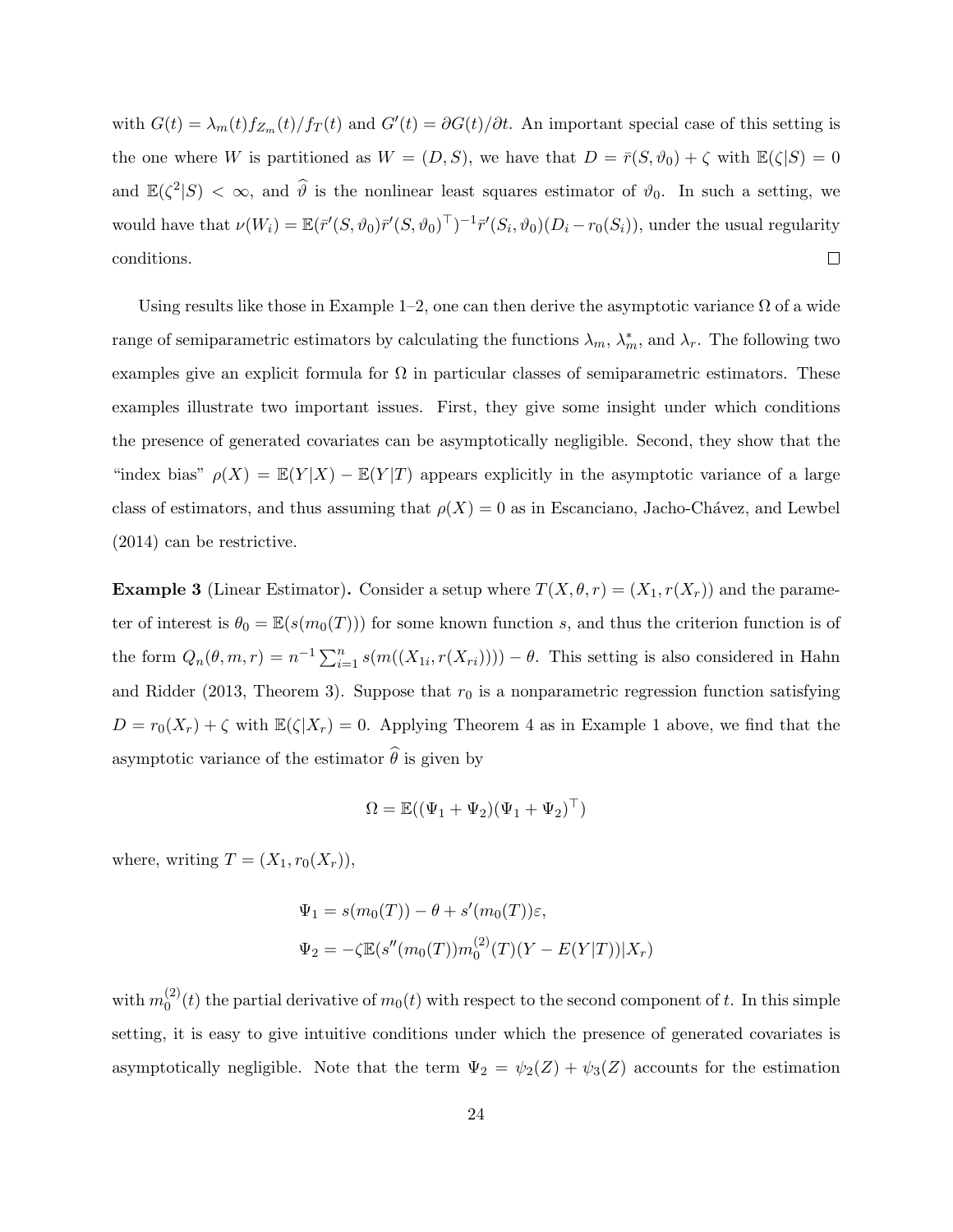error from using an estimate of  $r_0$  instead of the actual function. This term is easily seen to be equal to zero if either  $s(\cdot)$  is a linear function or if the index restriction  $\mathbb{E}(Y|X) = \mathbb{E}(Y|T)$  holds.

Example 4 (Semiparametric Regression). Consider a setup where the objective function is of the form  $Q_n(\theta, m, r) = n^{-1} \sum_{i=1}^n (Y_i - m(T(X_i, \theta, r), \theta)) s(X_i)$  for some known function s. This type of objective function occurs in many semiparametric regression problems, such as the estimation of single- or multi-index models with generated covariates by semiparametric maximum likelihood or semiparametric least squares (e.g. Rothe, 2009). Suppose again that the function  $r_0$  is a nonparametric regression function that satisfies  $D = r_0(X_r) + \zeta$  with  $\mathbb{E}(\zeta | X_r) = 0$  and  $\mathbb{E}(\zeta^2 | X_r) < \infty$ . Applying Theorem 4 as in Example 1, we find that the asymptotic variance of the estimator  $\hat{\theta}$  is equal to

$$
\Omega = (Q_0^{\theta})^{-1} \mathbb{E}((\Psi_1 + \Psi_2 + \Psi_3)(\Psi_1 + \Psi_2 + \Psi_3)^{\top})(Q_0^{\theta})^{-1},
$$

where, writing  $u(t) = \mathbb{E}(s(X)|T=t)$  and  $u'(t) = \partial u(t)/\partial t$ ,

$$
\Psi_1 = \varepsilon(s(X) - \mathbb{E}(s(X)|T))
$$
  
\n
$$
\Psi_2 = -\zeta \mathbb{E}((s(X) - \mathbb{E}(s(X)|T))m'_0(T)T^{(r)}(X)|X_r)
$$
  
\n
$$
\Psi_3 = \zeta \mathbb{E}(u'(T)T^{(r)}(X)(\mathbb{E}(Y|X) - E(Y|T))|X_r).
$$

The terms  $\Psi_2$  and  $\Psi_3$  account for the estimation error from using an estimate of  $r_0$  instead of the actual function. In this setting there are generally no simple conditions under which the presence of generated covariates is asymptotically negligible. Still, the form of the asymptotic variance simplifies considerably if the index restriction  $\mathbb{E}(Y|X) = \mathbb{E}(Y|T)$  holds, as  $\Psi_3 = 0$  in this case.

5.2. Validity of the Bootstrap. In practice, inference based on combining an asymptotic normality result with an estimate of the asymptotic variance can be very complicated. Both V and  $\Omega$  could be difficult to estimate since they depend on the nonparametrically estimated components of the model in a potentially nontrivial fashion. In such cases, resampling techniques like the ordinary nonparametric bootstrap can be used for tasks like obtaining confidence regions for the parameters of interest or critical values for certain hypothesis tests. Using results from Chen, Linton, and Van Keilegom (2003), our techniques can be used to establish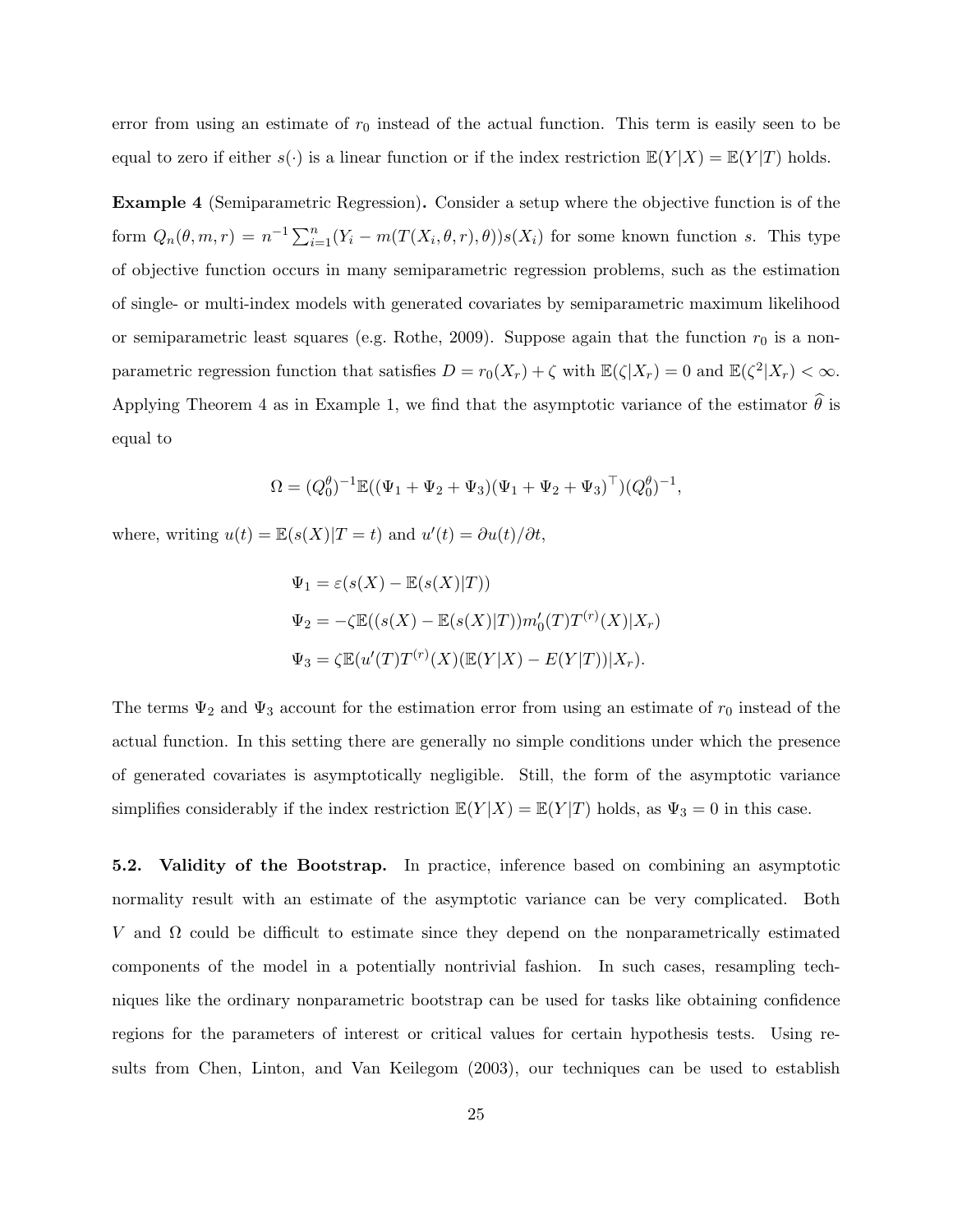the validity of such an approach. Consider for example a setting where the sample and population objective function are of the form  $Q_n(\theta, \xi) = n^{-1} \sum_{i=1}^n q(Z_i, \theta, m(Z_{m,i}, \theta), r(Z_{r,i}))$  and  $Q(\theta,\xi) = \mathbb{E}(q(Z,\theta,m(Z_m,\theta),r(Z_r))),$  respectively. Let  $\{Z_1^*,\ldots,Z_n^*\}$  be drawn with replacement from the original sample  $\{Z_1,\ldots,Z_n\}$ , let  $\hat{\xi}^*$  be the same estimator as  $\hat{\xi}$  but based on the bootstrap data, and put  $Q_n^*(\theta,\xi) = n^{-1} \sum_{i=1}^n q(Z_i^*,\theta,m(Z_{m,i}^*,\theta),r(Z_{r,i}^*))$ . Next, define the bootstrap estimator  $\widehat{\theta}^*$  as any sequence that minimizes a GMM-type criterion function based on a recentered moment condition:

$$
||Q_n^*(\widehat{\theta}^*,\widehat{\xi}^*) - Q_n(\widehat{\theta},\widehat{\xi})|| = \inf_{\theta \in \Theta} ||Q_n^*(\theta,\widehat{\xi}^*) - Q_n(\widehat{\theta},\widehat{\xi})|| + op_*(1/\sqrt{n}).
$$

Sufficient conditions for the asymptotic validity of this bootstrap procedures were studied by Chen, Linton, and Van Keilegom (2003). These conditions are mostly minor strengthenings of those in Appendix C, that can be verified irrespective of the presence of generated covariates. However, there are also two conditions that are affected by the presence of generated covariates, which are the following variants of  $(2.6)$  and  $(2.7)$ , respectively:

$$
\|\hat{\xi}^* - \hat{\xi}\|_{\Xi} = o_{P^*}(n^{-1/4})\tag{5.1}
$$

and

$$
\frac{1}{\sqrt{n}}\sum_{i=1}^{n}\left(q(Z_i^*,\hat{\theta},\hat{\xi})-q(Z_i,\hat{\theta},\hat{\xi})\right)+\sqrt{n}Q_0^{\xi}[\hat{\xi}^*-\xi_0]\stackrel{d}{\to}N(0,V)\tag{5.2}
$$

under the probability measure  $P^*$  implied by bootstrap sampling.<sup>5</sup> By adapting the discussion after Theorem B in Chen, Linton, and Van Keilegom (2003) in an obvious fashion, and applying a result from Giné and Zinn (1990), these two conditions can be verified in the same way we establish (2.6) and (2.7) above, and are thus immediate for a wide range of applications. We thus obtain the following result.

**Theorem 6.** (a) Suppose that  $(5.1)$ - $(5.2)$  and Assumption C.3 in Appendix C hold. Then  $\sqrt{n}(\widehat{\theta}^*)$ 

<sup>&</sup>lt;sup>5</sup>We remark that any term that is of the order  $o_{P^*}(a_n)$  is also automatically of the order  $o_P(a_n)$ . This is because for a generic positive statistic  $U_n$  the statement that  $U_n = o_{P^*}(a_n)$  is equivalent to  $P^*(U_n > ca_n) = o_P(1)$  for any  $c > 0$ , which by the boundedness of  $P^*(U_n > ca_n)$  is in turn is equivalent to  $\mathbb{E}(P^*(U_n > ca_n)) = o(1)$ , which means that  $U_n = o_P(a_n)$ . The notation  $o_{P^*}$  is thus only used to make the intention of the statement more clear.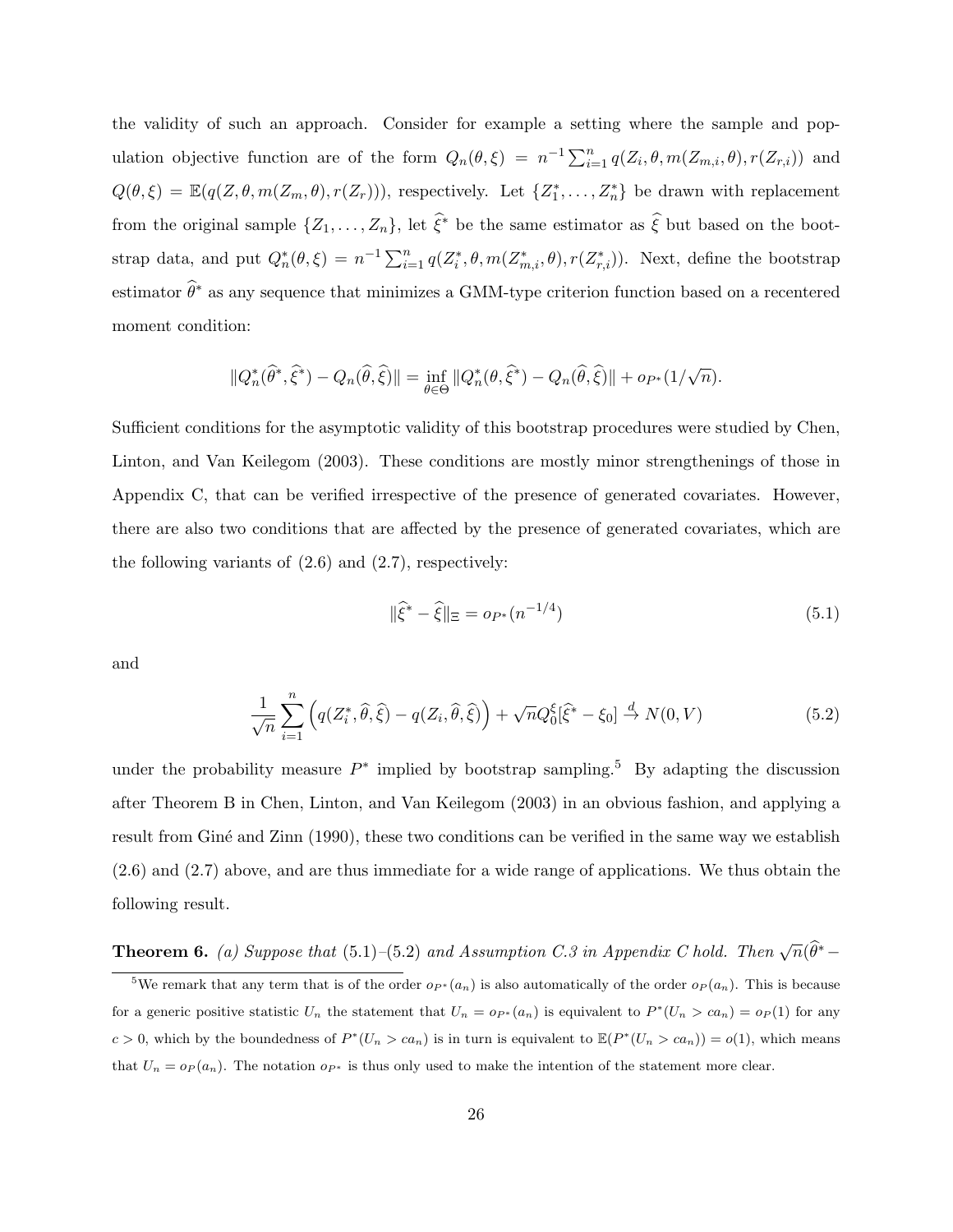$\widehat{\theta}$ ) converges in distribution to  $N(0,\Omega)$  under the probability measure  $P^*$  implied by bootstrap sampling. (b) Under the conditions of Theorem  $3(ii)$  and 4, the conditions (5.1) and (5.2) are fulfilled.

# 6. Application to Treatment Effect Estimation

Semiparametric estimation problems with generated covariates occur in various fields of econometrics. In this subsection, we discuss one of these applications in greater detail, namely the estimation of average treatment effects under unconfoundedness via regression on the propensity score. To save space, we only sketch the construction of the estimator, and refer to Appendix B for details and regularity conditions. We also restrict attention to deriving asymptotic normality results, as showing consistency of the respective estimators only requires arguments that are very similar to those that would be used in the absence of generated covariates.

6.1. Model. Consider the potential outcomes framework, which is commonly used in the extensive literature on program evaluation (Imbens, 2004): Let  $Y_1$  and  $Y_0$  be the potential outcomes with and without program participation, respectively,  $D \in \{0,1\}$  an indicator of program participation,  $Y = Y_1D + Y_0(1 - D)$  be the observed outcome, X a vector of exogenous covariates, and let  $\Pi(x) = \Pr(D = 1 | X = x)$  be the propensity score. A typical object of interest in this context is the average treatment effect (ATE), defined as

$$
\theta_0 = \mathbb{E}(Y_1 - Y_0).
$$

Since selection into the program may be nonrandom, this object cannot be obtained by simply comparing the average outcomes of treated and untreated individuals. However, when selection into the treatment is unconfounded, biases due to nonrandom selection into the program can be removed by conditioning on the propensity score (Rosenbaum and Rubin, 1983). That is, the condition that  $Y_1, Y_0 \perp D | X$  implies that  $Y_1, Y_0 \perp D | \Pi(X)$ . Moreover, writing  $\nu_d(\pi) = \mathbb{E}(Y | D = d, \Pi(X) = \pi)$ , we have that  $\nu_d(\pi) = \mathbb{E}(Y_d|\Pi(X) = \pi)$ , and thus by the law of iterated expectations, the ATE is identified through the relationship

$$
\theta_0 = \mathbb{E}(\nu_1(\Pi(X)) - \nu_0(\Pi(X))).
$$
\n(6.1)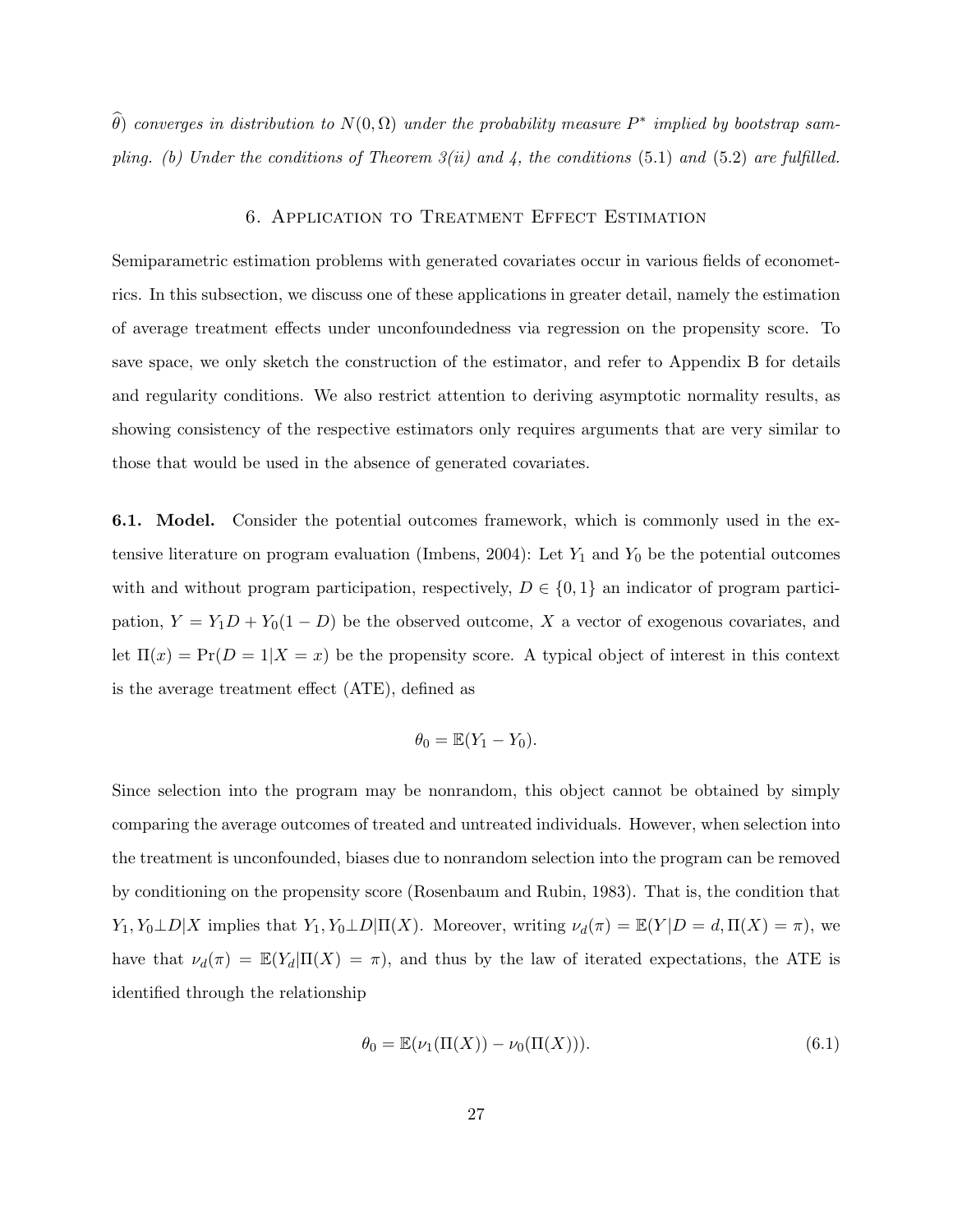A similar argument can be made for other measures of program effectiveness (e.g. Heckman, Ichimura, and Todd, 1998). Estimating the ATE by a sample analogue of (6.1) requires nonparametric estimation of the functions  $\nu_1(\pi)$  and  $\nu_0(\pi)$ . Since the propensity score is generally unknown and has to be estimated in a first stage, this fits into our framework with  $Z \equiv (Y, X, (D, X)), r_0(X_r) \equiv$  $\Pi(X)$ ,  $t(X, r_0(X_r), \theta) \equiv (D, \Pi(X)), m_0(z_1) \equiv \nu_d(p)$  and  $q(z, \theta, m_0, r_0) \equiv \nu_1(\Pi(x)) - \nu_0(\Pi(x)) - \theta$ .

6.2. Estimator and Asymptotic Properties. Using the path-derivative approach of Newey (1994), Hahn and Ridder (2013) derived the form of the influence function of a hypothetical estimator in this problem that is assumed to satisfy an asymptotic linearity condition. Here we complement their result by giving explicit conditions for root- $n$  consistency and asymptotic normality of a concrete estimator, which were thus far not known (Imbens, 2004). In particular, we consider the following sample version of  $(6.1)$  as a natural estimate of the ATE:

$$
\widehat{\theta} = \frac{1}{n} \sum_{i=1}^{n} (\widehat{\nu}_1(\widehat{\Pi}(X_i)) - \widehat{\nu}_0(\widehat{\Pi}(X_i))),
$$

where  $\widehat{\Pi}(x)$  is the q-th order local polynomial estimator of  $\Pi(x)$ , and  $\widehat{\nu}_d(\pi)$  is the local linear estimator of  $\nu_d(\pi)$ , computed using the first-stage estimates of the propensity score (alternatively, we could consider a parametric estimator for the propensity score, such as Probit). Here the binary covariate D is accommodated via the usual frequency method, i.e. the estimate  $\hat{\nu}_d$  is computed by local linear regression of  $Y_i$  on  $\widehat{\Pi}(X_i)$  using the  $n_d = \sum_{i=1}^n \mathbb{I}\{D_i = d\}$  observations with  $D = d$ only. The following proposition gives the asymptotic properties of the estimator.

Proposition 1. Suppose that the regularity conditions given in Appendix B hold. Then we have that  $\widehat{\theta} \stackrel{p}{\rightarrow} \theta_0$  and  $\sqrt{n}(\widehat{\theta}-\theta_0) \stackrel{d}{\rightarrow} N(0,\mathbb{E}(\Psi(Y,D,X)^2))$ , where

$$
\Psi(Y, D, X) = \mu_1(X) - \mu_0(X) + \frac{D(Y - \mu_1(X))}{\Pi(X)} - \frac{(1 - D)(Y - \mu_0(X))}{1 - \Pi(X)} - \theta_0
$$

is the influence function, and  $\mu_d(x) = \mathbb{E}(Y|D=d, X=x)$  for  $d=0,1$ .

Under the conditions of the proposition the asymptotic variance of  $\widehat{\theta}$  equals the semiparametric efficiency bound for estimating  $\theta_0$ , which was obtained by Hahn (1998). The estimator obtained via regression on the estimated propensity score thus has the same first-order limit properties as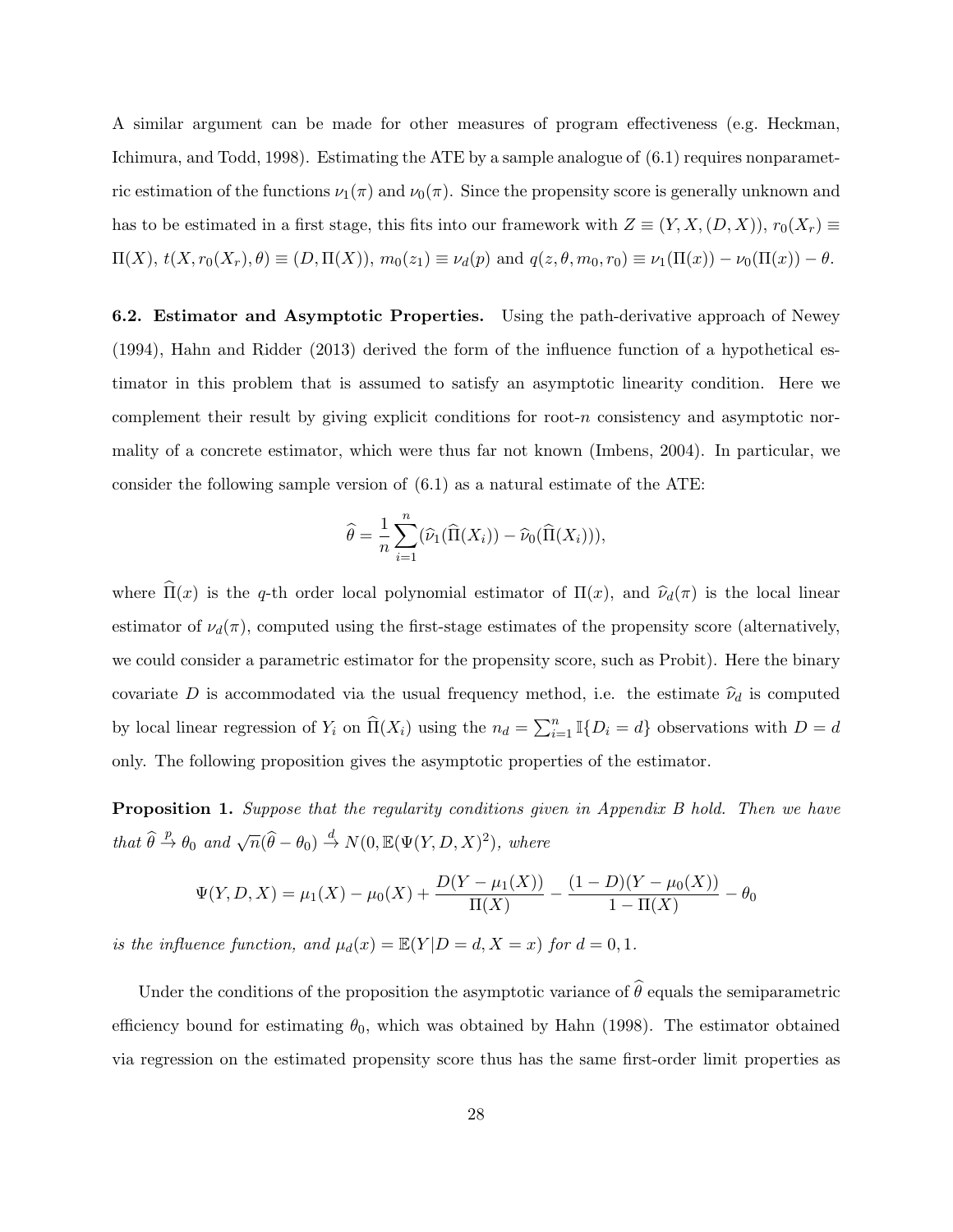other popular efficient estimators of the ATE under unconfoundedness, such as the propensity score reweighting estimator of Hirano, Imbens, and Ridder (2003) or the estimator in Hahn (1998). Note that the flexibility of our Assumption 4 plays an important role for deriving this result. If we were to assume that the "index bias" is equal to zero in this application, we would in fact impose the restriction that  $\nu_d(x) = \mu_d(x)$ , and thus restrict the distribution of potential outcomes.

# 7. Conclusions

In this paper, we have derived new tools for the analysis of semiparametric methods that require the use of generated covariates to estimate the nonparametric component. Our main technical results are two new stochastic expansions that characterize the influence of the generation step on the estimator of the nonparametric part. We show how these expansions can be used to verify classical conditions for the  $\sqrt{n}$ -consistency and asymptotic normality of semiparametric two-step estimators. Our results should be useful for researchers that wish to establish such results for the estimation procedures in their concrete applications.

### A. PROOFS OF MAIN RESULTS

A.1. Proof of Theorem 1. To simplify notation, we give a detailed proof only for the special case  $d_T = 1$ , i.e.  $T = T(X, \theta, r)$  is a univariate random variable, but we will shortly comment how rates change for  $d_T > 1$ . The proof for higher-dimensional T is conceptually similar. The following notation is used throughout our proofs (some of it is simply a restatement of notation that we introduced before for the special case  $d_T = 1$ ). The unit vector  $(1, 0, \ldots, 0)^\top$  in  $\mathbb{R}^N$ , where  $N = \sum_{s=0}^p n_s$ , is denoted by  $e_1$ . We write

$$
w_i(t, \theta, r) = (1, (T_i(r, \theta) - t)/h, ..., (T_i(r, \theta) - t)^p/h^p)^\top,
$$
  
\n
$$
M_h(t, \theta, r) = \frac{1}{n} \sum_{i=1}^n w_i(t, r, \theta) w_i(t, r, \theta)^\top K_h(T_i(r, \theta) - t),
$$
  
\n
$$
m_0^*(t, \theta) = (m_0(t, \theta), hm'_0(t, \theta)/2, ..., h^p m_0^p(t, \theta)/p!)^\top.
$$

We also set  $w_i(t, \theta) = w_i(t, \theta, r_0)$  and  $\hat{w}_i(t, \theta) = w_i(t, \theta, \hat{r})$ , and define  $M_h(t, \theta)$  and  $\hat{M}_h(t, \theta)$  analogously. Finally, we put  $N_h(t, \theta) = \mathbb{E}(M_h(t, \theta))$ . Using  $\varepsilon^*(\theta) = \varepsilon(\theta) - \rho(X, \theta)$ , we can write

$$
Y_i = m_0(T_i(\theta), \theta) + \varepsilon_i^*(\theta) + \rho(X_i, \theta).
$$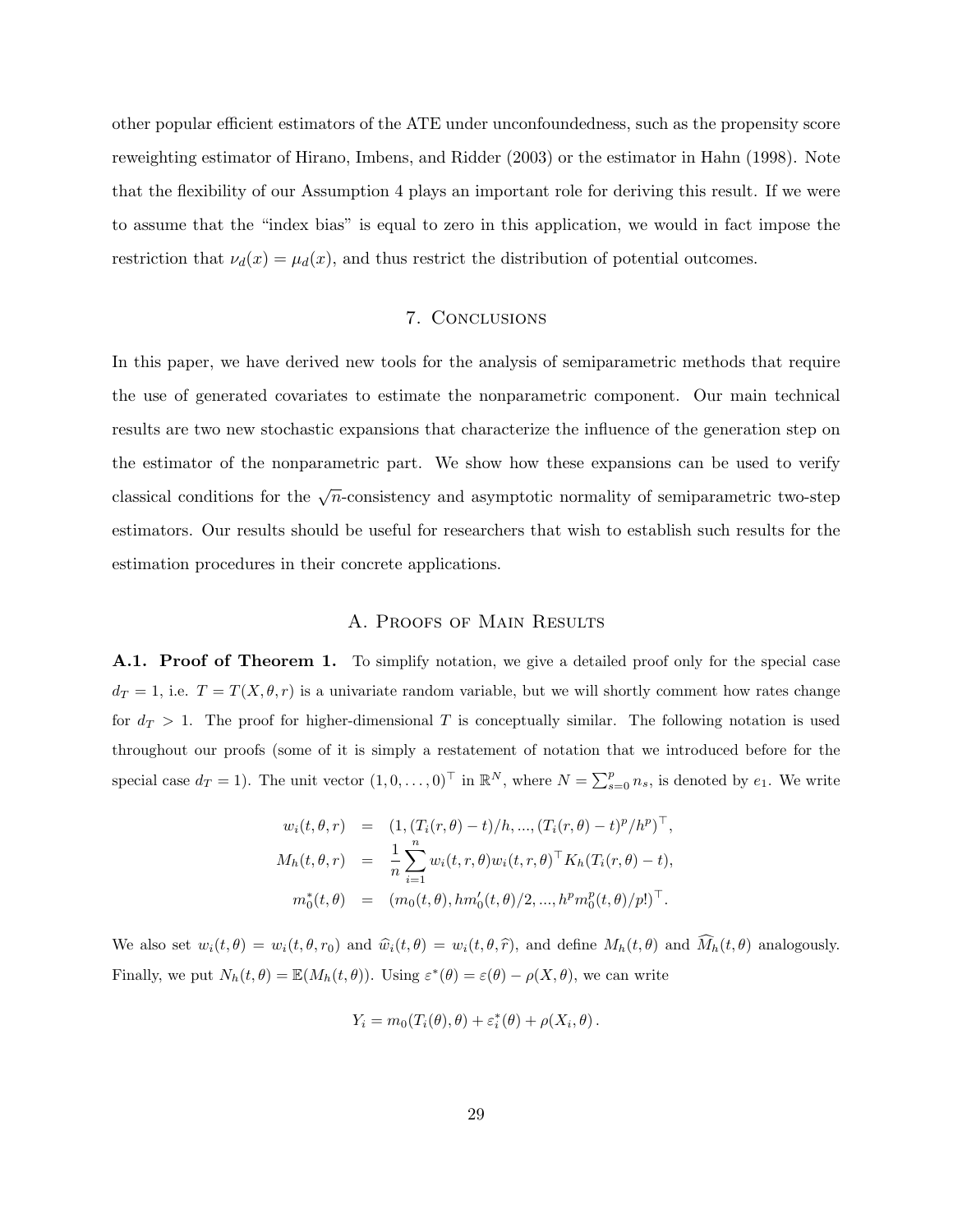Note that  $\mathbb{E}(\varepsilon^*(\theta)|X) = 0$  for any  $\theta \in \Theta$ . With this representation of the dependent variable, we define the following decompositions of both the real and the oracle estimator:

$$
\hat{m}(t,\theta) = \hat{m}_A(t,\theta) + \hat{m}_B(t,\theta) + \hat{m}_C(t,\theta) + \hat{m}_D(t,\theta) + \hat{m}_E(t,\theta)
$$
  

$$
\tilde{m}(t,\theta) = \tilde{m}_A(t,\theta) + \tilde{m}_B(t,\theta) + \tilde{m}_C(t,\theta) + \tilde{m}_D(t,\theta) + \tilde{m}_E(t,\theta),
$$

with respective components  $\widehat{m}_j(t, \theta) = e_1^{\top} \beta_j(\theta, \widehat{r})$  and  $\widetilde{m}_j(t, \theta) = e_1^{\top} \beta_j(\theta, r_0)$  defined for  $j \in \{A, B, C, D, E\}$ as follows:

$$
\beta_A(t,\theta,r) = \underset{\beta}{\operatorname{argmin}} \sum_{i=1}^n (\varepsilon_i^*(\theta) - \beta^{\top} w_i(t,\theta,r))^2 K_h(T_i(\theta,r) - t),
$$
  
\n
$$
\beta_B(t,\theta,r) = \underset{\beta}{\operatorname{argmin}} \sum_{i=1}^n (m_0(T_i(\theta,r_0),\theta) - m_0^*(t,\theta)^{\top} w_i(t,\theta,r_0) - \beta^{\top} w_i(t,\theta,r))^2 K_h(T_i(\theta,r) - t),
$$
  
\n
$$
\beta_C(t,\theta,r) = \underset{\beta}{\operatorname{argmin}} \sum_{i=1}^n (m_0^*(t,\theta)^{\top} w_i(t,\theta,r_0) - m_0^*(t,\theta)^{\top} w_i(t,\theta,r) - \beta^{\top} w_i(t,\theta,r))^2 K_h(T_i(\theta,r) - t),
$$
  
\n
$$
\beta_D(t,\theta,r) = \underset{\beta}{\operatorname{argmin}} \sum_{i=1}^n (m_0^*(t,\theta)^{\top} w_i(t,\theta,r) - \beta^{\top} w_i(t,\theta,r))^2 K_h(T_i(\theta,r) - t),
$$
  
\n
$$
\beta_E(t,\theta,r) = \underset{\beta}{\operatorname{argmin}} \sum_{i=1}^n (\rho(X_i,\theta) - \beta^{\top} w_i(t,\theta,r))^2 K_h(T_i(\theta,r) - t).
$$

We also denote the component-wise differences between the real and the oracle estimator by

$$
R_{j,n}(t,\theta) = \widehat{m}_j(t,\theta) - \widetilde{m}_j(t,\theta) \text{ for } j \in \{A, B, C, D, E\}. \tag{A.1}
$$

Finally, recall the definition that  $\widehat{m}_{\Delta}(t, \theta) = \widetilde{m}(t, \theta) + \varphi_n^A(t, \theta, \widehat{r}) + \varphi_n^B(t, \theta, \widehat{r})$  given in (3.1). The statement of the theorem follows if for any  $\theta \in \Theta$  the term  $R_n(t, \theta) = \hat{m}(t, \theta) - \hat{m}_{\Delta}(t, \theta)$  satisfies

$$
\int R_n(t,\theta)\omega(t) dt = o_P(n^{-\kappa^*}).
$$

This is what we show in the following. To simplify the notation, we fix  $\theta = \theta_0$  for the rest of the proof and we omit  $\theta$  as an argument of functions. The proof can be easily extended to show that the results hold uniformly over  $\theta \in \Theta$ . To see this note that we show at several places that expansions hold uniformly over function classes. This can be easily extended to uniformity over the function class and  $\theta \in \Theta$ .

We will show that

$$
\int R_{A,n}(t)\omega(t) dt = O_P(n^{-\kappa_1^*}),
$$
\n(A.2)

$$
\int R_{B,n}(t)\omega(t) dt = O_P(n^{-\kappa_2^*}),
$$
\n(A.3)

$$
\int R_{C,n}(t)\omega(t) dt = \int \varphi_n^A(t,\hat{r})\omega(t) dt + O_P(n^{-\kappa_3^*} + n^{-\kappa_4^*}),
$$
\n(A.4)

$$
\int R_{E,n}(t)\omega(t) dt = \int \varphi_n^B(t,\hat{r})\omega(t) dt + O_P(n^{-\kappa_1^*} + n^{-\kappa_2^*}).
$$
\n(A.5)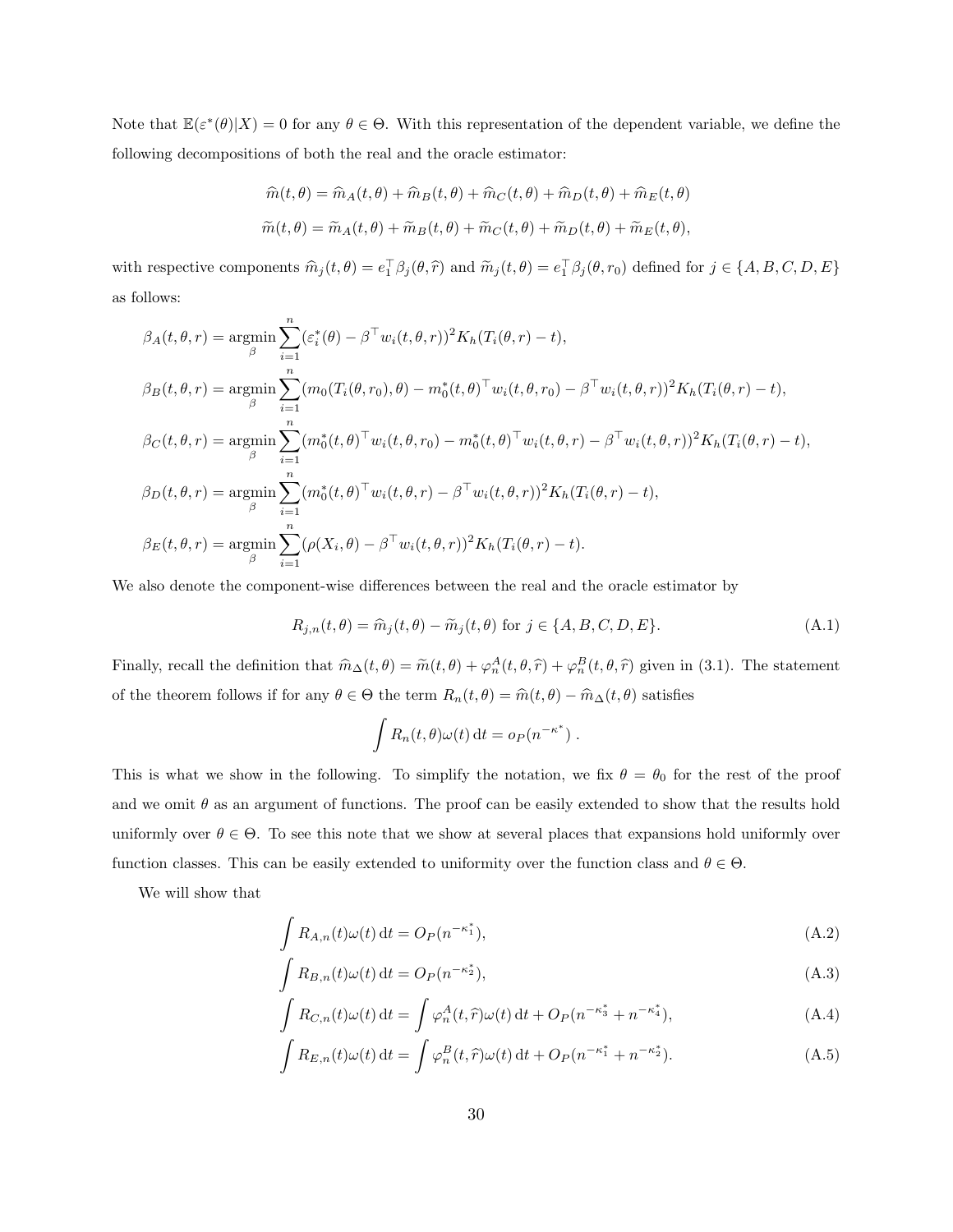where the terms  $R_{j,n}$  are defined in  $(A.1)$  above. This directly implies the statement of the theorem since

$$
\int (\widehat{m}(t) - \widetilde{m}(t))\omega(t) dt = \sum_{j \in \{A, ..., E\}} \int R_{j,n}(t)\omega(t) dt,
$$
\n(A.6)

and  $R_{D,n}(t) \equiv 0$  by construction.

We start with the proof of  $(A.2)$ . In the following, let  $c > 0$  be some generic constant which can take different values at each appearance. Furthermore  $V_n$  is a generic sequence of stochastically bounded random variables, again with different meaning at different appearances. Write  $\Phi_i(t,r) = e_1^{\top} M_h(t,r)^{-1} w_i(t,r) K_h(T_i(r)$ t) and  $\Phi_i(r) = \int \Phi_i(t, r) \omega(t) dt$ . Furthermore let  $L_h(T_i(r) - t) = K_h(T_i(r) - t) w_i(t, r)$  be a vector-valued kernel type function. Then it holds that

$$
R_{A,n}(t) = \frac{1}{n} \sum_{i=1}^{n} \left( \Phi_i(t, r_0) - \Phi_i(t, \hat{r}) \right) \varepsilon_i^*.
$$

Using elementary arguments, one can show that

$$
M_h(T_i(r_1), r_1) - M_h(T_i(r_2), r_2) = V_n n^{\eta} |T_i(r_1) - T_i(r_2)|
$$

for  $r_1, r_2 \in \mathcal{R}_n^*$  and  $1 \leq i \leq n$ . With the help of this bound, we find that, for  $r_1, r_2 \in \mathcal{R}_n^*$  and  $1 \leq i \leq n$ ,

$$
\begin{aligned} |\Phi_i(r_1) - \Phi_i(r_2)| \\ &\leq \left| \int \left[ e_1^\top M_h(t, r_1)^{-1} L_h(T_i(r_1) - t) - e_1^\top M_h(t, r_2)^{-1} L_h(T_i(r_2) - t) \right] \omega(t) dt \right| \\ &= \left| \int \left[ e_1^\top M_h(T_i(r_1) - hu, r_1)^{-1} \omega(T_i(r_1) - hu) \right. \\ &\left. - e_1^\top M_h(T_i(r_2) - hu, r_2)^{-1} \omega(T_i(r_2) - hu) \right] L(u) du \right|, \\ &\leq V_n n^\eta |T_i(r_1) - T_i(r_2)|. \end{aligned}
$$

For the case  $d_T > 1$ , one gets by similar arguments that

$$
|\Phi_i(r_1) - \Phi_i(r_2)| \le V_n \max_{1 \le j \le d_T} n^{\eta_j} |T_{i,j}(r_1) - T_{i,j}(r_2)|. \tag{A.7}
$$

This last bound can be used to calculate a rough bound on the entropy  $H_n(\lambda)$  of the class of functions  $X_i \mapsto$  $\Phi_i(r)$ . Here,  $\exp(H_n(\lambda))$  denotes the number of balls with radius  $\lambda$  that are necessary to cover the functions  $X_i \mapsto \Phi_i(r)$ . Using Assumption 3, the class of functions  $T_j(\cdot, r)$  can be covered by  $c \exp((\lambda V_n^{-1} n^{-\eta_j})^{-\alpha_j} n^{\chi_j})$ balls of radius  $\lambda V_n^{-1} n^{-\eta_j}$ . Thus we find that the entropy  $H_n(\lambda) \leq c \sum_{j=1}^{d_T} \lambda^{-\alpha_j} V_n^{\alpha_j} n^{\eta_j \alpha_j + \chi_j}$  $\leq c \max_{1 \leq j \leq d_T} \lambda^{-\alpha_j} n^{\eta_j \alpha_j + \chi_j}$  for some constant  $c > 0$ . This implies

$$
\int_0^{C_n} H_n^{1/2}(\lambda) d\lambda \le V_n n^{-(1-\alpha_{max}/2)\delta_{min} + (\eta \alpha + \chi)_{max}/2}
$$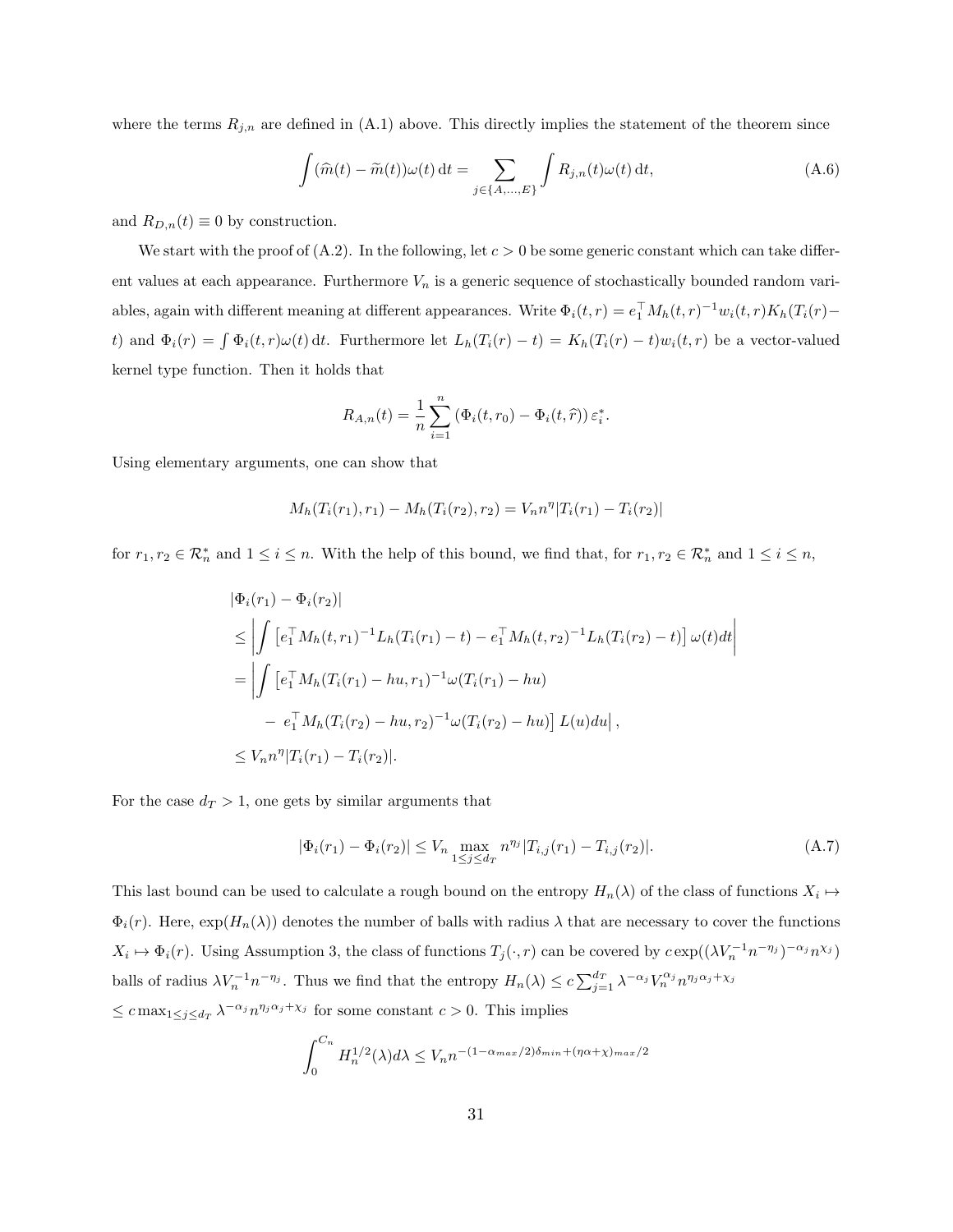for  $C_n = n^{-\delta_{min}}$ .

We now apply Theorem 8.13 in van de Geer (2009) with  $\bar{Z}_{\theta} = n^{-1} \sum_{i=1}^{n} Z_{i,\theta}$ ,  $Z_{i,\theta} = \Phi_i(r) \varepsilon_i^*$ ,  $\theta = r$ ,  $R = C_n = n^{-\delta_{min}}$ , and a is the entropy bound above. Conditional on observations  $X_1, ..., X_n$ , we obtain an exponential bound for  $\bar{Z}_{\theta}$  uniformly in  $\mathcal{R}_n^*$  since  $\frac{1}{n} \sum_{i=1}^n \mathbb{E}[\exp(\ell^*|\varepsilon_i^*|)|T_i] \leq C^*$  with probability tending to one, for some constants  $C^*, \ell^* > 0$  due to Assumption 1 (iv). With standard arguments this yields

$$
\sup_{r_1, r_2 \in \mathcal{R}_n^*} \frac{1}{n} \sum_{i=1}^n (\Phi_i(r_1) - \Phi_i(r_2)) \varepsilon_i^* = O_P\left(n^{-(1/2) - (1 - \alpha_{max}/2)\delta_{min} + (\eta \alpha + \chi)_{max}/2}\right).
$$
 (A.8)

Equation (A.8) then implies the desired result (A.2) because  $\hat{r}_n \in \mathcal{R}_n^*$  with probability tending to one and thus

$$
P\left(\left|\int R_{A,n}(t)\omega(t)dt\right| \leq \left|\sup_{r_1,r_2\in\mathcal{R}_n^*} \frac{1}{n} \sum_{i=1}^n (\Phi_i(r_1) - \Phi_i(r_2))\varepsilon_i^*\right|\right) \to 1 \text{ as } n \to \infty.
$$

For the proof of (A.3), note that for some non-negative integers a, b and constants  $C_1, C_2 > 0$  it holds that  $|m_0(T_i(r)) - m_0^*(t)^\top w_i(t,r)| \leq C_1 n^{-(p+1)\eta_{min}}$  and

$$
\left| \frac{1}{n} \sum_{i=1}^{n} K_h(T_i(r_1) - t) w_{i,k}^a(t, r_1) w_{i,l}^b(t, r_1) - K_h(T_i(r_2) - t) w_{i,k}^a(t, r_2) w_{i,l}^b(t, r_2) \right| \leq C_2 n^{-(\delta - \eta)_{min}}
$$

for components  $l, k$  and all  $t \in I_T^*$  and  $r, r_1, r_2 \in \mathcal{R}_n^*$ . These two statements directly imply (A.3).

For the proof of (A.4), note that uniformly over  $1 \leq i \leq n$ ,  $t \in I_T^*$  and  $r \in \mathcal{R}_n^*$  it holds that

$$
m_0^*(t)^\top w_i(t, r_0) - m_0^*(t)^\top w_i(t, r) = m_{pol}'(T_i(r), t)(T_i(r) - T_i(r_0)) + O_P(n^{-2\delta_{min}}).
$$

Substituting this expression into  $R_{C,n}$ , we find that

$$
\int R_{C,n}(t)\omega(t)dt = \frac{1}{n}\sum_{i=1}^{n} \Phi_i^*(\hat{r})(T_i(\hat{r}) - T_i(r_0)) + O_P(n^{-2\delta_{min}}),
$$

where

$$
\Phi_i^*(r) = \int e_1^\top M_h(t, r)^{-1} L_h(T_i(r) - t) m'_{pol}(T_i(r), t) \omega(t) dt.
$$

Furthermore, we have that

$$
\int \varphi_n^A(t,\hat{r})\omega(t)dt = \frac{1}{n}\sum_{i=1}^n \Phi_i^*(r_0)(T_i(\hat{r}) - T_i(r_0)) + o_P(n^{-1/2}).
$$

Thus, for (A.4) we have to show that

$$
\frac{1}{n}\sum_{i=1}^{n} (\Phi_i^*(\hat{r}) - \Phi_i^*(r_0)) (T_i(\hat{r}) - T_i(r_0)) = O_P(n^{-\kappa_3^*} + n^{-\kappa_4^*}).
$$
\n(A.9)

Since  $|T_i(r) - T_i(r_0)| = O_P(n^{-\delta_{min}})$  uniformly over  $r \in \mathcal{R}_n^*$  and  $1 \le i \le n$ , for (A.9) one only has to prove that

$$
|\Phi_i^*(r) - \Phi_i^*(r_0)| = O_P(n^{\delta_{min} - \kappa_3^*} + n^{\delta_{min} - \kappa_4^*})
$$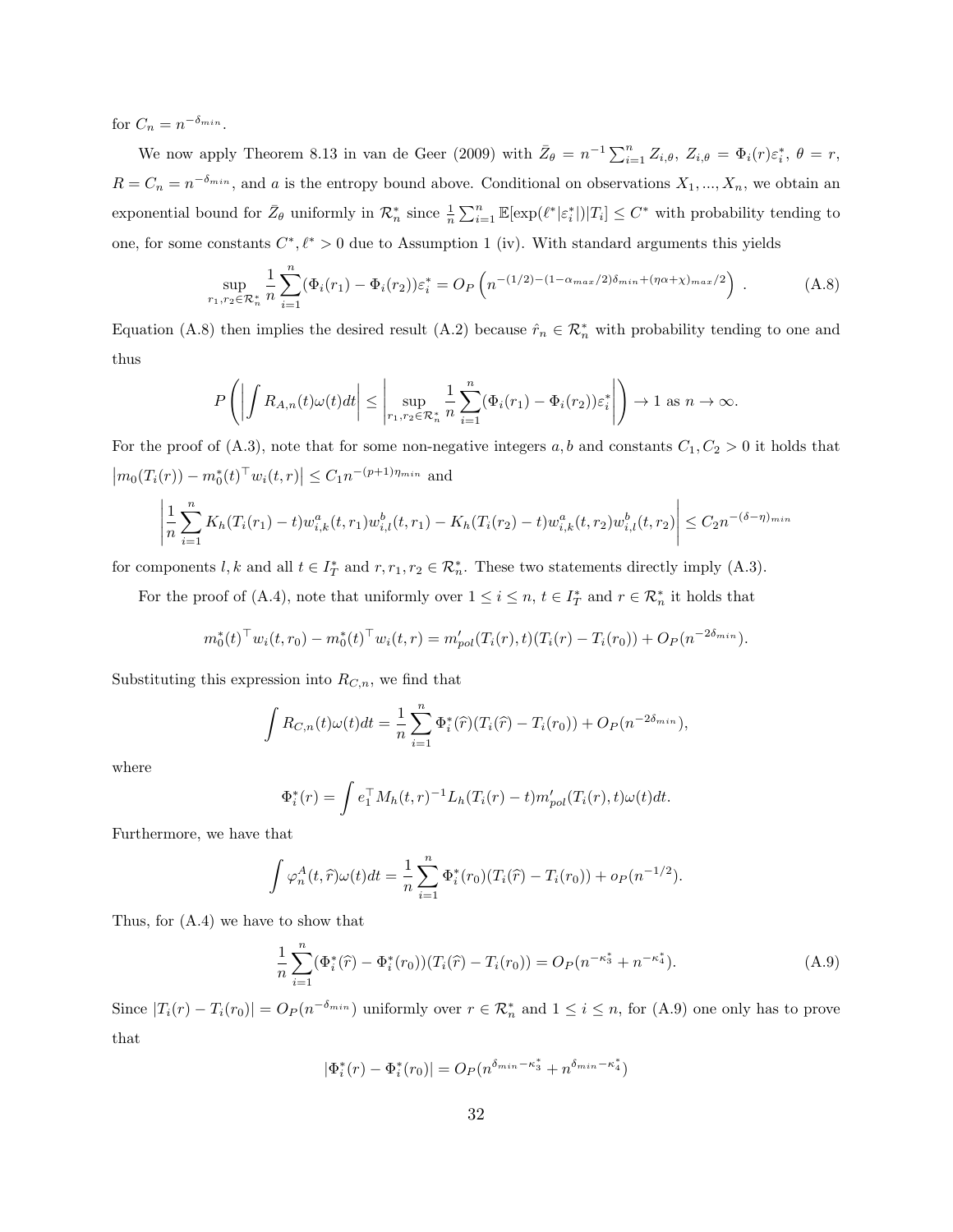uniformly for  $r \in \mathcal{R}_n^*$  and  $1 \leq i \leq n$ . To see why the last claim holds, note that we can write:

$$
\Phi_i^*(r) - \Phi_i^*(r_0) = \int e_1^\top [M_h(t, r)^{-1} L_h(T_i(r) - t) m'_{pol}(T_i(r), t) \n- M_h(t, r_0)^{-1} L_h(T_i(r_0) - t) m'_{pol}(T_i(r_0), t)] \omega(t) dt \n= \int e_1^\top [M_h(T_i(r) - hu, r)^{-1} \omega(T_i(r) - hu) m'_{pol}(T_i(r), T_i(r) - hu) \n- M_h(T_i(r_0) - hu, r_0)^{-1} \omega(T_i(r_0) - hu) m'_{pol}(T_i(r_0), T_i(r_0) - hu)] L(u) du.
$$

First, it is easy to see that

$$
\max_{1 \le i \le n} \sup_{r \in \mathcal{R}_n^*} \sup_{t \in I_T^*} |\omega(T_i(r) - t) - \omega(T_i(r_0) - t)| = O_P(n^{-\delta_{min}}) \quad \text{and}
$$
  

$$
\max_{1 \le i \le n} \sup_{r \in \mathcal{R}_n^*} \sup_{t \in I_T^*} |m'_{pol}(T_i(r), T_i(r) - t) - m'_{pol}(T_i(r_0), T_i(r_0) - t)| = O_P(n^{-\delta_{min}})
$$

due to the smoothness of the functions involved. It thus remains to consider the elements of the matrix  $M_h(T_i(r) - t, r) - M_h(T_i(r_0) - t, r_0)$ . Any such element is of the form

$$
\frac{1}{n}\sum_{i=1}^{n} \left[ (T_i(r) - t)^u h^{-u} K_h(T_i(r) - t) \right] - \left[ (T_i(r_0) - t)^u h^{-u} K_h(T_i(r_0) - t) \right]
$$

for some  $0\leq u_+\leq p.$  We thus show that

$$
\frac{1}{n} \sum_{i=1}^{n} \left[ (T_i(r) - t)^u h^{-u} K_h(T_i(r) - t) \right]
$$
  
 
$$
- \left[ (T_i(r_0) - t)^u h^{-u} K_h(T_i(r_0) - t) \right] = O_P(n^{\delta_{min} - \kappa_3^*} + n^{\delta_{min} - \kappa_4^*}).
$$
 (A.10)

uniformly over  $r \in \mathcal{R}_n^*$ . Because of Assumption 4(iii), we have that

$$
\mathbb{E}\left[ (T_i(r) - t)^u h^{-u} K_h(T_i(r) - t) \right] - \mathbb{E}\left[ (T_i(r_0) - t)^u h^{-u} K_h(T_i(r_0) - t) \right] = O_P(n^{-\delta_{min}})
$$

uniformly over  $r \in \mathcal{R}_n^*$ . Thus, for a proof of  $(A.10)$  it suffices to establish that

$$
\frac{1}{n} \sum_{i=1}^{n} \left[ (T_i(r) - t)^u h^{-u} K_h(T_i(r) - t) \right] - \mathbb{E} \left[ (T_i(r) - t)^u h^{-u} K_h(T_i(r) - t) \right]
$$

$$
- \left[ (T_i(r_0) - t)^u h^{-u} K_h(T_i(r_0) - t) \right] - \mathbb{E} \left[ (T_i(r_0) - t)^u h^{-u} K_h(T_i(r_0) - t) \right]
$$

$$
= O_P(n^{\delta_{min} - \kappa_3^*} + n^{\delta_{min} - \kappa_4^*}).
$$

The last claim follows from the same type of arguments used in the treatment of  $R_{A,n}(t)$ . Taken together, the above derivation shows that

$$
\int R_{C,n}(t)\omega(t) dt = \int \varphi_n^A(t,\widehat{r})\omega(t) dt + o_P(n^{-\kappa_3^*} + n^{-\kappa_4^*}),
$$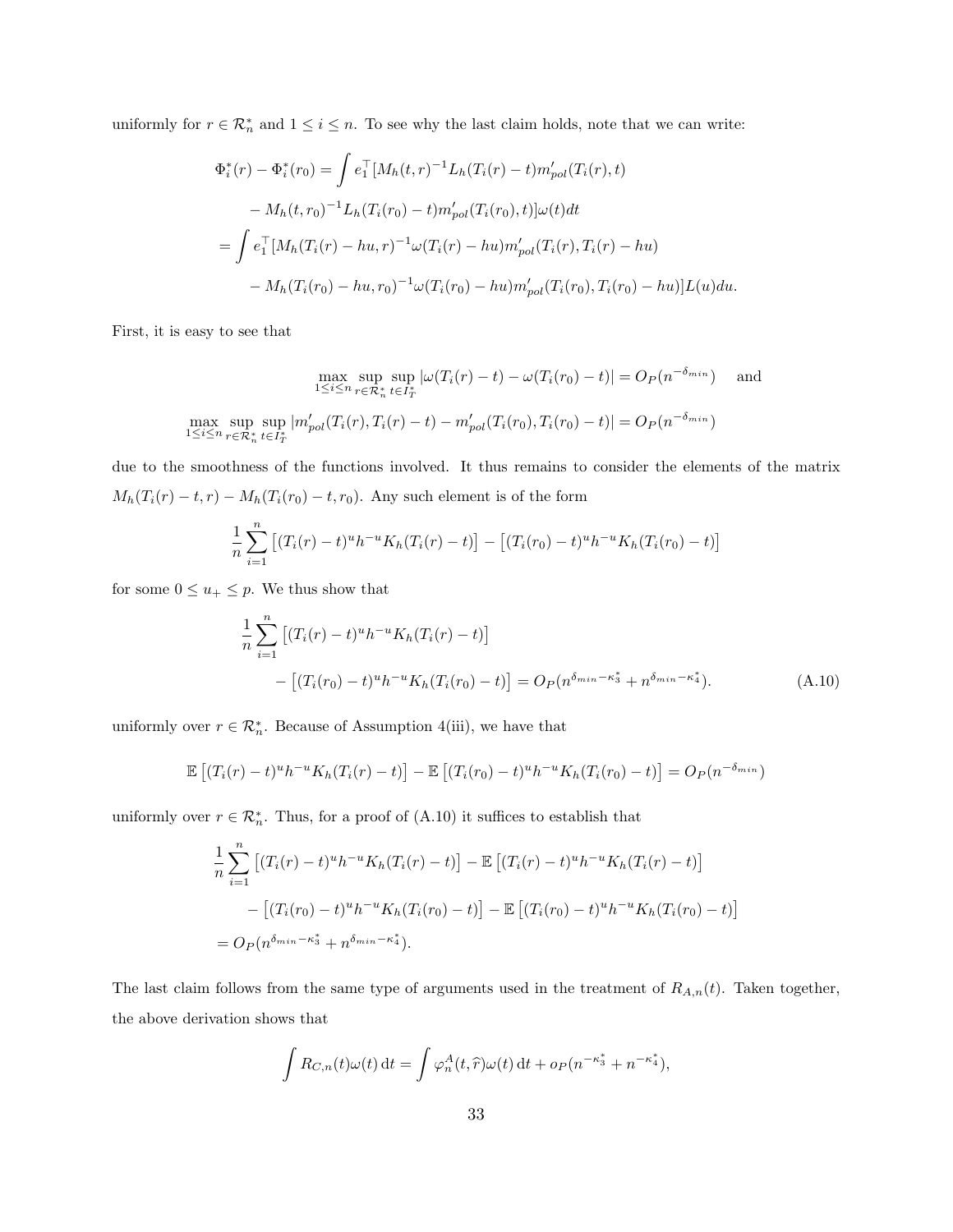as claimed. It remains to show (A.5). Note that

$$
\int R_{E,n}(t)\omega(t) dt = \frac{1}{n}\sum_{i=1}^{n} [\Phi_i(\widehat{r}) - \Phi_i(r_0)]\rho(X_i).
$$

Using the same reasoning as in the treatment of  $R_{A,n}(t)$ , and Assumption 4(i)–(ii), we find that

$$
\frac{1}{n}\sum_{i=1}^{n}\Phi_i(r)(\rho(X_i) - \mathbb{E}[\rho(X_i)|T_i(r)]) - \Phi_i(r_0)(\rho(X_i) - \mathbb{E}[\rho(X_i)|T_i(r_0)]) = O_P(n^{-\kappa_1^*})
$$

uniformly for  $r \in \mathcal{R}_n^*$ . Note that  $\mathbb{E}[\rho(X_i)|T_i(r_0)] = 0$ . We now use that

$$
\frac{1}{n}\sum_{i=1}^{n}\Phi_i(r)\mathbb{E}[\rho(X_i)|T_i(r)] = \frac{1}{n}\sum_{i=1}^{n}\int e_1^{\top}M_h(t,r)^{-1}L_h(T_i(r) - t)\mathbb{E}[\rho(X_i)|T_i(r)]\omega(t)dt
$$

$$
= \int \varphi_n^B(t)\omega(t)dt + O_P(n^{-\kappa_2^*})
$$

uniformly over  $r \in \mathcal{R}_n^*$ , and thus (A.5) holds. This concludes the proof of Theorem 1.

A.2. Proof of Theorem 2. First, standard results in e.g. Masry (1996), imply that the oracle estimator  $\widetilde{m}$  satisfies

$$
\sup_{t \in I_T^*, \theta \in \Theta} |\widetilde{m}(t,\theta) - m_0(t,\theta)| = O_P\left(n^{-(p+1)\eta_{min}} + \sqrt{\log(n)n^{-(1-\eta_{+})}}\right)
$$

under the conditions of the theorem. Second, one can show that

$$
\sup_{t \in I_T^*, \theta \in \Theta} |\widehat{m}(t, \theta) - \widehat{m}_{\Delta}(t, \theta)| = o_P(n^{-\kappa}).
$$
\n(A.11)

The statement (A.11) is an extension of Theorem 1 in Mammen, Rothe, and Schienle (2012), which gives a stochastic expansion of a local linear estimator regression estimator with generated covariates, and the special case that  $T(x, r, \theta) = r(x_r)$ . Generalizing this result to higher order local polynomials and more general forms of  $T$  is conceptually straightforward, and thus a proof is omitted. With  $(A.11)$ , the statement  $\Box$ of the Theorem follows from a trivial bound on  $\widehat{m}_{\Delta}(t, \theta) - \widetilde{m}(t, \theta)$ .

Remark 1. One could use the additional structure implied by Assumption 5 to prove a somewhat better uniform rate of consistency under some minor additional regularity conditions. In particular, one can show that

$$
\sup_{t \in I_T^*, \theta \in \Theta} |\widehat{m}_{\Delta}(t, \theta) - \widetilde{m}(t, \theta)| = O_P(n^{-\delta_{min}} \sqrt{n^{-(1-\eta_+)} \log n} + n^{-2\delta_{min}}),
$$
\n(A.12)

which is better than the rate of  $O_P(n^{-\delta_{min}})$  obtained from a crude bound that appears in Theorem 2.

 $\Box$ 

.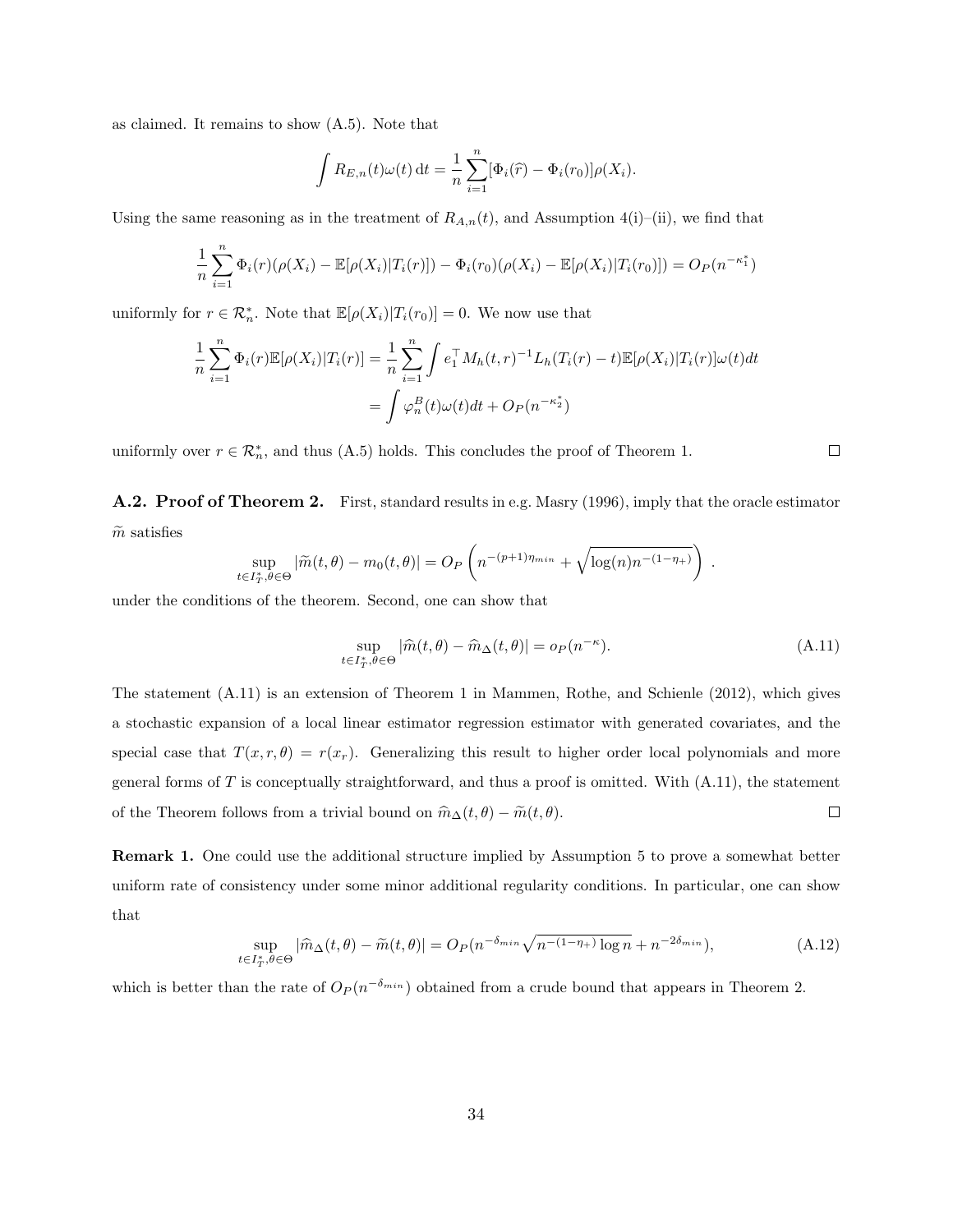**A.3. Proof of Theorem 3** We only show part b) explicitly. Calculations for part a) are conceptually the same. By assumption, we have that  $||\hat{r}(s) - r_0(s)||_{\infty} = o_P (n^{-1/4})$ . Thus, it only remains to be shown that

$$
||\widehat{m}(t,\theta) - m_0(t,\theta)||_{\infty} = o_P(n^{-1/4}).
$$

This is fulfilled if all three remaining terms in the error bound in Theorem 2 are of smaller order than  $n^{-1/4}$ . For the two terms corresponding to the rate of convergence of the oracle estimator  $\tilde{m}$ , this is directly achieved for bandwidths larger than the stated lower bound, and such that  $\eta_+ < 1/2$ . Such a bandwidth exists under sufficient smoothness conditions. The restriction that  $\kappa_1 > 1/4$  imposes a binding restriction on the complexity of the sets  $\mathcal{T}_{n,j}$ . It can be satisfied if  $\eta_+ < 1/2 + 2(\delta - \eta)_{min} - (\delta \alpha + \chi)_{max}$ .

A.4. Proof of Theorem 4. To prove this result, we first establish a linear stochastic expansion for the oracle estimator  $\tilde{m}$ . Using arguments in Masry (1996), Kong, Linton, and Xia (2010) or Ichimura and Lee (2010), one can show that

$$
\widetilde{m}(t,\theta) = \frac{1}{n} \sum_{i=1}^{n} \varphi_{ni}^{\widetilde{m}}(t,\theta) + O(n^{-(p+1)\eta_{min}}) + O_P(\log(n)n^{-(1-\eta_{+})}),
$$

uniformly over  $t \in I_T^*$  and  $\theta \in \Theta$ , where

$$
\varphi_{ni}^{\widetilde{m}}(t,\theta) = e_1^{\top} N_h(t)^{-1} w(T_i(\theta) - t) K_h(T_i(\theta) - t) \varepsilon_i(\theta).
$$

with  $w(t) = (1, t, ..., t^p)^\top$  and  $N_h(t, \theta) = \mathbb{E}(w((T_i(\theta) - t)/h, \theta)w((T(\theta) - t)/h, \theta)^\top K_h(T(\theta) - t)).$  Next, note that the conditions of the Theorem imply that that  $O(n^{-(p+1)\eta_{min}}) = o(n^{-1/2})$  and  $O_P(\log(n)n^{-(1-\eta_+)}) =$  $o_P(n^{-1/2})$  and  $O(n^{-2\delta_{min}}) = o_P(n^{-1/2})$ . Applying Theorem 1, we therefore find that  $Q_0^{\xi}$  can be decomposed as follows:

$$
Q_0^{\xi}[\hat{\xi} - \xi_0] = A_1 + A_2 + A_3 + A_4 + o_P(n^{-1/2}),
$$

where

$$
A_1 = \int \lambda_m(z_m) \frac{1}{n} \sum_{i=1}^n \varphi_{ni}^{\tilde{m}}(z_m, \theta_0) f_{Z_m}(z_m) dz_m,
$$
  
\n
$$
A_2 = \int \lambda_m(z_m) \varphi_n^A(z_m, \theta_0, \hat{r}) f_{Z_m}(z_m) dz_m,
$$
  
\n
$$
A_3 = \int \lambda_m(z_m) \varphi_n^B(z_m, \theta_0, \hat{r}) f_{Z_m}(z_m) dz_m
$$
  
\n
$$
A_4 = \int \lambda_r(z_r) \varphi_{ni}^{\tilde{r}}(z_r, \theta_0, \hat{r}) f_{Z_r}(z_r) dz_r,
$$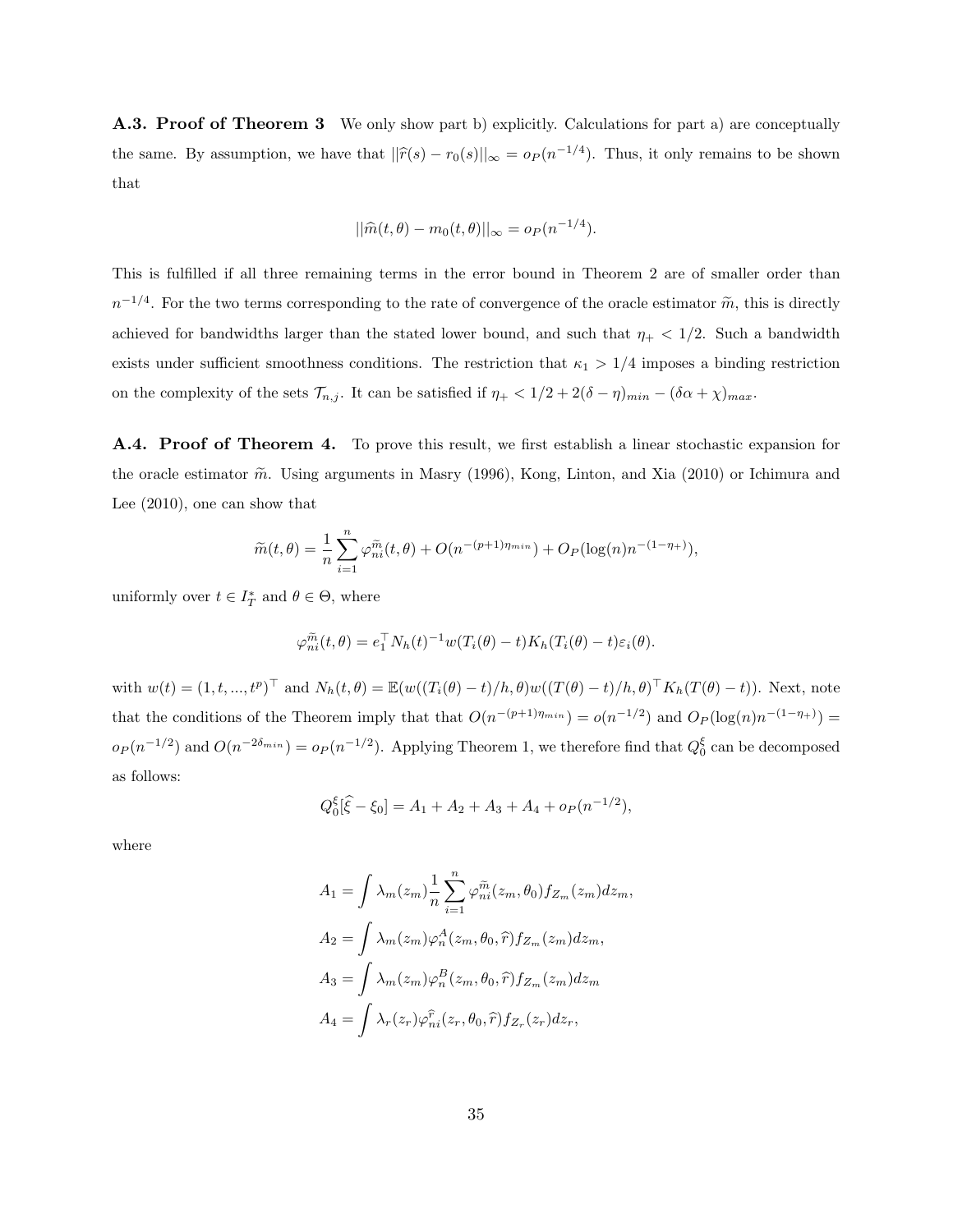We deal with each of these four terms separately. First, applying standard arguments from kernel smoothing theory, we find that

$$
A_1 = \frac{1}{n} \sum_{i=1}^n \varepsilon_i \int e_1^\top N_h(z_m)^{-1} w(T_i - z_m) K_h(T_i - z_m) \lambda_m(z_m) f_{Z_m}(z_m) dz_m
$$
  
\n
$$
= \frac{1}{n} \sum_{i=1}^n \varepsilon_i \int e_1^\top N_h(T_i - th)^{-1} w(t) K(t) \lambda_m(T_i - th) f_{Z_m}(T_i - th) dt
$$
  
\n
$$
= \frac{1}{n} \sum_{i=1}^n \varepsilon_i \lambda_m(T_i) f_{Z_m}(T_i) / f_T(T_i) + O(n^{-(p+1)\eta_{min}})
$$
  
\n
$$
= \frac{1}{n} \sum_{i=1}^n \psi_1(Z_i) + o_P(n^{-1/2})
$$

For the second term, first note that it follows from standard bias calculations for kernel-type estimators that

$$
\int \lambda_m(z_m)\varphi_n^A(z_m,\theta_0,r) f_{Z_m}(z_m) dz_m
$$
\n
$$
= -\mathbb{E}\left(T_i^{(r)}(X)(r(X_{ri}) - r_0(X_{ri}))\lambda_m(T_i)m_0'(T_i)\frac{f_{Z_m}(T_i)}{f_T(T_i)}\right) + O_P(h^{p+1})
$$

uniformly for fixed functions  $r \in \mathcal{R}_n^*$ . Substituting the expansion for  $\hat{r} - r_0$  from Assumption 5 we then directly find that

$$
A_2 = -\frac{1}{n} \sum_{i=1}^n \nu(W_i) \lim_{n \to \infty} \mathbb{E}\left(T^{(r)}(X)\lambda_m(T)m_0'(T)\frac{f_{Z_m}(T)}{f_T(T)}\mathcal{H}_n(S_i, X_r)\middle| S_i\right)
$$
  
+  $O_P(n^{-(p+1)\eta_{min}} + n^{-2\delta_{min}}) + o_P(n^{-1/2})$   
=  $\frac{1}{n} \sum_{i=1}^n \psi_2^A(Z_i) + o_P(n^{-1/2}).$ 

Concerning the term  $A_3$ , we have that

$$
A_3 = \iint \frac{\lambda_m(z_m)}{f_T(z_m)} K'_h(T(x) - z_m)(\widehat{T}(x) - T(x))\rho(x) f_{Z_m}(z_m) f_X(x) \, dx dx_m
$$
  
\n
$$
= \int \frac{1}{h} \int K'(t)G(T(x) + th) \, dt(\widehat{T}(x) - T(x))\rho(x) f_X(x) \, dx
$$
  
\n
$$
= \int G'(T(x))(\widehat{T}(x) - T(x))\rho(x) f_X(x) \, dx + O(h^{p+1})
$$
  
\n
$$
= \int G'(T(x))T^{(r)}(x) \left(\frac{1}{n} \sum_{i=1}^n \mathcal{H}_n(S_i, x_r) \nu(W_i)\right) \rho(x) f_X(x) \, dx + O_P(h^{p+1} + n^{-2\delta_{min}})
$$
  
\n
$$
= \frac{1}{n} \sum_{i=1}^n \nu(W_i) \lim_{n \to \infty} \mathbb{E}(G'(T)T^{(r)}(X)\mathcal{H}_n(S_i, X_r)\rho(X)|S_i) + O_P(n^{-(p+1)\eta_{min}} + n^{-2\delta_{min}})
$$
  
\n
$$
= \frac{1}{n} \sum_{i=1}^n \psi_B^B(Z_i) + o_P(n^{-1/2})
$$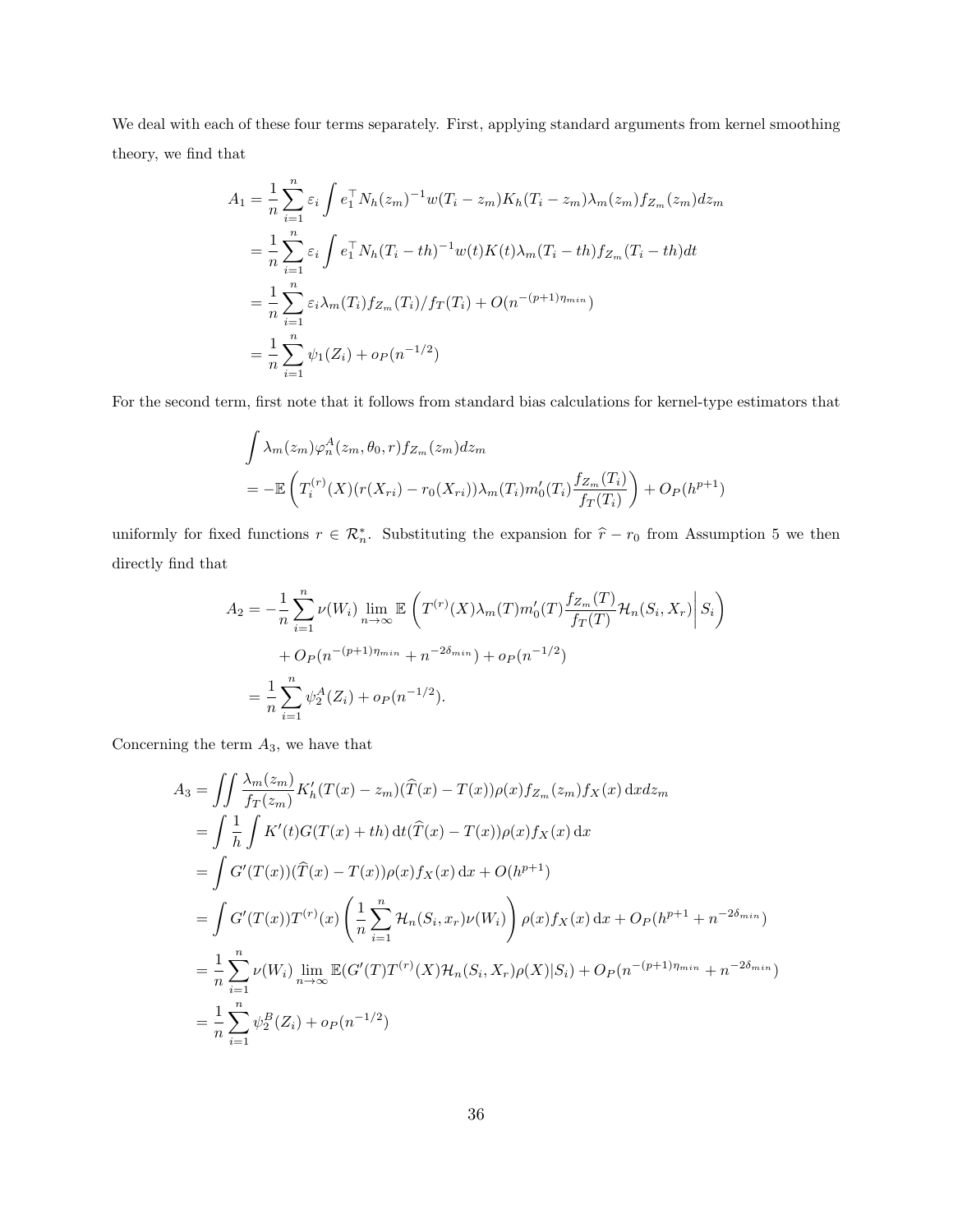with  $G(t) = \lambda_m(t) f_{Z_m}(t) f_T(t)^{-1}$  and  $G'(t) = \partial_t G(t)$  using integration by parts to obtain the fourth equality. Finally, we have

$$
A_4 = \nu(W_i) \lim_{n \to \infty} \mathbb{E}(\lambda_r(X_r) \mathcal{H}_n(S_i, X_r) | S_i) + o_P(n^{-1/2})
$$
  
= 
$$
\frac{1}{n} \sum_{i=1}^n \psi_3(Z_i) + o_P(n^{-1/2})
$$

using the same type of arguments as the ones applied above. The statement of the Theorem then follows since  $\psi_2 = \psi_2^A + \psi_2^B$ .

**A.5. Proof of Theorem 5.** The statement of the theorem follows from the results on consistency and asymptotic normality of semiparametric two-step estimators in Chen, Linton, and Van Keilegom (2003).

**A.6. Derivation of Example 1.** Suppose that  $r_0$  is a  $q+1$ -times continuously differentiable regression function estimated by qth order local polynomial regression using a bandwidth  $g$  and a kernel function  $L$ . Assume that S is continuously distributed with compact support  $I_S$ , and that the corresponding density  $f_S$ is q-times continuously differentiable, bounded, and bounded away from zero on  $I<sub>S</sub>$ . Then it follows under some further standard regularity conditions (e.g. Kong, Linton, and Xia, 2010) that

$$
\widehat{r}(s) - r_0(s) = \frac{1}{n} \sum_{i=1}^n e_1^{\top} N_g^S(s)^{-1} w(S_i - s) L_g(S_i - s) \zeta_i + O_P(g^{q+1} + \log(n) / (ng^{ds}))
$$

uniformly over  $s \in I_S$ ,  $w(t) = (1, t, ..., t^q)^\top$  as above and  $N_g^S(s) = \mathbb{E}(w((S_i - s)/g)w((S_i - s)/g)^\top L_g(S_i - s))$ . The remainder term in the last equation can be made as small as  $o_P(n^{-1/2})$  by choosing an appropriate bandwidth if q is sufficiently large. It follows that Assumption 5 is satisfied with  $\nu(W_i) = \zeta_i$  and  $\mathcal{H}_n(S_i, s) =$  $e_1^{\top} N_g^S(s)^{-1} w(S_i-s) L_g(S_i-s)$ . The condition that  $\mathbb{E}(\|\mathcal{H}_n(S_i, S_j)\|^2) = o(n)$  holds if  $n g^{ds} \to \infty$ . To obtain the explicit expressions for  $\psi_2$  and  $\psi_3$ , we insert the above relation into the expression from Theorem 4 and apply standard U-Statistics arguments (e.g. Powell, Stock, and Stoker, 1989).  $\Box$ 

**A.7. Derivation of Example 2.** It easy to see that Assumption 5 is satisfied with  $\nu(W_i) = \varphi^{\vartheta}(W_i)$ and  $\mathcal{H}_n(S_i, s) = r'(s, \vartheta_0)$  under the conditions given in the example. By substituting these expression into the general formulas in Theorem 4, one directly obtains the specific expressions for  $\psi_2$  and  $\psi_3$  given in the main text.  $\Box$ 

# B. DETAILS ON APPLICATION TO TREATMENT EFFECT ESTIMATION

In this section, we give details on the construction of the estimator  $\hat{\theta}$ , and the regularity conditions under which Proposition 1 is valid. The data consist of a sample  $\{(Y_i, D_i, X_i), i = 1, \ldots, n\}$  from the distribution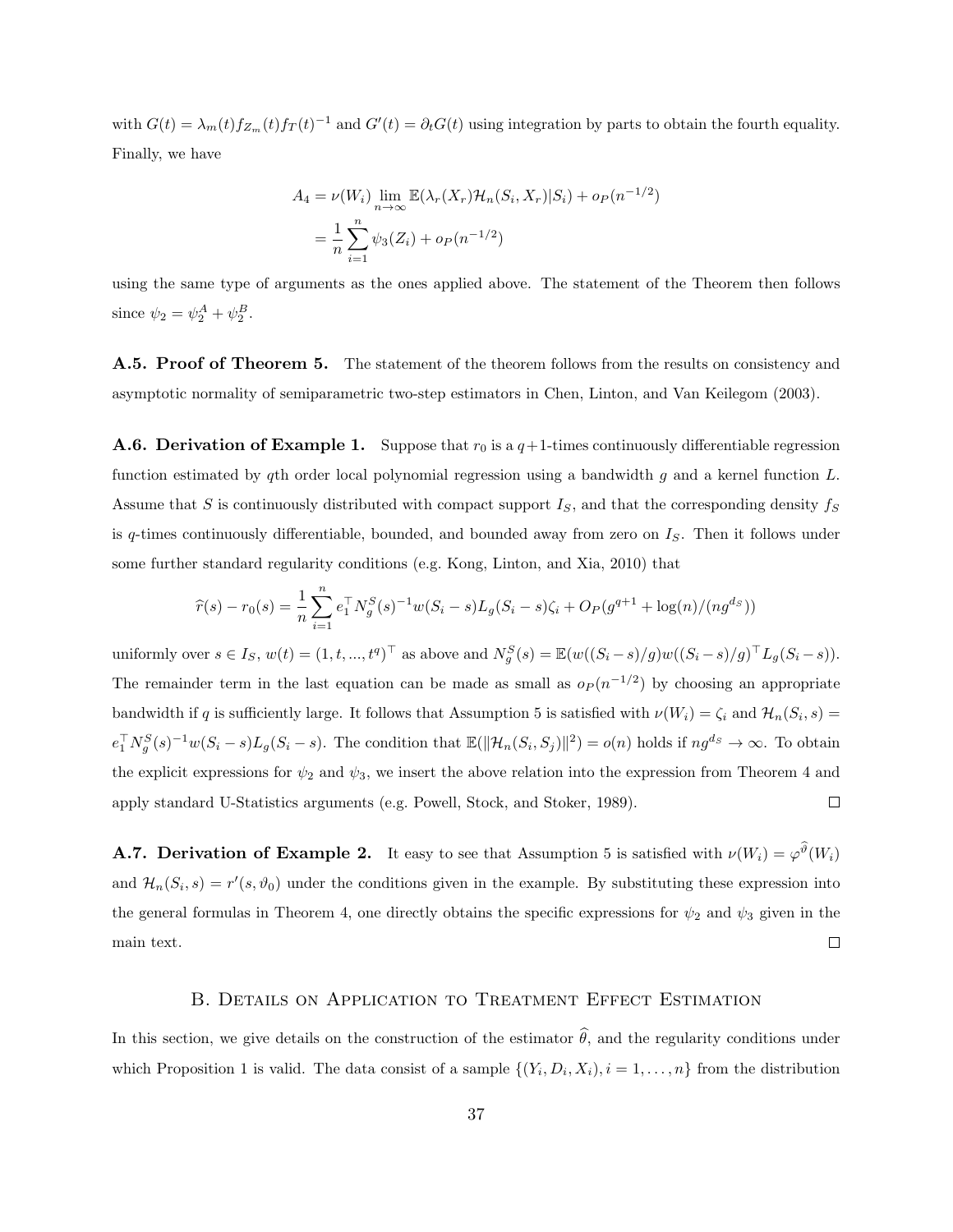of  $(Y, D, X)$ . The estimator of the propensity score  $\Pi(x) = \mathbb{E}(D|X=x)$  is given by  $\hat{\Pi}(x) = \hat{\alpha}$ , where

$$
(\widehat{\alpha}, \widehat{\beta}) = \underset{\alpha, \beta}{\text{argmin}} \sum_{i=1}^{n} (D_i - \alpha - \sum_{1 \le u_+ \le q} \beta_u^{\top} (X_i - x)^u)^2 L_g(X_i - x)
$$

and  $L_g(s) = \prod_{j=1}^{d_X} \mathcal{L}(s_j/g)/g$  is a  $d_X$ -dimensional product kernel built from the univariate kernel  $\mathcal{L}, g$  is a bandwidth, which for simplicity is assumed to be the same for all components, and  $\sum_{1 \le u_+ \le q}$  denotes the summation over all  $u = (u_1, \ldots, u_q)$  with  $1 \le u_+ \le q$ . Next, for  $d \in \{0, 1\}$  the estimate of  $\nu_d(\pi) = \mathbb{E}(Y|D =$  $d, \Pi(X) = \pi$ ) is given by the third-order local polynomial estimator: we set  $\hat{\nu}_d(\pi) = \hat{\alpha}_d$ , where

$$
(\widehat{\alpha}_d, \widehat{\beta}_d) = \underset{\alpha, \beta}{\text{argmin}} \sum_{i=1}^n \mathbb{I}\{D_i = d\} (Y_i - \alpha - \sum_{1 \le v \le 3} \beta_v^{\top} (\widehat{\Pi}(X_i) - \pi)^v)^2 K_h (\widehat{\Pi}(X_i) - \pi) ,
$$

with  $K_h(u) = K(u/h)/h$ , K a one-dimensional kernel function and h a bandwidth that tends to zero as the sample size *n* tends to infinity. The final estimator of  $\theta_0$  is then given by

$$
\widehat{\theta} = \frac{1}{n} \sum_{i=1}^{n} (\widehat{\nu}_1(\widehat{\Pi}(X_i)) - \widehat{\nu}_0(\widehat{\Pi}(X_i))).
$$

To prove Proposition 1, we make the following assumptions.

**Assumption 6.** The sample observations  $\{(Y_i, D_i, X_i), i = 1, \ldots, n\}$  are i.i.d.

**Assumption 7.** (i) The random vector X is continuously distributed with compact support  $I_X$ . Its density function  $f_X$  is bounded and bounded away from zero on  $I_X$ , and is also  $q+1$ -times continuously differentiable for some uneven number  $q \geq d_X$ . (ii) The function  $\Pi(x)$  is bounded away from zero and one on  $I_X$ , and is also  $q + 1$ -times continuously differentiable. (iii) For any  $d \in \{0,1\}$ , the random variable  $\Pi(X)$  is continuously distributed conditional on  $D = d$ , with compact support  $I_{\Pi}$ . Its conditional density function  $f_{\Pi|D}(\cdot, d)$  is bounded and bounded away from zero on  $I_{\Pi}$ , and is also four times continuously differentiable. (iv) For any  $d \in \{0,1\}$ , the function  $\nu_d(\pi)$  is four times continuously differentiable on  $I_{\Pi}$ .

**Assumption 8.** The residual  $\varepsilon = Y - \mathbb{E}(Y|\Pi(X))$  satisfies  $E[\exp(l|\varepsilon|)|X] \leq C$  almost surely for a constant  $C > 0$  and  $l > 0$  small enough.

**Assumption 9.** (i) The function K is twice continuously differentiable and satisfies the following conditions:  $\int K(u)du = 1, \int uK(u)du = 0, \int |u^2K(u)|du < \infty$ , and  $K(u) = 0$  for values of u not contained in some compact interval, say  $[-1, 1]$ . (ii) The function  $\mathcal L$  is k-times continuously differentiable for some natural number  $k \ge \max\{2, d_{X/2}\}\$ , and satisfies the following conditions:  $\int \mathcal{L}(u)du = 1$ ,  $\int u\mathcal{L}(u)du = 1$ , and  $\mathcal{L}(u) = 0$  for values of u not contained in some compact interval, say [-1, 1].

Assumption 10. The bandwidths satisfy  $h \sim n^{-\eta}$  and  $g \sim n^{-\gamma}$  with  $\gamma = 1/(2q+1)$  and  $1/8 < \eta <$  $(q+2)/(8q+4).$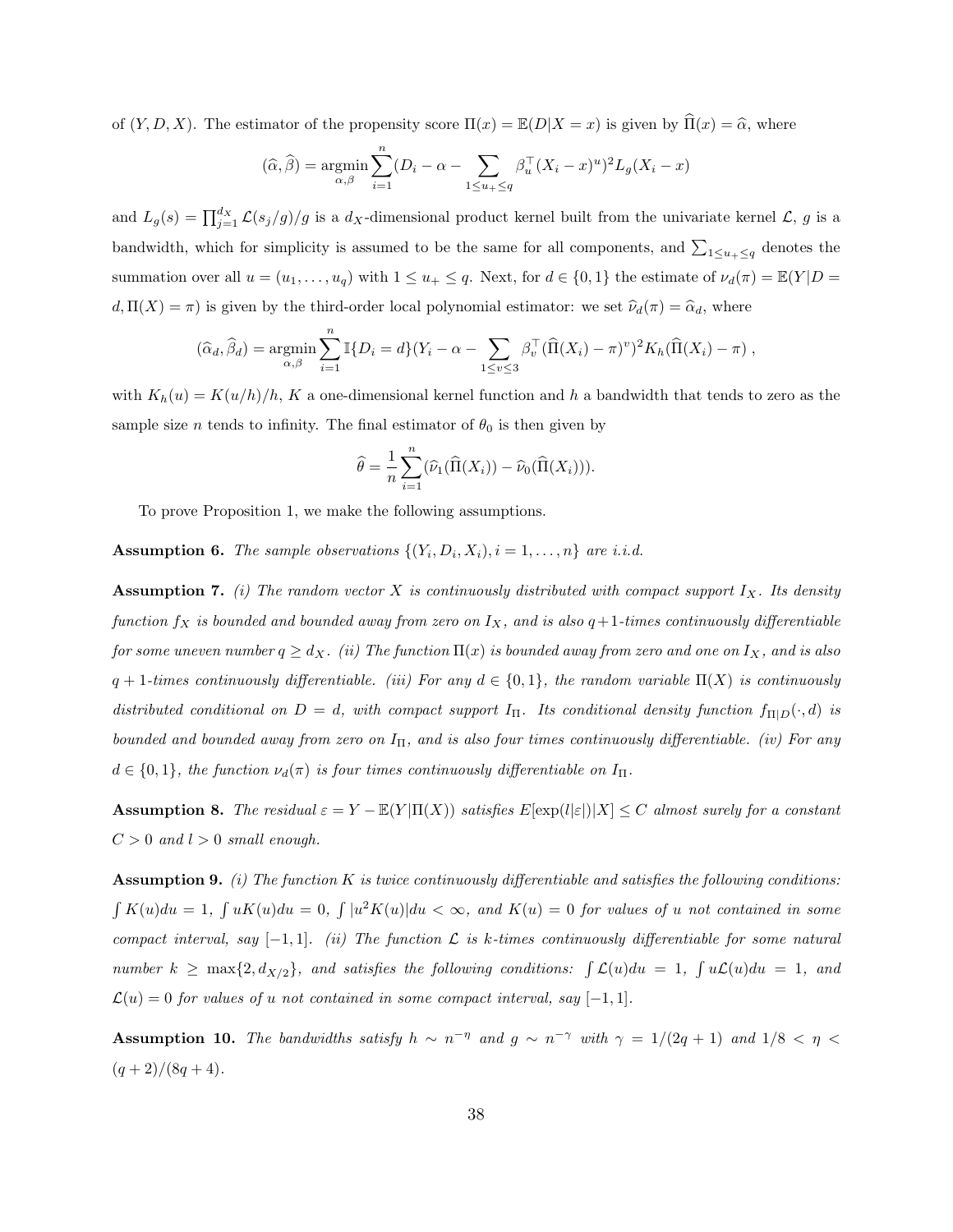**Proof of Proposition 1.** The proof uses the same arguments as that of Theorem 4 and Example 1, and thus the details are omitted. The only issue is to show that we can choose  $\kappa^* > 1/2$ . To see this, note that the conditions of the Proposition imply that Assumption 2 holds with  $\delta = (q+1)/(4q+2) > 1/4$ , and that Assumption 3 holds with  $\alpha \le q/(q+1)$  and  $\chi = 0$ . The restrictions on  $\eta$  then ensure that  $\delta - \eta > (1/2)(\delta \alpha + \chi)$ and  $(1 - \eta)/2 - \eta > (1/2)(\delta \alpha + \chi)$ . We then easily see that  $\kappa^* > 1/2$  can be chosen.  $\Box$ 

# C. ADDITIONAL ASSUMPTIONS

In this section, we state Assumption C.1–C.3, which collect those conditions of Theorem 5 and Theorem 6 that can be verified irrespective of the question whether the function  $m_0$  is estimated using generated covariates or not. The assumptions are all minor variations of those given in Chen, Linton, and Van Keilegom (2003), and could be replaced by similar conditions considered in other papers studying  $\sqrt{n}$ -consistency and asymptotic normality of semiparametric "plug-in" estimators, such as Newey (1994).

Throughout the section, we use the following notation. For some small  $\delta > 0$ , we define  $\Theta_{\delta} = {\theta \in \Theta : \mathbb{R}^d$  $\|\theta-\theta_0\| \leq \delta$  and  $\Xi_{\delta} = {\{\xi \in \Xi : ||\xi-\xi_0||_{\Xi} \leq \delta\}}$ . For any  $(\theta,\xi) \in \Theta \times \Xi$ , we also denote the ordinary derivative of  $Q(\theta, \xi)$  with respect to  $\theta$  by  $Q^{\theta}(\theta, \xi)$ . For any  $\theta \in \Theta$ , we say that  $Q(\theta, \xi)$  is pathwise differentiable at  $\xi \in \Xi$  in the direction  $\bar{\xi}$  if there exists a continuous linear functional  $Q^{\xi}(\theta,\xi) : \Theta \times \Xi \to \mathbb{R}^l$  such that  $Q^{\xi}(\theta,\xi)[\bar{\xi}] = \lim_{\tau \to 0} (Q(\theta,\xi + \tau \bar{\xi}) - Q(\theta,\xi))/\tau$ . The functional  $Q^{\xi}(\theta,\xi)$  is called the pathwise derivative of  $Q(\theta, \xi)$ .

### Assumption C.1. Suppose that:

- (C1) For all  $\delta > 0$ , there exists an  $\epsilon > 0$  such that  $\inf_{\|\theta-\theta_0\|>\delta} \|Q(\theta,\xi_0)\| \geq \epsilon$ .
- (C2) Uniformly over  $\theta \in \Theta$ ,  $Q(\theta, \xi)$  is continuous in  $\xi$  at  $\xi = \xi_0$  with respect to the metric  $\|\cdot\|_{\Xi}$ .
- (C3) It holds that

$$
\sup_{\theta \in \Theta, \|\xi - \xi_0\|_{\mathbb{E}} \le \delta_n} \frac{\|Q_n(\theta, \xi) - Q(\theta, \xi) - Q_n(\theta_0, \xi_0)\|}{1 + \sqrt{n}(\|Q_n(\theta, \xi)\| + \|Q(\theta, \xi)\|)} = o_P(1)
$$

for all positive sequences  $\delta_n = o(1)$ .

#### Assumption C.2. Suppose that:

- (N1)  $\theta_0 \in int(\Theta)$  satisfies  $Q(\theta_0, \xi_0) = 0$ .
- (N2) (i) the ordinary derivative  $Q^{\theta}(\theta, \xi_0)$  of  $Q(\theta, \xi_0)$  in  $\theta$  exists for  $\theta \in \Theta_{\delta}$  and is continuous at  $\theta = \theta_0$ ; (ii) the matrix  $Q_0^{\theta} = Q^{\theta}(\theta_0, \xi_0)$  is of full rank.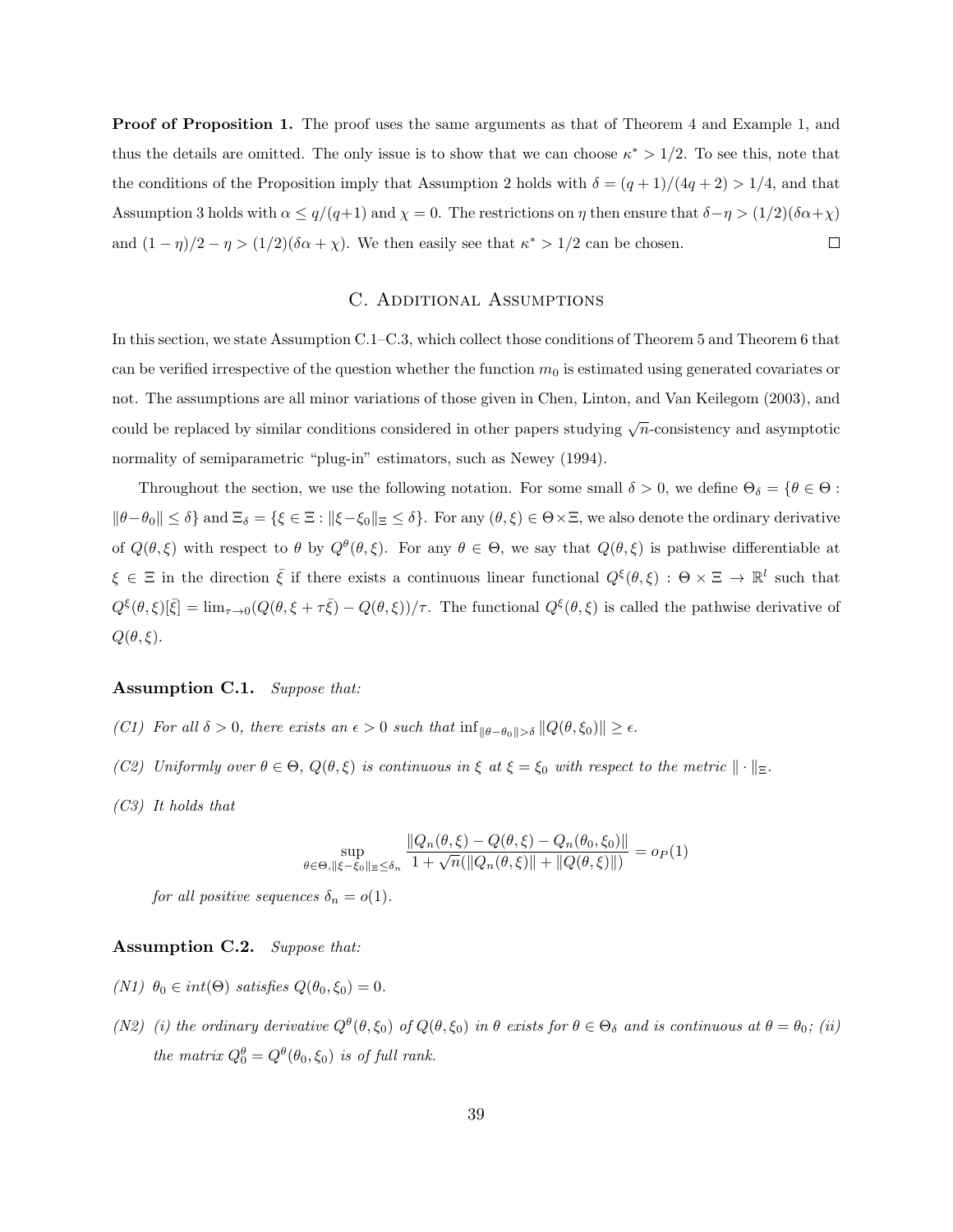- (N3) For all  $\theta \in \Theta_{\delta}$  the pathwise derivative  $Q^{\xi}(\theta, \xi_0)[\xi \xi_0]$  of  $Q(\theta, \xi_0)$  exists in all directions  $(\xi \xi_0) \in \Xi$ ; and  $for \ all \ (\theta, \xi) \in \Theta_{\delta_n} \times \Xi_{\delta_n} \ with \ a \ positive \ sequence \ \delta_n = o(1): \ (i) \ \|Q(\theta, \xi) - Q(\theta, \xi_0) - Q^{\xi}(\theta, \xi_0)[\xi - \xi_0]\| \leq$  $c \|\xi - \xi_0\|_{\Xi}^2$  for a constant  $c \geq 0$ ; (ii)  $\|Q^{\xi}(\theta, \xi_0)[\xi - \xi_0] - Q_0^{\xi}[\xi - \xi_0]\| \leq o(1)\delta_n$ , where  $Q_0^{\xi}[\xi - \xi_0] =$  $Q^{\xi}(\theta_0, \xi_0)[\xi - \xi_0].$
- $(N_4) \widehat{\xi} \in \Xi$  with probability tending to one.
- (N5) It holds that

$$
\sup_{\|\theta-\theta_0\| \le \delta_n, \|\xi-\xi_0\| \le \le \delta_n} \frac{\sqrt{n} \|Q_n(\theta,\xi) - Q(\theta,\xi)\|}{1 + \|Q_n(\theta,\xi)\| + \|Q(\theta,\xi)\|} = o_P(1)
$$

for any positive sequence  $\delta_n = o(1)$ .

### Assumption C.3. Suppose that:

- (B1)  $\theta_0 \in int(\Theta)$  satisfies  $Q(\theta_0, \xi_0) = 0$ , and  $\widehat{\theta} \stackrel{a.s.}{\longrightarrow} \theta_0$ .
- (B2)  $||Q_n(\widehat{\theta}, \widehat{\xi})|| = \inf_{\theta \in \Theta} ||Q_n(\theta, \widehat{\xi})|| + o_{a.s.}(1/\sqrt{n})$
- (B3) (i)  $\hat{\xi} \in \Xi$  almost surely, (ii)  $\hat{\xi}^* \in \Xi$  with P\* probability tending to one, and (iii)  $\|\hat{\xi} \xi_0\|_{\Xi} = o_{a.s.}(n^{-1/4})$ .
- (B4) (i) For all  $\xi \in \Xi_{\delta}$ , the ordinary derivative  $Q^{\theta}(\theta,\xi)$  of  $Q(\theta,\xi)$  in  $\theta$  exists for  $\theta \in \Theta_{\delta}$  and is continuous at  $\theta = \theta_0$ ; (ii) the matrix  $Q_0^{\theta} = Q^{\theta}(\theta_0, \xi)$  is of full rank.
- (B5) For all  $\theta \in \Theta_{\delta}$  and  $\xi \in \Xi_{\delta_n}$  with a positive sequence  $\delta_n = o(1)$ , the pathwise derivative  $Q^{\xi}(\theta, \xi)[\bar{\xi} \xi]$ of  $Q(\theta, \xi)$  exists in all directions  $(\bar{\xi} - \xi) \in \Xi$ ; and for all  $(\theta, \bar{\xi}) \in \Theta_{\delta_n} \times \Xi_{\delta_n}$ : (i)  $||Q(\theta, \bar{\xi}) - Q(\theta, \xi) Q^{\xi}(\theta,\xi)[\bar{\xi}-\xi]] \leq c\|\bar{\xi}-\xi\|_{\Xi}^2$  for a constant  $c \geq 0$ ; (ii)  $\|Q^{\xi}(\theta,\xi)[\bar{\xi}-\xi]-Q^{\xi}(\theta_0,\xi)[\bar{\xi}-\xi]] \leq o(1)\delta_n$ .
- (B6) It holds that  $\sup_{\|\theta-\theta_0\|\leq \delta_n, \|\xi-\xi_0\|_2\leq \delta_n} \|Q_n(\theta,\xi)-Q(\theta,\xi)-Q_n(\theta_0,\xi_0)\| = o_{a.s.}(n^{-1/2})$  for any positive sequence  $\delta_n = o(1)$ .
- (B7) It holds that  $\sup_{\|\theta-\theta_0\|\leq \delta_n, \|\xi-\xi_0\|_2\leq \delta_n} \|Q_n^*(\theta,\xi)-Q_n(\theta,\xi)-(Q_n^*(\theta_0,\xi_0)-Q_n(\theta_0,\xi_0))\| = o_{P^*}(n^{-1/2})$ for any positive sequence  $\delta_n = o(1)$ .

#### **REFERENCES**

- Ai, C., and X. Chen (2003): "Efficient estimation of models with conditional moment restrictions containing unknown functions," Econometrica, 71(6), 1795–1843.
- (2007): "Estimation of possibly misspecified semiparametric conditional moment restriction models with different conditioning variables," *Journal of Econometrics*, 141(1), 5–43.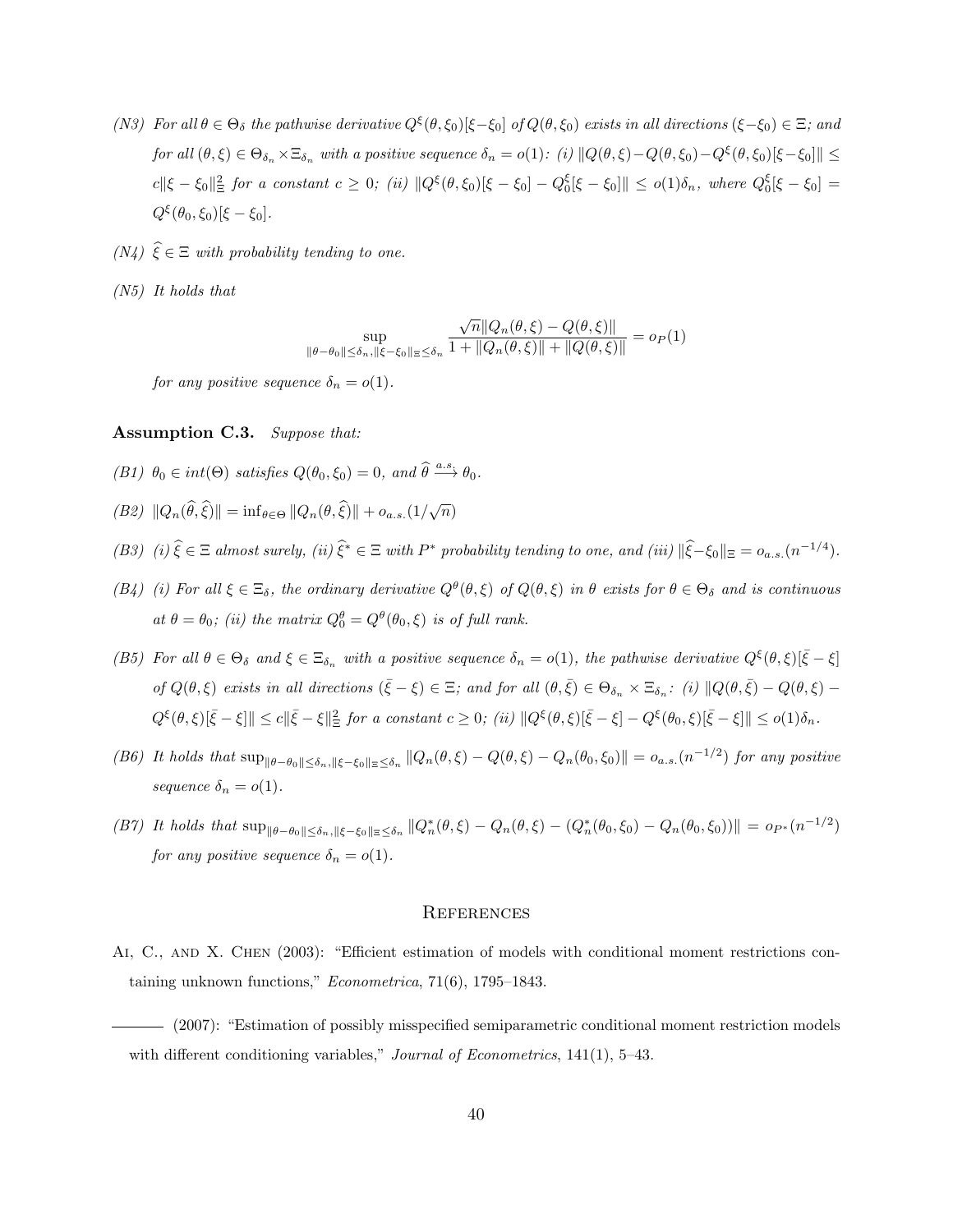- ANDREWS, D. (1994): "Asymptotics for semiparametric econometric models via stochastic equicontinuity," Econometrica, 62(1), 43–72.
- (1995): "Nonparametric kernel estimation for semiparametric models," *Econometric Theory*, 11(03), 560–586.
- BLUNDELL, R., AND J. POWELL (2004): "Endogeneity in semiparametric binary response models," The Review of Economic Studies, 71(3), 655–679.
- CAETANO, C., C. ROTHE, AND N. YILDIZ (2014): "A Discontinuity Test for Identification in Triangular Nonseparable Models," Working Paper.
- Chen, X., O. Linton, and I. Van Keilegom (2003): "Estimation of semiparametric models when the criterion function is not smooth," Econometrica, 71(5), 1591–1608.
- Chen, X., and D. Pouzo (2009): "Efficient estimation of semiparametric conditional moment models with possibly nonsmooth residuals," Journal of Econometrics, 152(1), 46–60.
- Chen, X., and X. Shen (1998): "Sieve extremum estimates for weakly dependent data," Econometrica, 66(2), 289–314.
- Einmahl, U., and D. Mason (2005): "Uniform in bandwidth consistency of kernel-type function estimators," Annals of Statistics, 33(3), 1380–1403.
- ESCANCIANO, J., D. JACHO-CHÁVEZ, AND A. LEWBEL (2012): "Identification and Estimation of Semiparametric Two Step Models," Unpublished manuscript.
- (2014): "Uniform Convergence of Weighted Sums of Non- and Semi-parametric Residuals for Estimation and Testing," Journal of Econometrics, 178, 426–443.
- GINÉ, E., AND J. ZINN (1990): "Bootstrapping general empirical measures," The Annals of Probability, pp. 851–869.
- Hahn, J. (1998): "On the role of the propensity score in efficient semiparametric estimation of average treatment effects," Econometrica, 66(2), 315–331.
- HAHN, J., AND G. RIDDER (2013): "Asymptotic Variance of Semiparametric Estimators With Generated Regressors," Econometrica, 81(1), 315–340.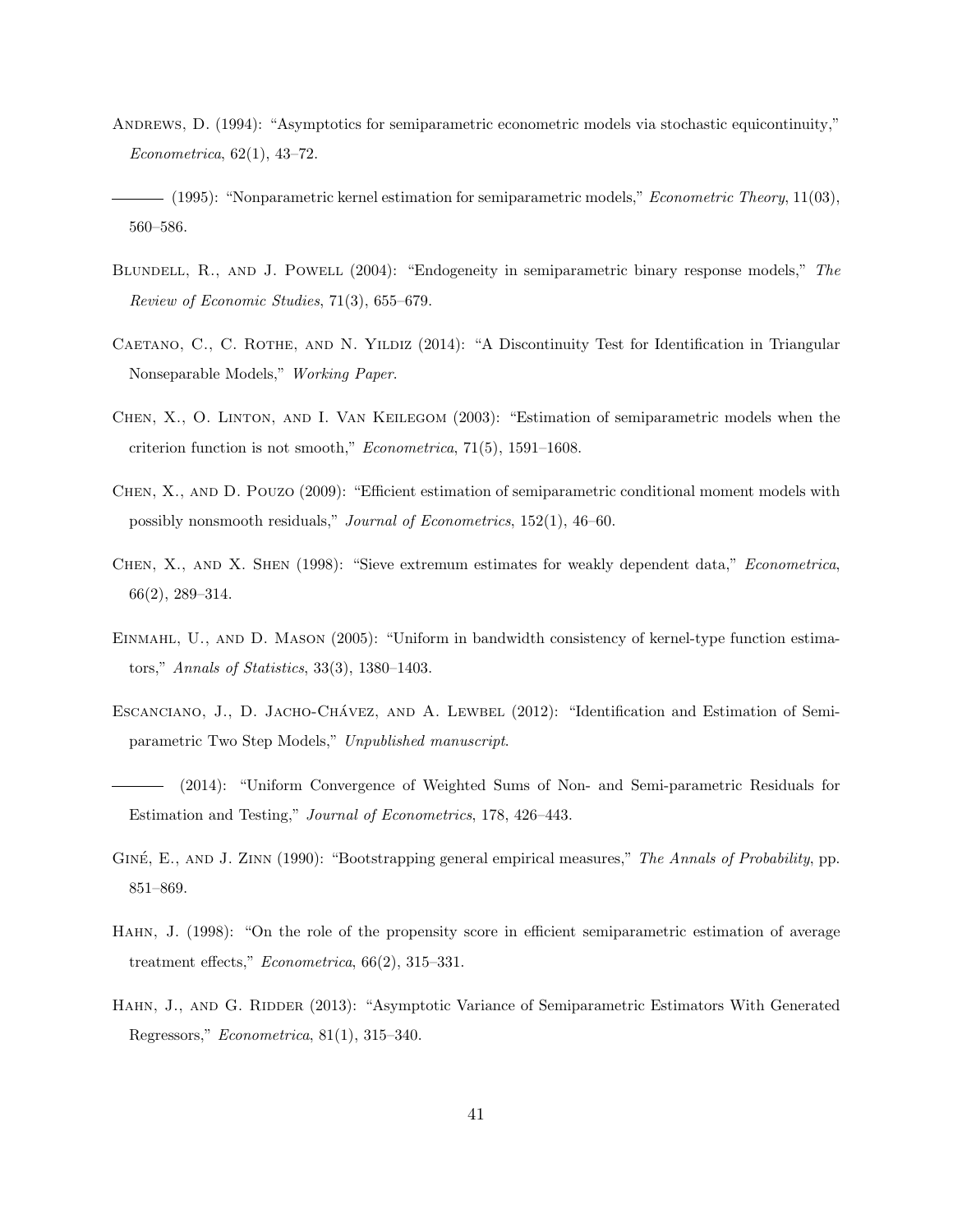- HECKMAN, J., H. ICHIMURA, AND P. TODD (1998): "Matching as an econometric evaluation estimator," Review of Economic Studies, 65(2), 261–294.
- HIRANO, K., G. IMBENS, AND G. RIDDER (2003): "Efficient estimation of average treatment effects using the estimated propensity score," Econometrica, 71(4), 1161–1189.
- ICHIMURA, H., AND S. LEE (2010): "Characterization of the asymptotic distribution of semiparametric M-estimators," Journal of Econometrics, 159(2), 252–266.
- Imbens, G. (2004): "Nonparametric estimation of average treatment effects under exogeneity: A review," Review of Economics and Statistics, 86(1), 4–29.
- Kong, E., O. Linton, and Y. Xia (2010): "Uniform Bahadur representation for local polynomial estimates of M-regression and its application to the additive model," Econometric Theory, 26(05), 1529–1564.
- Levinsohn, J., and A. Petrin (2003): "Estimating production functions using inputs to control for unobservables," Review of Economic Studies, 70(2), 317–341.
- LI, Q., AND J. WOOLDRIDGE (2002): "Semiparametric estimation of partially linear models for dependent data with generated regressors," Econometric Theory, 18(03), 625–645.
- Linton, O., S. Sperlich, and I. Van Keilegom (2008): "Estimation of a semiparametric transformation model," Annals of Statistics, 36(2), 686–718.
- MAMMEN, E., C. ROTHE, AND M. SCHIENLE (2012): "Nonparametric Regression with Nonparametrically Generated Covariates," Annals of Statistics, 40, 1132–1170.
- Masry, E. (1996): "Multivariate local polynomial regression for time series: uniform strong consistency and rates," Journal of Time Series Analysis, 17(6), 571–599.
- Murphy, K. M., and R. H. Topel (1985): "Estimation and Inference in Two-Step Econometric Models," Journal of Business and Economic Statistics, 3, 370–379.
- Newey, W. (1984): "A method of moments interpretation of sequential estimators," Economics Letters, 14(2-3), 201–206.
- Newey, W. (1994): "The Asymptotic Variance of Semiparametric Estimators," Econometrica, 62, 1349– 1382.